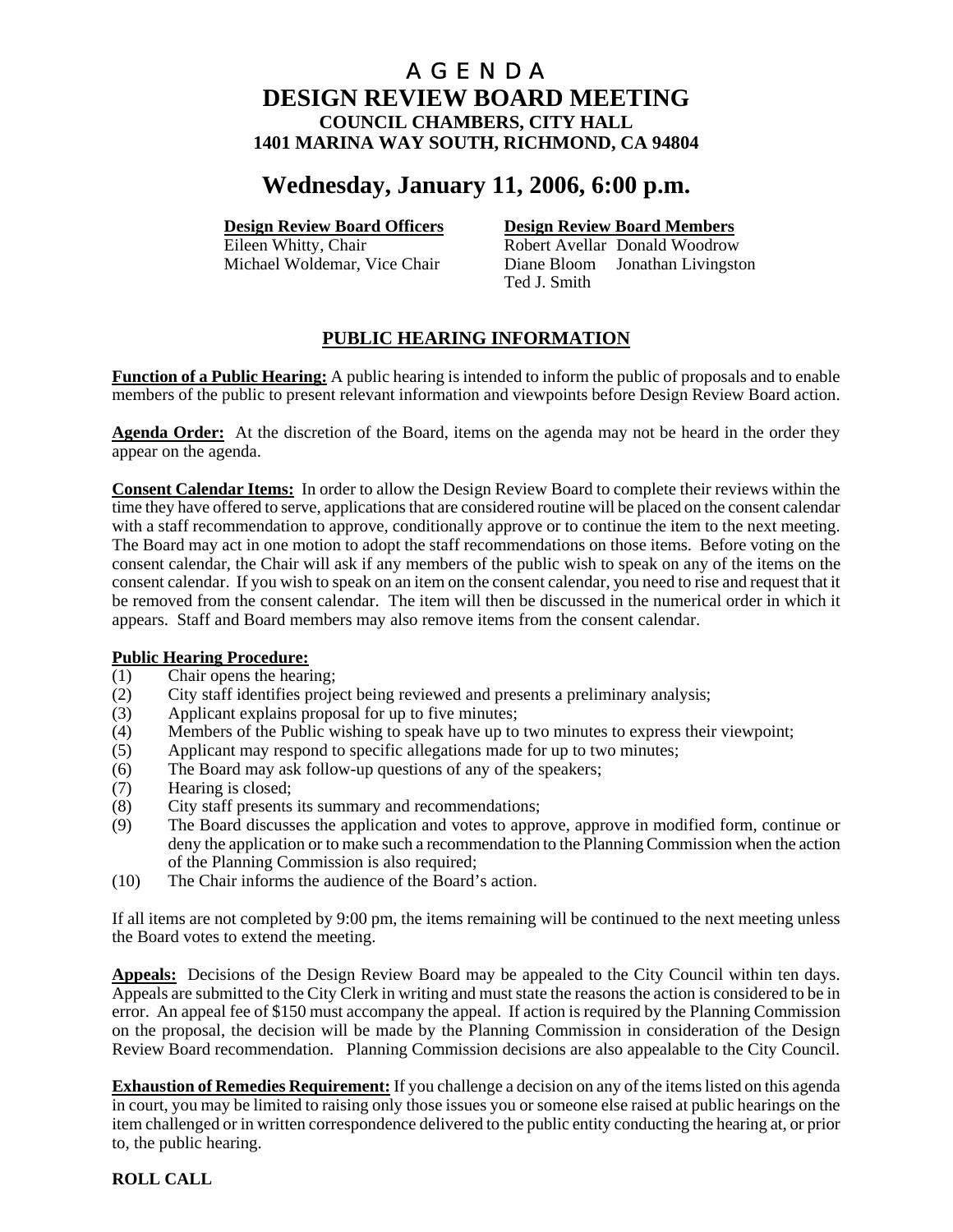### **DESIGN REVIEW BOARD 1/11/2006**

#### **INTRODUCTIONS APPROVAL OF MINUTES APPROVAL OF AGENDA CONSENT CALENDAR**<sup>1</sup> **: 2, 3, 4, 5, 6, 7**

**BROWN ACT** (see Public Forum note at the end of Agenda)

# **HELD OVER ITEM**

#### **1. DR 1102180 – Construct Two-Story Second Dwelling Unit**

PUBLIC HEARING to consider a proposal to construct a two-story 640 square foot (SF) second dwelling unit located at 1254 South 58th Street (APN 508-380-025). SFR-3 Zoning District.

King Yee Lou, owner; Jack Backus, applicant *Staff Contact: Hector Rojas* 

Tentative Recommendation: Conditional Approval

# **NEW ITEMS**

### **CC 2. DR 1100433 – Macdonald 80 Regional Shopping Center**

PUBLIC HEARING to consider design review for the development of coordinated signage for the Macdonald 80 Shopping center; and, Design Review of the proposed building pad(s), parking lot, landscape and overall site reconfiguration at 4500 Macdonald Avenue (APNs: 517-280-003, 517-280-004, 517-280-007, 517-290-011, 517-290-004, 517-290-010, 517- 310-001, 517-310-002, 517-310-003, 517-320-028, 517-320-029, 517-320-016, 517-320- 017, 517-280-006). C-3 Regional Commercial District. Peter Meier, owner/applicant *Staff Contact: Lamont Thompson* 

Tentative Recommendation: Hold Over To 1/25/2006

#### **CC 3. DR 1102607 – Construct an Accessory Storage Building**

PUBLIC HEARING to consider a request to construct a 1,170 square foot (SF) accessory storage building on a portion of the Hilltop Bella Vista Apartments parking lot located at 3400 Richmond Parkway (APN 405-490-007). MFR-3 (High- Density Residential) Zoning **District** 

Pacific Building Development, owner/applicant *Staff Contact: Lina Velasco* 

Tentative Recommendation: Conditional Approval

### **CC 4. DR 1102307 – Two-Story Addition to Single-Family Residence**

PUBLIC HEARING to consider a proposal to construct a two-story 1,458 SF addition with 135 SF second floor balcony located at 3304 Ahern Court (APN 431-270-019). SFR-3 Zoning District. Larry Colman, owner; Reuel Smith, applicant

*Staff Contact: David Barbary*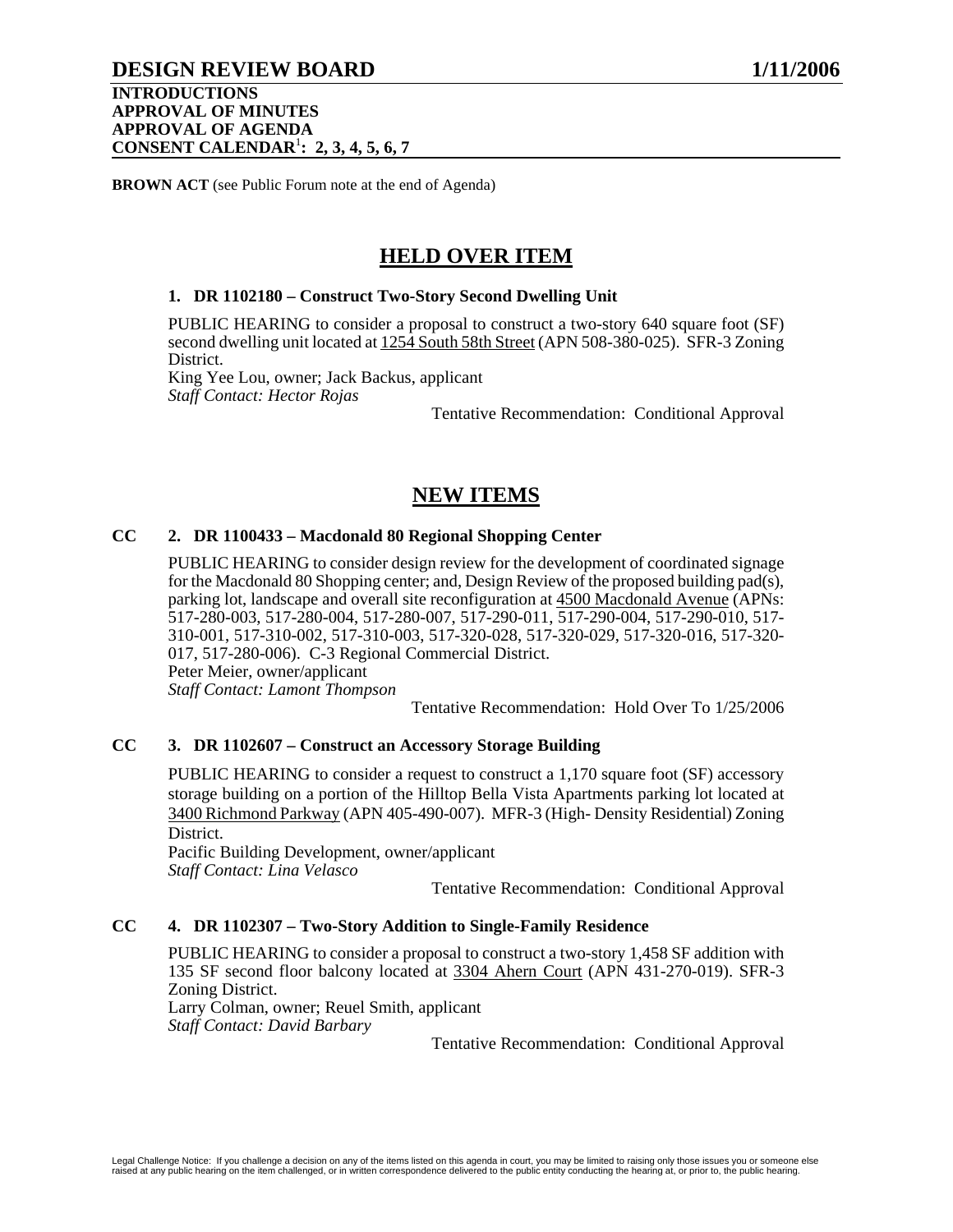#### **CC 5. DR 1101744 – Final Landscaping Plan for a New Single-Family Dwelling Unit**

PUBLIC HEARING to consider a proposal to present final landscaping plan as per conditions of approval for new single-family dwelling of  $\pm 3,900$  SF at 9 Dipper Court (APN 433-331-020). SFR-1 Zoning District. Pallan Chattejee, owner; Keith Royster, applicant *Staff Contact: Tanya Boyce* 

Tentative Recommendation: Hold Over To 1/25/2006

#### **CC 6. DR 1101745 – Final Landscaping Plan for a New Single-Family Dwelling Unit**

PUBLIC HEARING to consider a proposal to present final landscaping plan as per conditions of approval for new single-family dwelling of  $\pm 3,900$  SF at 11 Dipper Court (APN 433-331-019). SFR-1 Zoning District. Pallan Chattejee, owner; Keith Royster, applicant *Staff Contact: Tanya Boyce* 

Tentative Recommendation: Hold Over To 1/25/2006

### **CC 7. DR 1102577 – Construct a Pre-Fab Office Building**

PUBLIC HEARING to consider a proposal to construct/install 2,400 SF pre-fab office building at 1170 Hensley Street (APN 561-307-010). M-2 Zoning District. Bramasole Properties, owner; Rolf Selvig, applicant *Staff Contact: Tanya Boyce* 

Tentative Recommendation: Conditional Approval

#### **BOARD BUSINESS**

- **8. DR 02-202 Discussion of Kentucky Fried Chicken Restaurant's compliance with Conditions of Approval at 12319 San Pablo Avenue (APN 517-090-019). C-2 Zoning District. M.R. Oyster, owner**   *Staff Contact: Lamont Thompson*
- **9. Reports of Officers, Board Members, and Staff**

**Public Forum - Brown Act** 

 $\overline{\phantom{a}}$ 

<sup>&</sup>lt;sup>1</sup> Items recommended for denial will not be on the Consent Calendar.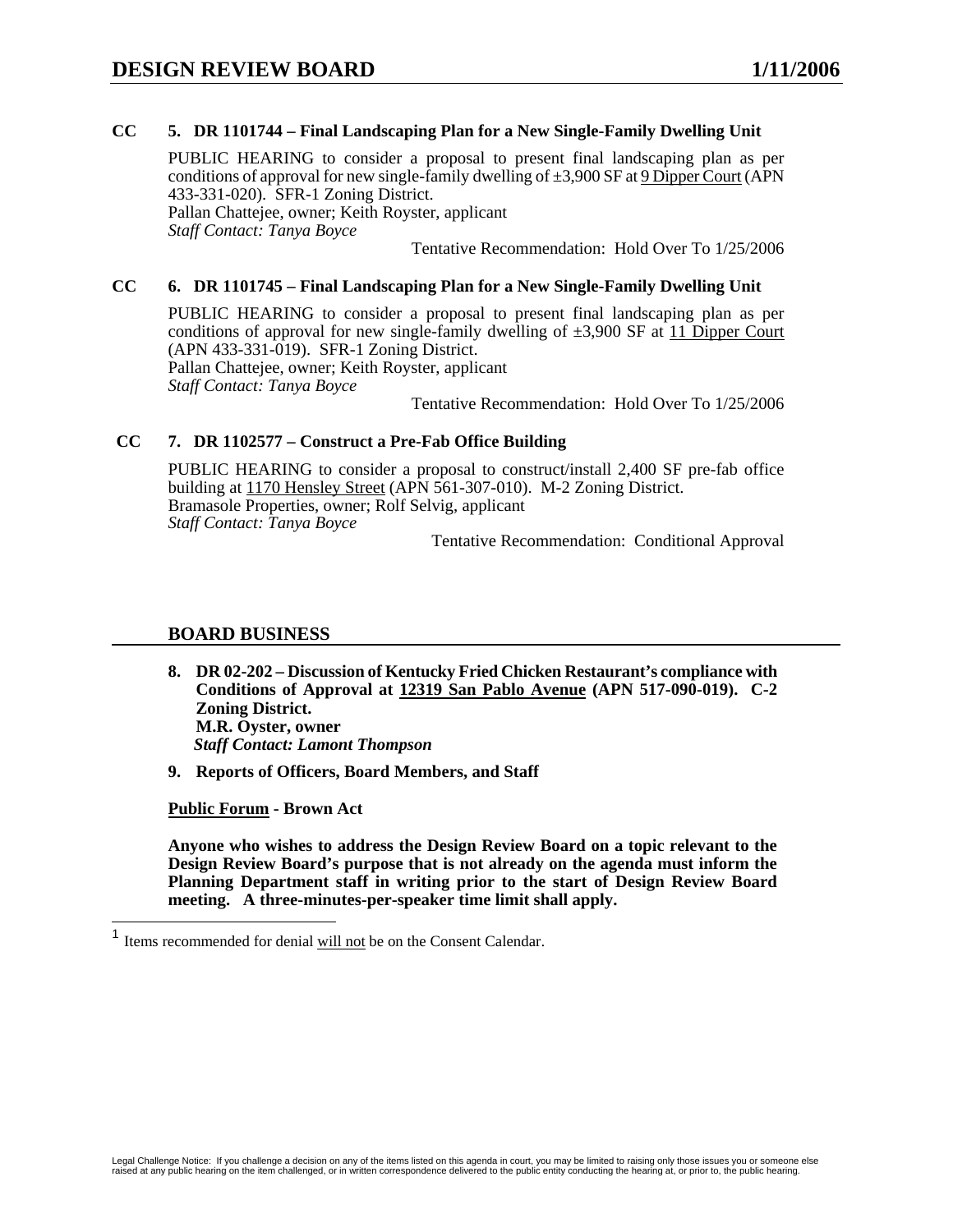# **Wednesday, January 25, 2006, 6:00 p.m.**

### **Design Review Board Officers Design Review Board Members**

Eileen Whitty, Chair **Robert Avellar** Donald Woodrow Michael Woldemar, Vice Chair Diane Bloom Jonathan Livingston Ted J. Smith

# **PUBLIC HEARING INFORMATION**

**Function of a Public Hearing:** A public hearing is intended to inform the public of proposals and to enable members of the public to present relevant information and viewpoints before Design Review Board action.

**Agenda Order:** At the discretion of the Board, items on the agenda may not be heard in the order they appear on the agenda.

**Consent Calendar Items:** In order to allow the Design Review Board to complete their reviews within the time they have offered to serve, applications that are considered routine will be placed on the consent calendar with a staff recommendation to approve, conditionally approve or to continue the item to the next meeting. The Board may act in one motion to adopt the staff recommendations on those items. Before voting on the consent calendar, the Chair will ask if any members of the public wish to speak on any of the items on the consent calendar. If you wish to speak on an item on the consent calendar, you need to rise and request that it be removed from the consent calendar. The item will then be discussed in the numerical order in which it appears. Staff and Board members may also remove items from the consent calendar.

# **Public Hearing Procedure:**<br>(1) Chair opens the hearing

- Chair opens the hearing;
- (2) City staff identifies project being reviewed and presents a preliminary analysis;
- (3) Applicant explains proposal for up to five minutes;
- (4) Members of the Public wishing to speak have up to two minutes to express their viewpoint;
- (5) Applicant may respond to specific allegations made for up to two minutes;
- (6) The Board may ask follow-up questions of any of the speakers;
- (7) Hearing is closed;
- (8) City staff presents its summary and recommendations;
- (9) The Board discusses the application and votes to approve, approve in modified form, continue or deny the application or to make such a recommendation to the Planning Commission when the action of the Planning Commission is also required;
- (10) The Chair informs the audience of the Board's action.

If all items are not completed by 9:00 pm, the items remaining will be continued to the next meeting unless the Board votes to extend the meeting.

**Appeals:** Decisions of the Design Review Board may be appealed to the City Council within ten days. Appeals are submitted to the City Clerk in writing and must state the reasons the action is considered to be in error. An appeal fee of \$150 must accompany the appeal. If action is required by the Planning Commission on the proposal, the decision will be made by the Planning Commission in consideration of the Design Review Board recommendation. Planning Commission decisions are also appealable to the City Council.

**Exhaustion of Remedies Requirement:** If you challenge a decision on any of the items listed on this agenda in court, you may be limited to raising only those issues you or someone else raised at public hearings on the item challenged or in written correspondence delivered to the public entity conducting the hearing at, or prior to, the public hearing.

#### **ROLL CALL**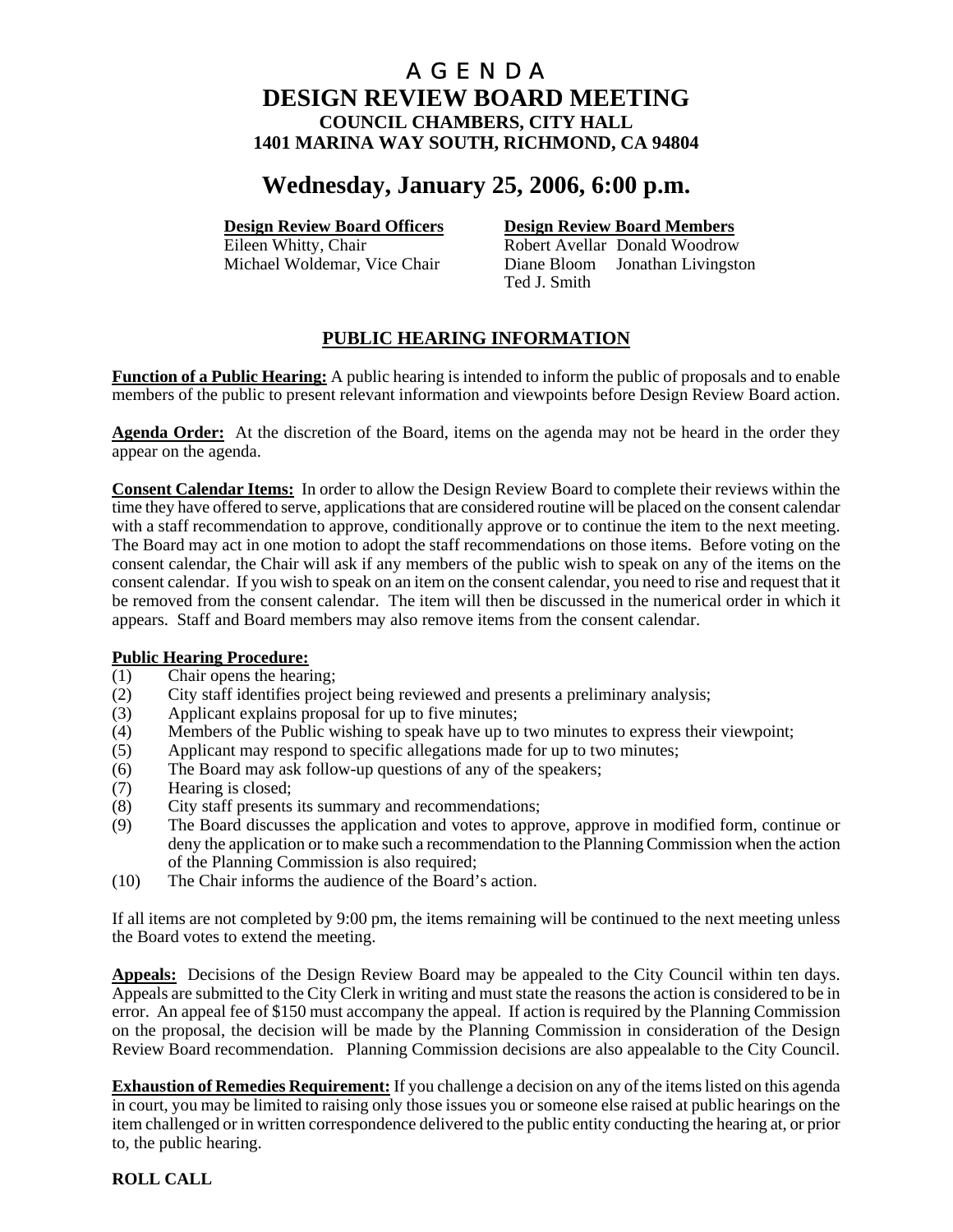# **DESIGN REVIEW BOARD 1/25/2006**

**BROWN ACT** (see "Public Forum" note at the end of Agenda)

# **HELD OVER ITEMS**

#### **1. DR 1100433 – Macdonald 80 Regional Shopping Center**

PUBLIC HEARING to consider design review for the development of coordinated signage for the Macdonald 80 Shopping center; and, Design Review of the proposed building pad(s), parking lot, landscape and overall site reconfiguration located at 4500 Macdonald Avenue (APNs: 517-280-003, 517-280-004, 517-280-007, 517-290-011, 517-290-004, 517-290-010, 517-310-001, 517-310-002, 517-310-003, 517-320-028, 517-320-029, 517-320-016, 517- 320-017, 517-280-006). C-3 Regional Commercial District. Peter Meier, owner/applicant *Staff Contact: Lamont Thompson* 

Tentative Recommendation: Conditional Approval

### **2. DR 1102291 – Construct Second Dwelling above Garage**

PUBLIC HEARING to consider the construction of  $a \pm 620$  SF second dwelling unit above a ±620 SF garage located at 5420 Highland Avenue (APN: 508-012-004). Residential Low Density District of the Knox/Cutting Specific Plan area. Sergio Chavez, owner; Erick Chavez, applicant *Staff Contact: Judith Battle* 

Tentative Recommendation: Hold Over To 3/8/2006

# **NEW ITEMS**

#### **CC 3. DR 1102637 – Construct a Two-Story Single-Family Residence**

PUBLIC HEARING to consider a request to construct a two-story, single-family residence on the vacant lot located at 1605 Ohio Avenue (APN: 540-360-021). The residence will consist of four bedrooms, two and one-half baths, living room, dining room, kitchen, living room, family room, laundry room, and a two-car garage. Residential Low Density (Knox Cutting Specific Plan) Zoning District.

FHA LLC, owner; Joe Fisher, applicant *Staff Contact: Lina Velasco* 

Tentative Recommendation: Conditional Approval

#### **CC 4. DR 1102389 – Construct First and Second Floor to Single-Family Residence**

PUBLIC HEARING to consider a proposal to construct a 451 square foot first and second floor addition located at 5910 Orchard Avenue (APN: 508-362-005). SFR-3 Zoning District. Gilberto Sotelo, owner/applicant *Staff Contact: David Barbary*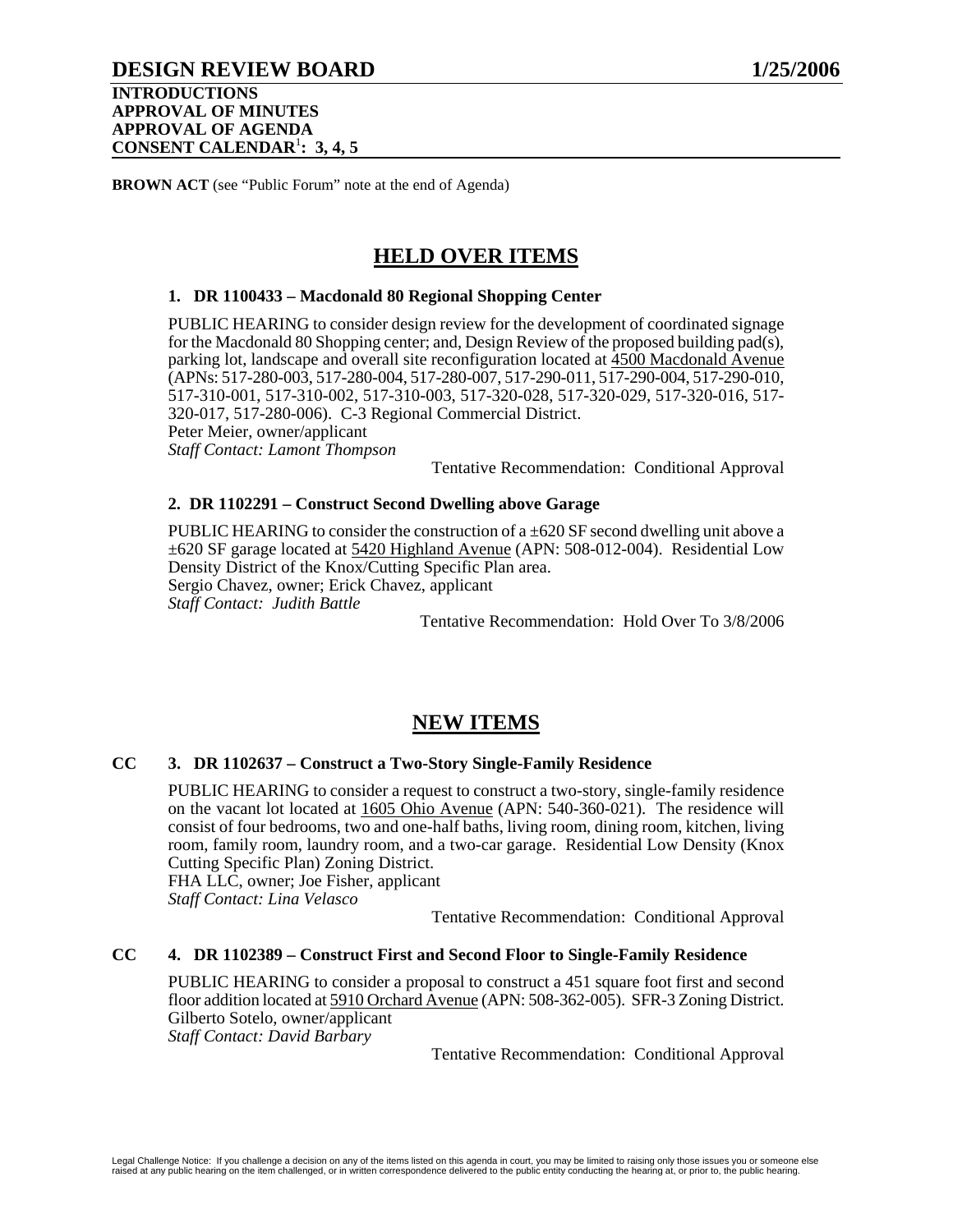#### **CC 5. DR 1102682 – Raise Existing Structure and Construct New First Floor**

PUBLIC HEARING to consider a proposal to lift the existing structure and construct a new first floor of  $\pm 1,327$  SF located at  $521$  40<sup>th</sup> Street (APN:  $\overline{5}17$ -030-006). SFR-3 Zoning District.

Matthew McErlane and Andries-McErlane, owners; Leticia Estrada Niles, applicant *Staff Contact: Tanya Boyce* 

Tentative Recommendation: Hold Over To 2/8/2006

#### **BOARD BUSINESS**

 $\overline{\phantom{a}}$ 

**6. Reports of Officers, Board Members, and Staff** 

**Public Forum - Brown Act** 

 $<sup>1</sup>$  Items recommended for denial will not be on the Consent Calendar.</sup>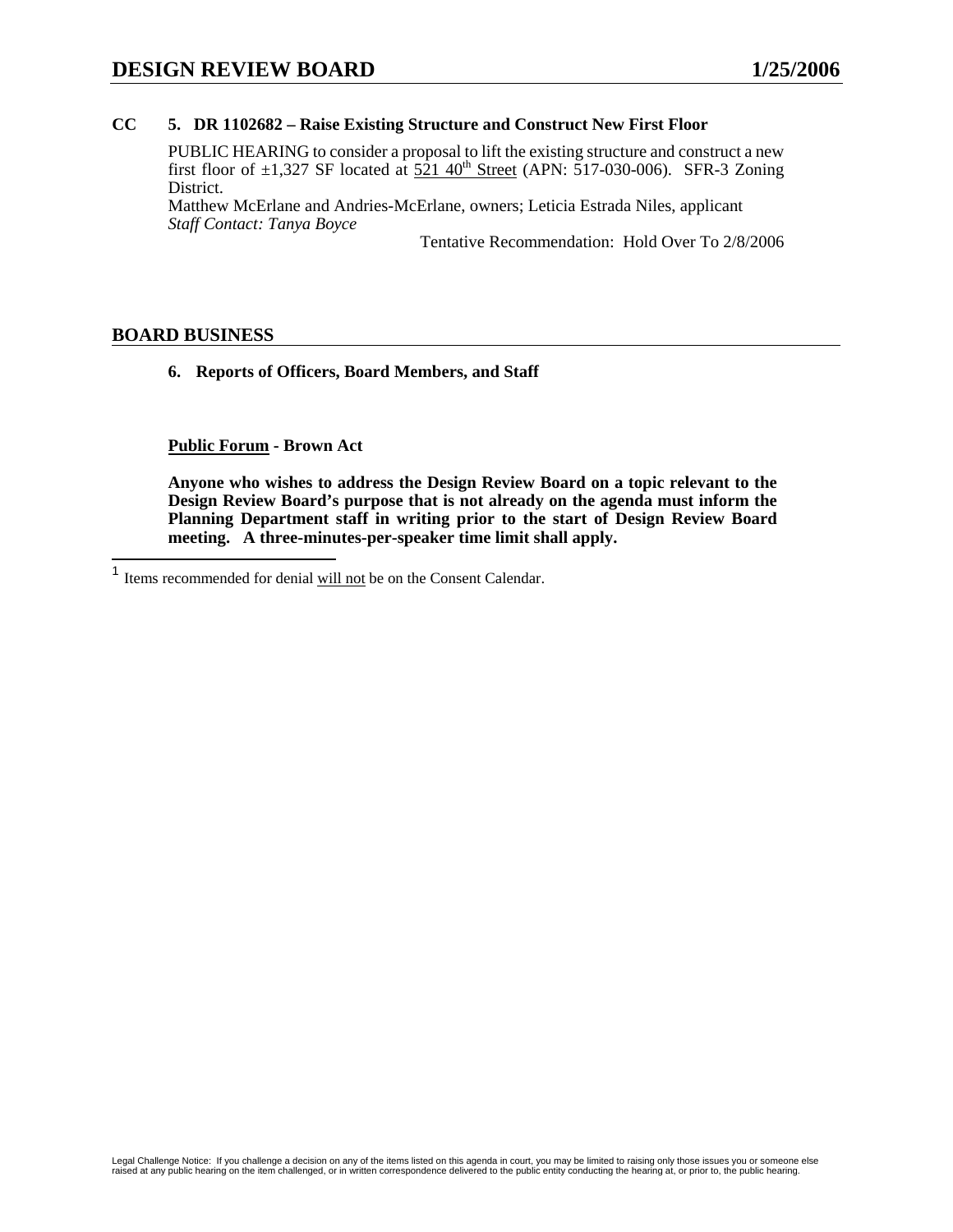# **Wednesday, February 8, 2006, 6:00 p.m.**

### **Design Review Board Officers Design Review Board Members**

Eileen Whitty, Chair **Robert Avellar** Donald Woodrow Michael Woldemar, Vice Chair Diane Bloom Jonathan Livingston Ted J. Smith

# **PUBLIC HEARING INFORMATION**

**Function of a Public Hearing:** A public hearing is intended to inform the public of proposals and to enable members of the public to present relevant information and viewpoints before Design Review Board action.

**Agenda Order:** At the discretion of the Board, items on the agenda may not be heard in the order they appear on the agenda.

**Consent Calendar Items:** In order to allow the Design Review Board to complete their reviews within the time they have offered to serve, applications that are considered routine will be placed on the consent calendar with a staff recommendation to approve, conditionally approve or to continue the item to the next meeting. The Board may act in one motion to adopt the staff recommendations on those items. Before voting on the consent calendar, the Chair will ask if any members of the public wish to speak on any of the items on the consent calendar. If you wish to speak on an item on the consent calendar, you need to rise and request that it be removed from the consent calendar. The item will then be discussed in the numerical order in which it appears. Staff and Board members may also remove items from the consent calendar.

- **Public Hearing Procedure:**<br>(1) Chair opens the hearing Chair opens the hearing;
- (2) City staff identifies project being reviewed and presents a preliminary analysis;
- (3) Applicant explains proposal for up to five minutes;
- (4) Members of the Public wishing to speak have up to two minutes to express their viewpoint;
- (5) Applicant may respond to specific allegations made for up to two minutes;
- (6) The Board may ask follow-up questions of any of the speakers;
- (7) Hearing is closed;
- (8) City staff presents its summary and recommendations;
- (9) The Board discusses the application and votes to approve, approve in modified form, continue or deny the application or to make such a recommendation to the Planning Commission when the action of the Planning Commission is also required;
- (10) The Chair informs the audience of the Board's action.

If all items are not completed by 9:00 pm, the items remaining will be continued to the next meeting unless the Board votes to extend the meeting.

**Appeals:** Decisions of the Design Review Board may be appealed to the City Council within ten days. Appeals are submitted to the City Clerk in writing and must state the reasons the action is considered to be in error. An appeal fee of \$150 must accompany the appeal. If action is required by the Planning Commission on the proposal, the decision will be made by the Planning Commission in consideration of the Design Review Board recommendation. Planning Commission decisions are also appealable to the City Council.

**Exhaustion of Remedies Requirement:** If you challenge a decision on any of the items listed on this agenda in court, you may be limited to raising only those issues you or someone else raised at public hearings on the item challenged or in written correspondence delivered to the public entity conducting the hearing at, or prior to, the public hearing.

### **ROLL CALL**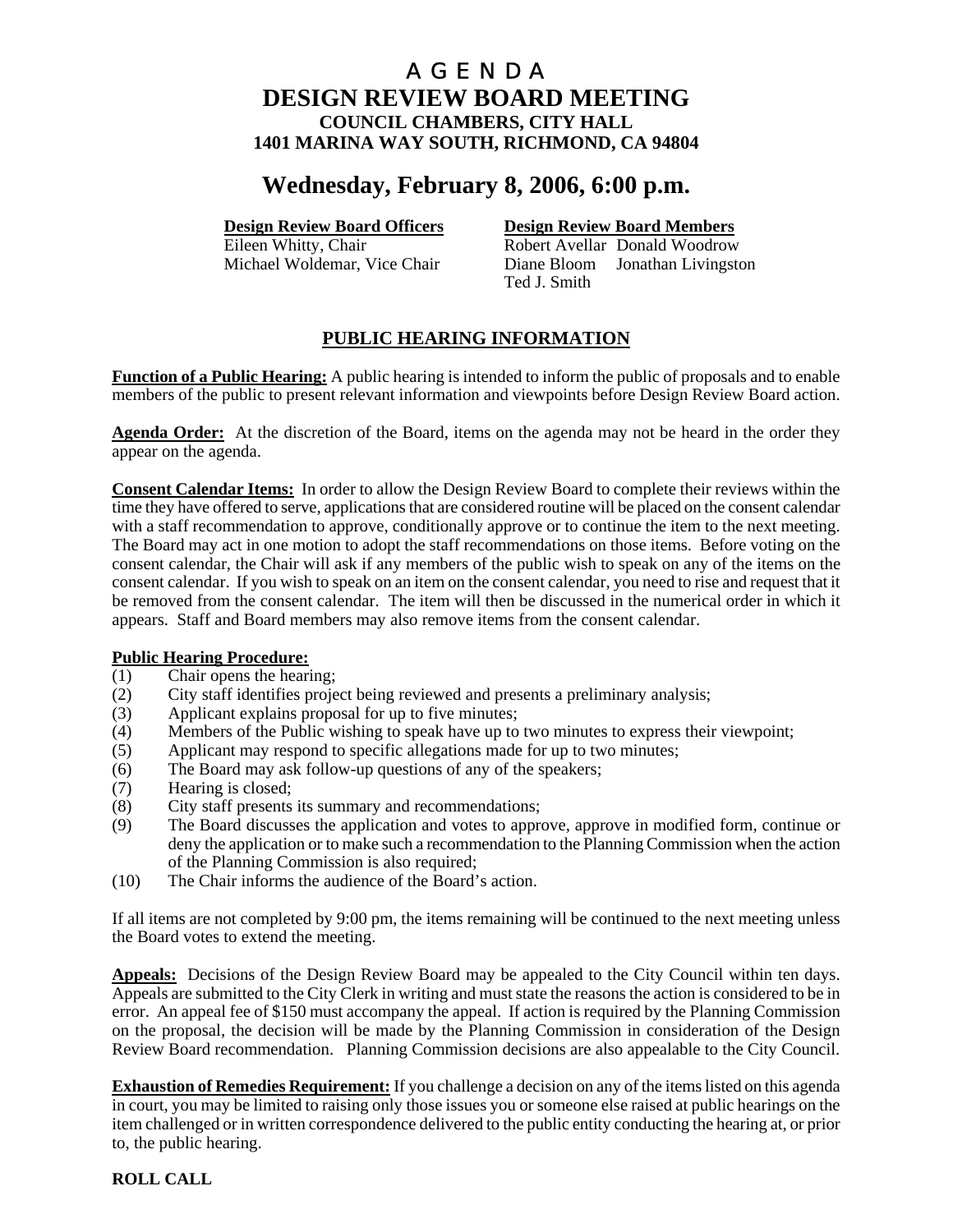**BROWN ACT** (see Public Forum note at the end of Agenda)

# **HELD OVER ITEMS**

#### **1. DR 1102577 – Construct Pre-Fab Office Building**

PUBLIC HEARING to consider a request for Design Review approval to construct/install a 2,400 square foot (SF) pre-fab office building located at 1170 Hensley Street (APN: 561-307-010). M-2 Zoning District. Bramasole Properties, owner; Rolf Selvig, applicant

*Staff Contact: Tanya Boyce* 

Tentative Recommendation: Hold Over To 3/8/2006

#### **2. DR 1102682 – Raise Existing Structure and Construct New First Floor**

PUBLIC HEARING to consider a request for Design Review approval to lift the existing structure and construct a new first floor of  $\pm 1.327$  SF located at 521 40<sup>th</sup> Street (APN: 517-030-006). SFR-3 Zoning District.

Matthew McErlane and Andries-McErlane, owners; Leticia Estrada Niles, applicant *Staff Contact: Tanya Boyce* 

Tentative Recommendation: Conditional Approval

# **NEW ITEMS**

#### **3. DR 1102565 – Additions to Single-Family Residence**

PUBLIC HEARING to consider a request for Design Review approval to construct 146 +/- SF to the front living area that would project into the front yard setback; and, add  $443 + (-SF)$ to the rear portion of the single-family residence located at 620 29th Street (APN: 518-230- 016). The applicant proposes to modify the entrance into the residence and extend the entry stairs up to the front property line. The proposed project will require a variance from the Planning Commission at a future hearing. SFR-3, Single Family: Low-Density Residential Zoning District.

Elaine and Jim Findley, owner; Ike Ofodu, applicant *Staff Contact: Lina Velasco* 

Tentative Recommendation: Recommend Denial To Planning Commission

### **CC 4. DR 1102432 – Additions to Single-Family Residence**

PUBLIC HEARING to consider a request for Design Review approval to construct additions on the first level and add a new second level. The proposal would add  $1,332 +/-$  SF to the existing single-family residence located at 1501 Esmond Avenue (APN: 529-030-018). SFR-3, Single Family: Low-Density Residential Zoning District. Maria SantaMaria, owner; Stan Ginn, applicant *Staff Contact: David Barbary* 

Tentative Recommendation: Hold Over To 2/22/2006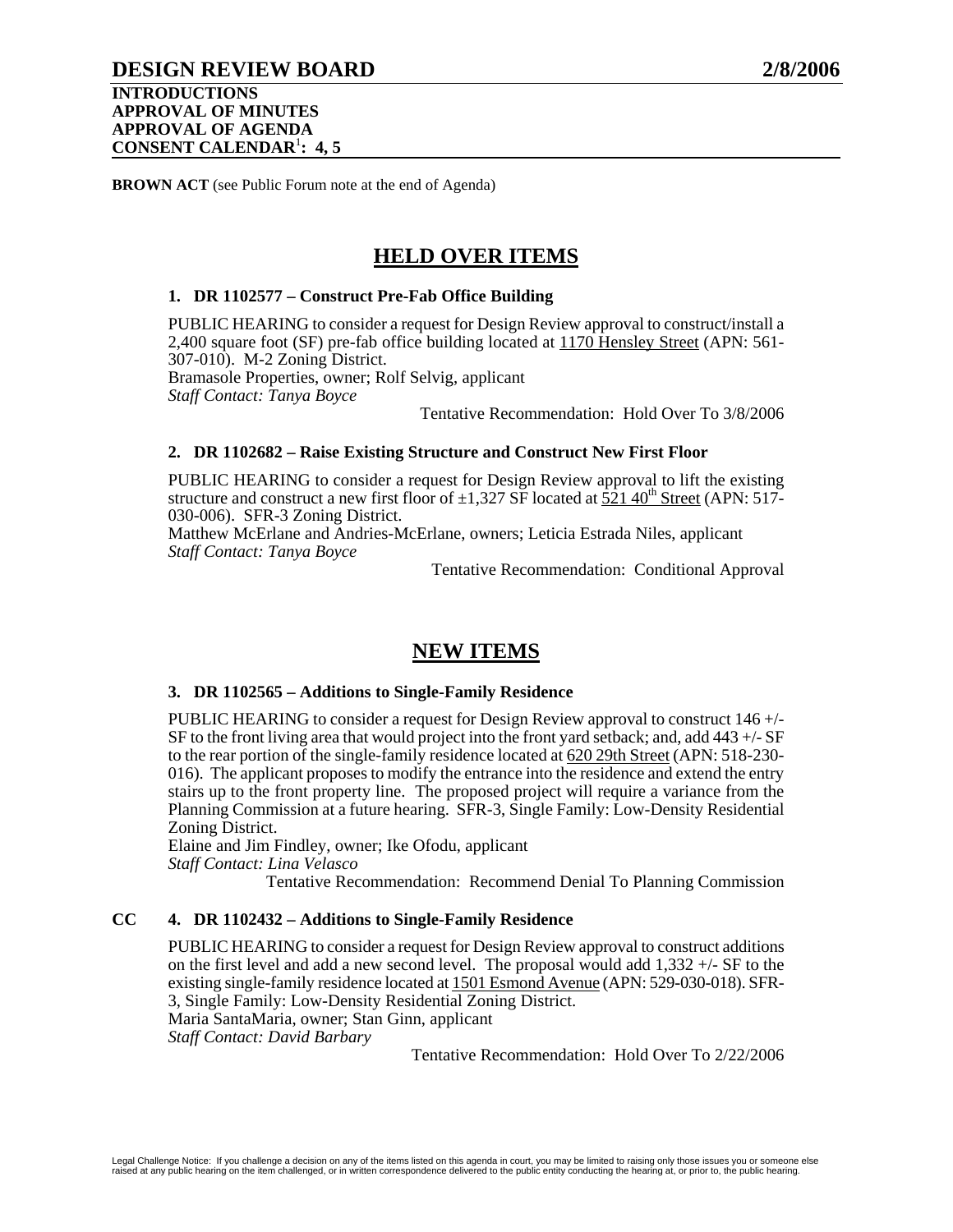### **CC 5. DR 1102690 – Construct Two-Story Single-Family Dwelling**

PUBLIC HEARING to consider a request for Design Review approval to construct a 2,096 +/- SF, two-story, single family dwelling located at 124 4th Street (APN: 538-310-019). SFR-3, Single Family: Low-Density Residential Zoning District. Arturo Fonseco, owner/applicant *Staff Contact: Jonelyn Whales* 

Tentative Recommendation: Hold Over To 2/22/2006

### **BOARD BUSINESS**

#### **6. Reports of Officers, Board Members, and Staff**

**Public Forum - Brown Act** 

<sup>1</sup> Items recommended for denial will not be on the Consent Calendar.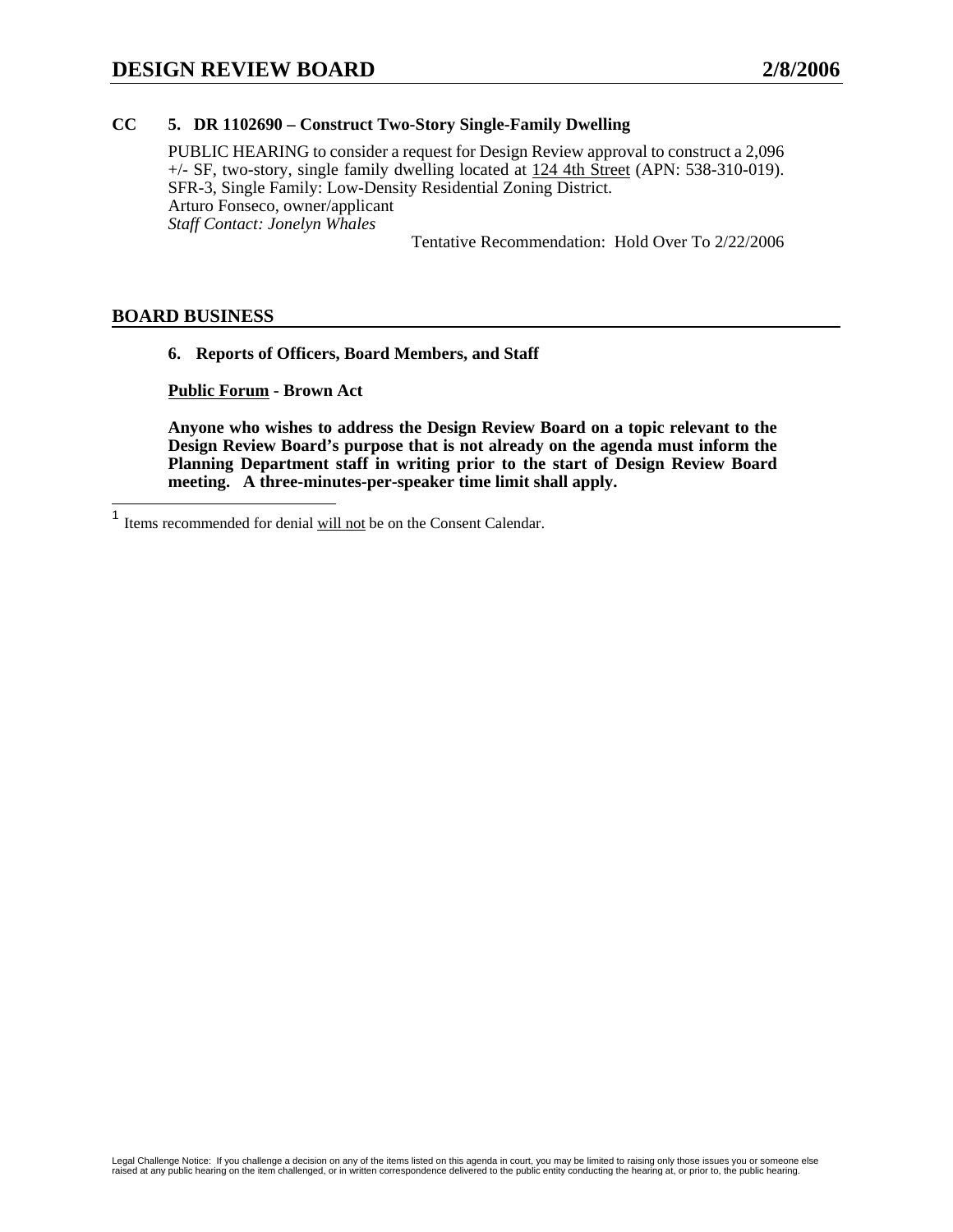# **Wednesday, February 22, 2006, 6:00 p.m.**

### **Design Review Board Officers Design Review Board Members**

Eileen Whitty, Chair **Robert Avellar** Donald Woodrow Michael Woldemar, Vice Chair Diane Bloom Jonathan Livingston Ted J. Smith

# **PUBLIC HEARING INFORMATION**

**Function of a Public Hearing:** A public hearing is intended to inform the public of proposals and to enable members of the public to present relevant information and viewpoints before Design Review Board action.

**Agenda Order:** At the discretion of the Board, items on the agenda may not be heard in the order they appear on the agenda.

**Consent Calendar Items:** In order to allow the Design Review Board to complete their reviews within the time they have offered to serve, applications that are considered routine will be placed on the consent calendar with a staff recommendation to approve, conditionally approve or to continue the item to the next meeting. The Board may act in one motion to adopt the staff recommendations on those items. Before voting on the consent calendar, the Chair will ask if any members of the public wish to speak on any of the items on the consent calendar. If you wish to speak on an item on the consent calendar, you need to rise and request that it be removed from the consent calendar. The item will then be discussed in the numerical order in which it appears. Staff and Board members may also remove items from the consent calendar.

- **Public Hearing Procedure:**<br>(1) Chair opens the hearing Chair opens the hearing;
- (2) City staff identifies project being reviewed and presents a preliminary analysis;
- (3) Applicant explains proposal for up to five minutes;
- (4) Members of the Public wishing to speak have up to two minutes to express their viewpoint;
- (5) Applicant may respond to specific allegations made for up to two minutes;
- (6) The Board may ask follow-up questions of any of the speakers;
- (7) Hearing is closed;
- (8) City staff presents its summary and recommendations;
- (9) The Board discusses the application and votes to approve, approve in modified form, continue or deny the application or to make such a recommendation to the Planning Commission when the action of the Planning Commission is also required;
- (10) The Chair informs the audience of the Board's action.

If all items are not completed by 9:00 pm, the items remaining will be continued to the next meeting unless the Board votes to extend the meeting.

**Appeals:** Decisions of the Design Review Board may be appealed to the City Council within ten days. Appeals are submitted to the City Clerk in writing and must state the reasons the action is considered to be in error. An appeal fee of \$150 must accompany the appeal. If action is required by the Planning Commission on the proposal, the decision will be made by the Planning Commission in consideration of the Design Review Board recommendation. Planning Commission decisions are also appealable to the City Council.

**Exhaustion of Remedies Requirement:** If you challenge a decision on any of the items listed on this agenda in court, you may be limited to raising only those issues you or someone else raised at public hearings on the item challenged or in written correspondence delivered to the public entity conducting the hearing at, or prior to, the public hearing.

### **ROLL CALL**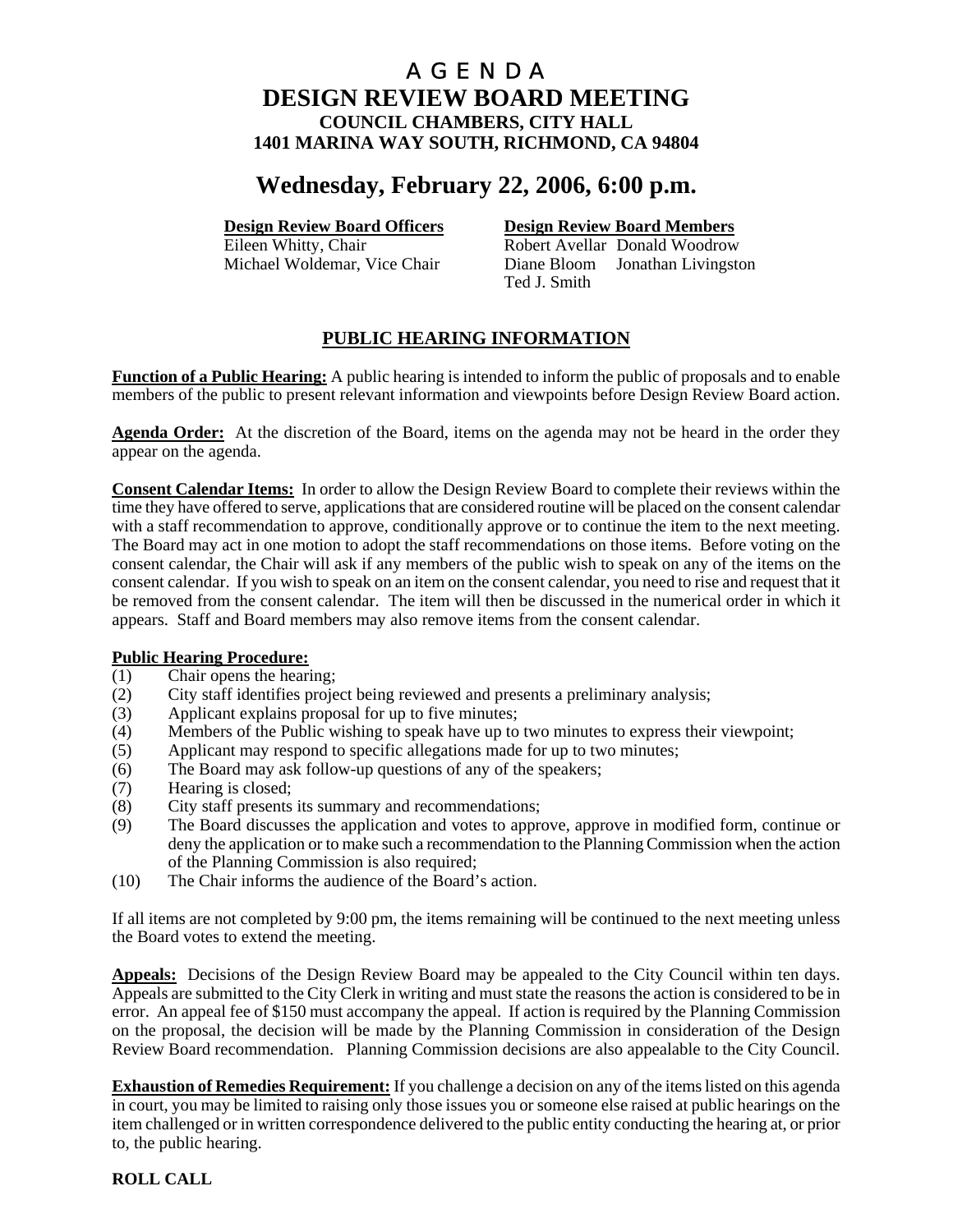# **DESIGN REVIEW BOARD 2/22/2006**

#### **INTRODUCTIONS APPROVAL OF MINUTES APPROVAL OF AGENDA CONSENT CALENDAR**<sup>1</sup> **: 5, 6, 7, 8, 9**

**BROWN ACT** (see Public Forum note at the end of Agenda)

# **HELD OVER ITEMS**

#### **1. DR 1100433 – Macdonald 80 Regional Shopping Center**

PUBLIC HEARING to consider a request for Design Review approval for the development of coordinated signage for the Macdonald 80 Shopping center and the proposed building pad(s), parking lot, landscape and overall site reconfiguration located at 4500 Macdonald Avenue (APNs: 517-280-003, 517-280-004, 517-280-007, 517-290-011, 517-290-004, 517- 290-010, 517-310-001, 517-310-002, 517-310-003, 517-320-028, 517-320-029, 517-320- 016, 517-320-017, 517-280-006). C-3 Regional Commercial District. Peter Meier, owner/applicant

*Staff Contact: Lamont Thompson* 

Tentative Recommendation: Conditional Approval

#### **2. DR 1102565 – Additions to Single-Family Residence**

PUBLIC HEARING to consider a request for Design Review approval to construct 146 +/- SF to the front living area that would project into the front yard setback; and, add 443 +/- SF to the rear portion of the single-family residence located at 620 29th Street (APN: 518-230- 016). The applicant proposes to modify the entrance into the residence and extend the entry stairs up to the front property line. The proposed project will require a variance from the Planning Commission at a future hearing. SFR-3, Single Family: Low-Density Residential Zoning District.

Elaine and Jim Findley, owner; Ike Ofodu, applicant *Staff Contact: Lina Velasco* 

Tentative Recommendation: Conditional Approval

#### **3. DR 1102432 – Additions to Single-Family Residence**

PUBLIC HEARING to consider a request for Design Review approval to construct additions on the first level, add a new second level, and permit uncovered parking in the front half of the property. The proposal would add  $1,332 +/-$  SF to the existing single-family residence located at 1501 Esmond Avenue (APN: 529-030-018). SFR-3, Single Family: Low-Density Residential Zoning District.

Maria SantaMaria, owner; Stan Ginn, applicant *Staff Contact: David Barbary* 

Tentative Recommendation: Conditional Approval

#### **4. DR 1102690 – Construct Two-Story Single-Family Dwelling**

PUBLIC HEARING to consider a request for Design Review approval to construct a 2,096 +/- SF, two-story, single family dwelling located at 124 4th Street (APN: 538-310-019). SFR-3, Single Family: Low-Density Residential Zoning District. Arturo Fonseco, owner/applicant *Staff Contact: Jonelyn Whales*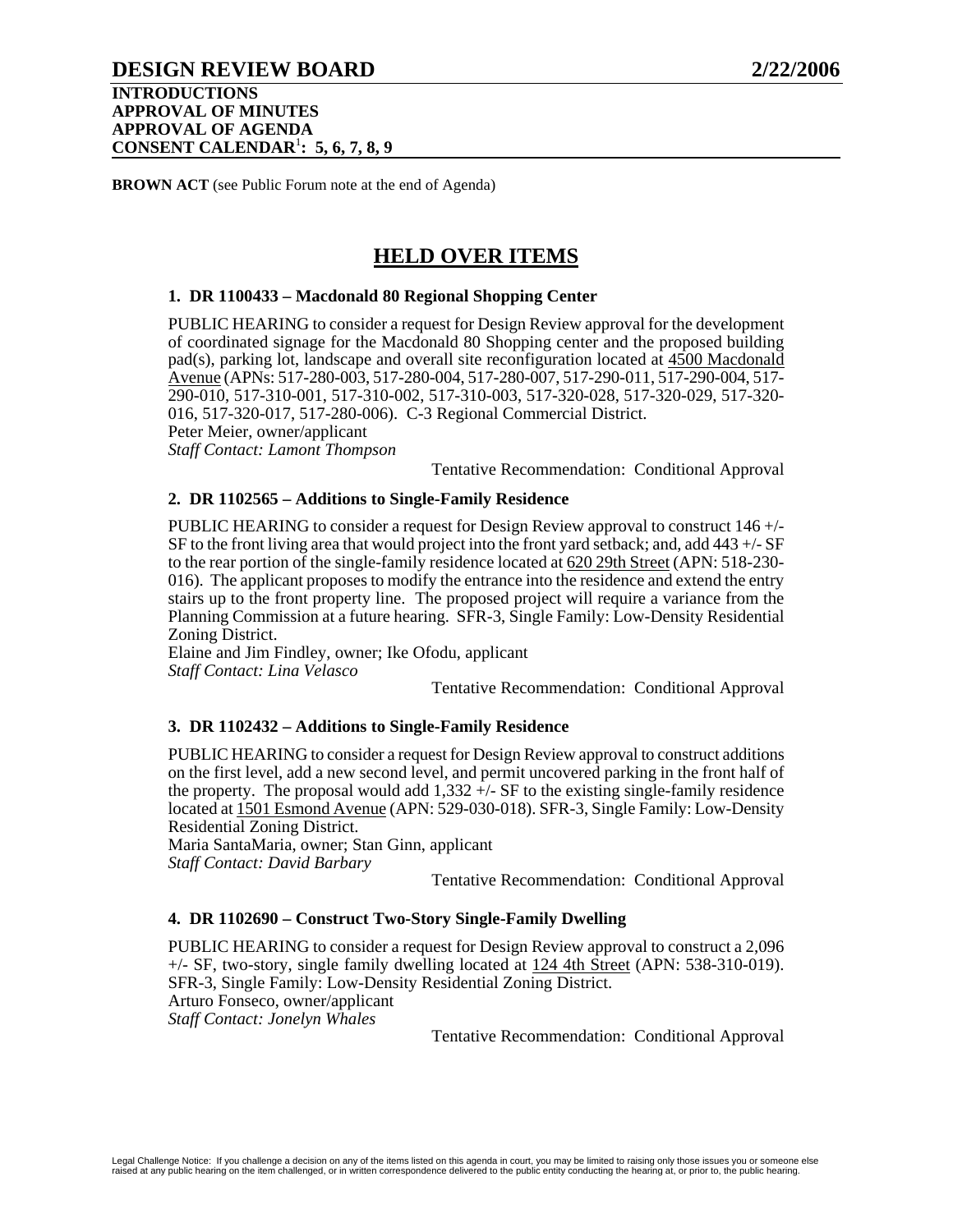# **NEW ITEMS**

#### **CC 5. DR/EID 1101112 – Point Richmond Shores**

PUBLIC HEARING to consider a request by Toll Brothers for Design Review approval to develop a 13.36-acre bay front site located on Dornan Drive and Brickyard Cove Road in Point Richmond (Terminal One site). The Design Review Board will complete a formal project review and will make a recommendation for approval or denial of the project to the Planning Commission and City Council. The Point Richmond Shores development proposes 330+/- residential unit condominiums within two (2) buildings that would be five-stories in height, constructed over a podium. The project also proposes the development of a public park and a shoreline band that would include a continuous Bay Trail loop and pier improvements. The project site is bordered by Miller-Knox Regional Park, the Richmond Yacht Club and the San Francisco Bay. State Clearinghouse No. 2004092101. The property is identified as Assessor's Parcel Numbers: 560-420-006, 560-420-007 & 560-420-010. CRR, Community and Regional Recreation and CC, Coastline Commercial Zoning Districts. City of Richmond, owner; Toll Brothers, Inc., applicant *Staff Contact: Lamont Thompson* 

Tentative Recommendation: Conditional Approval

#### **CC 6. DR 1102361 – MetroWalk Commercial Buildings and Signage**

PUBLIC HEARING to consider a request for Design Review approval to develop three commercial buildings totaling 6,848± SF and a Coordinated Sign Program for MetroWalk Phase 1, adjacent to the Richmond Bart station at Nevin Avenue and Marina Way (APNs: 540-480-001 through 540-480-145). CB, Central Business District. The Olson Company, owner/applicant  *Staff Contact: David Barbary* 

Tentative Recommendation: Conditional Approval

#### **CC 7. DR 1101411 – Single-Family Residence Addition above Garage**

PUBLIC HEARING to consider a request for Design Review approval to construct an  $800\pm$  $SF$  single-family residence addition above an existing garage located at 316  $45<sup>th</sup>$  Street (APN: 517-240-004). MFR-3 Zoning District. Hardeep Lallyry, owner; Paul Ruazol, applicant *Staff Contact: Joe Light* 

Tentative Recommendation: Hold Over To 3/22/2006

#### **CC 8. DR 1102771 – Construct Two-Story Second Dwelling Unit**

PUBLIC HEARING to reconsider a request for Design Review approval to construct a twostory 607± SF second dwelling unit located at 1300 Dunn Avenue (APN: 530-170-003). C-2, General Commercial Zoning District. Froilan Ruiz, owner; Andre King, applicant *Staff Contact: Hector Rojas*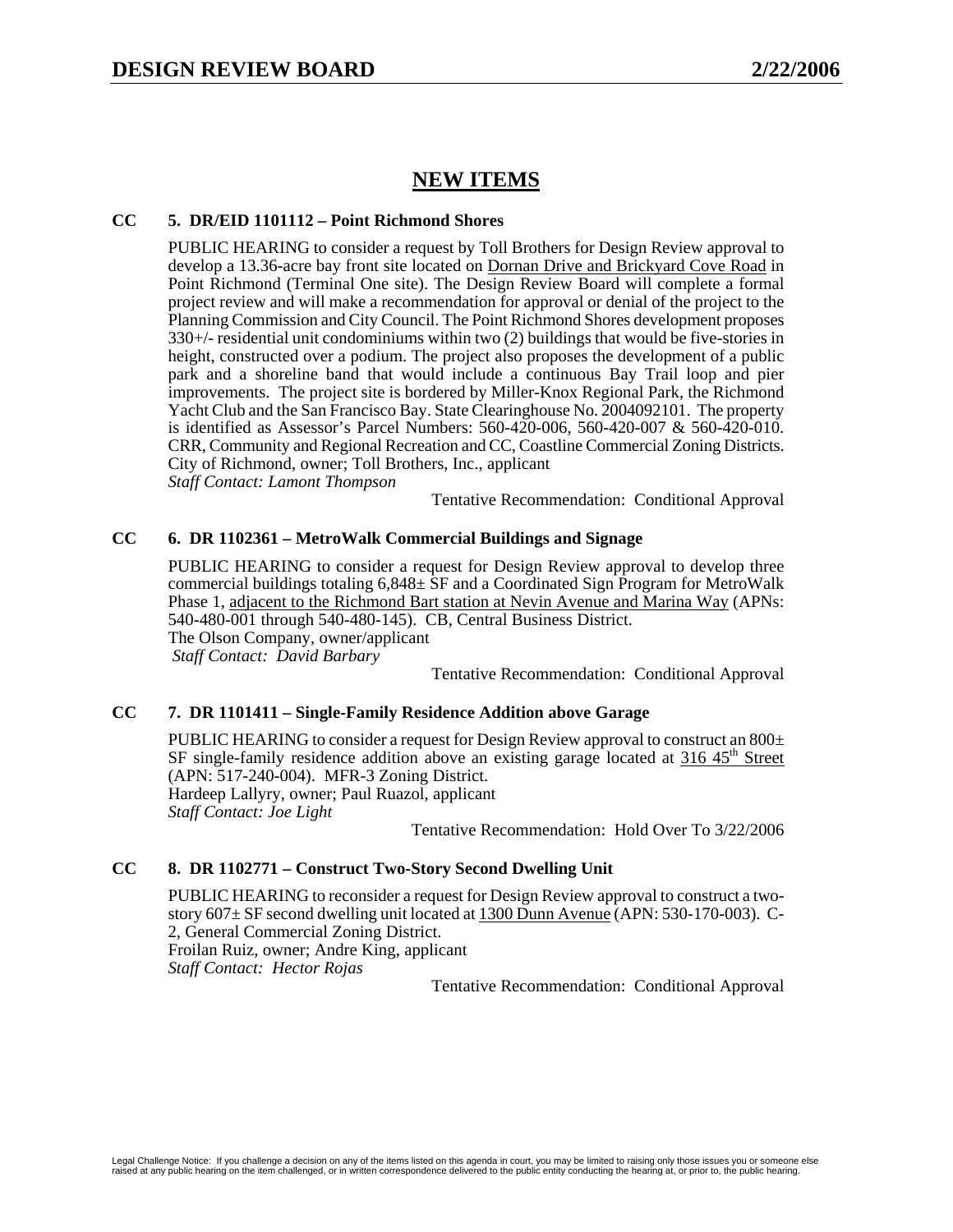#### **CC 9. Macdonald Avenue Improvements**

DISCUSSION of the design phase of improvements for Richmond's historic downtown segment of Macdonald Avenue from 19th Street (BART Overcrossing) to Garrard Boulevard (Richmond Parkway). Schematic plans have been prepared and this is an opportunity for the Design Review Board to provide input on proposed improvements such as street furniture, street and sidewalk lighting, street trees, gateways, parking, and circulation. City of Richmond Redevelopment Agency, owner/applicant *Staff Contact: Lamont Thompson* 

Tentative Recommendation: Hold Over To 3/22/2006

#### **BOARD BUSINESS**

**10. Reports of Officers, Board Members, and Staff** 

**Public Forum - Brown Act** 

 $\mathbf{1}$ Items recommended for denial will not be on the Consent Calendar.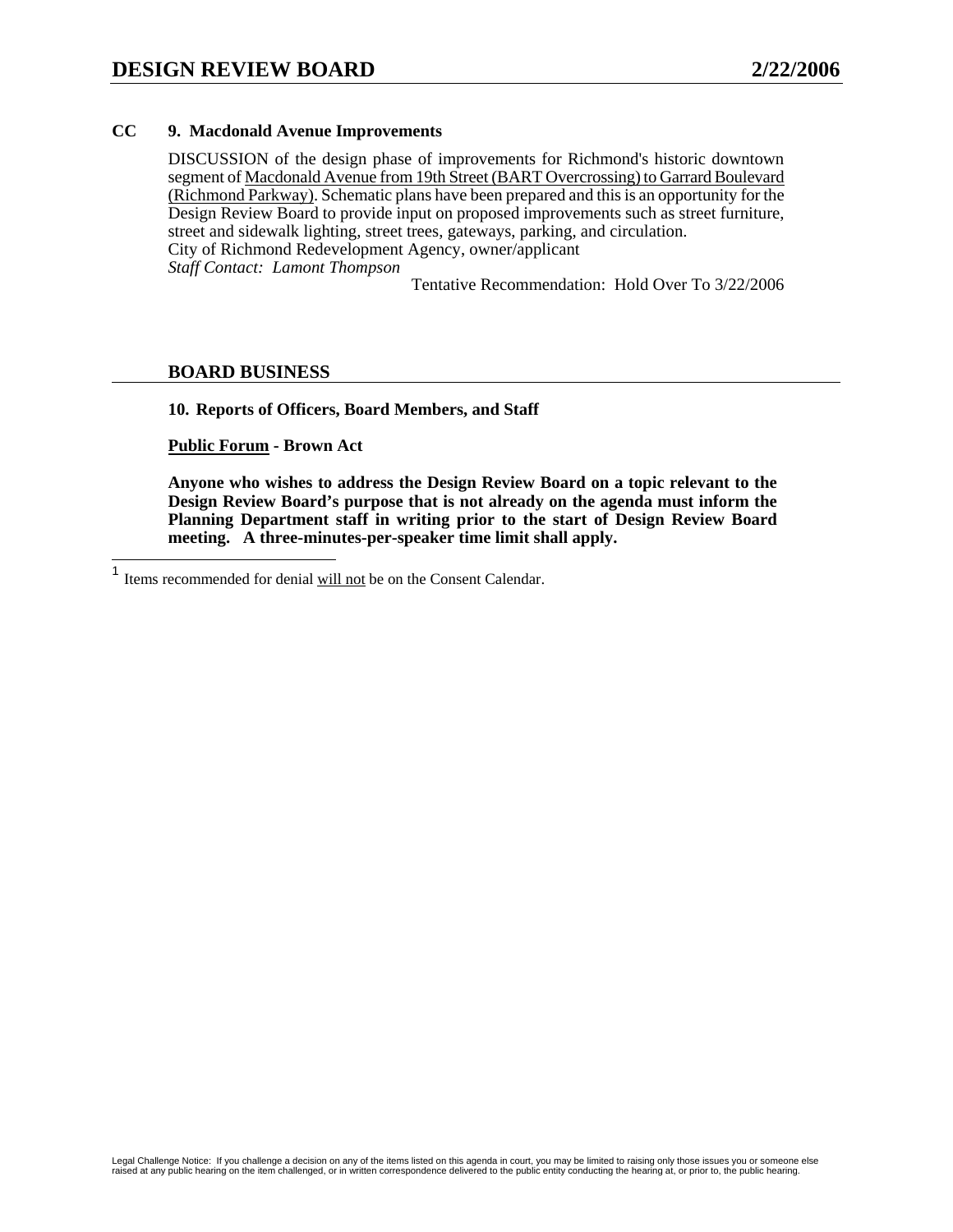# **Wednesday, March 8, 2006, 6:00 p.m.**

**Design Review Board Officers**<br> **Design Review Board Members**<br> **Robert Avellar Donald Woodrow** 

Robert Avellar Donald Woodrow Michael Woldemar, Vice Chair Diane Bloom Jonathan Livingston Ted J. Smith

# **PUBLIC HEARING INFORMATION**

**Function of a Public Hearing:** A public hearing is intended to inform the public of proposals and to enable members of the public to present relevant information and viewpoints before Design Review Board action.

**Agenda Order:** At the discretion of the Board, items on the agenda may not be heard in the order they appear on the agenda.

**Consent Calendar Items:** In order to allow the Design Review Board to complete their reviews within the time they have offered to serve, applications that are considered routine will be placed on the consent calendar with a staff recommendation to approve, conditionally approve or to continue the item to the next meeting. The Board may act in one motion to adopt the staff recommendations on those items. Before voting on the consent calendar, the Chair will ask if any members of the public wish to speak on any of the items on the consent calendar. If you wish to speak on an item on the consent calendar, you need to rise and request that it be removed from the consent calendar. The item will then be discussed in the numerical order in which it appears. Staff and Board members may also remove items from the consent calendar.

- **Public Hearing Procedure:**<br>(1) Chair opens the hearing Chair opens the hearing;
- (2) City staff identifies project being reviewed and presents a preliminary analysis;
- (3) Applicant explains proposal for up to five minutes;
- (4) Members of the Public wishing to speak have up to two minutes to express their viewpoint;
- (5) Applicant may respond to specific allegations made for up to two minutes;
- (6) The Board may ask follow-up questions of any of the speakers;
- (7) Hearing is closed;
- (8) City staff presents its summary and recommendations;
- (9) The Board discusses the application and votes to approve, approve in modified form, continue or deny the application or to make such a recommendation to the Planning Commission when the action of the Planning Commission is also required;
- (10) The Chair informs the audience of the Board's action.

If all items are not completed by 9:00 pm, the items remaining will be continued to the next meeting unless the Board votes to extend the meeting.

**Appeals:** Decisions of the Design Review Board may be appealed to the City Council within ten days. Appeals are submitted to the City Clerk in writing and must state the reasons the action is considered to be in error. An appeal fee of \$150 must accompany the appeal. If action is required by the Planning Commission on the proposal, the decision will be made by the Planning Commission in consideration of the Design Review Board recommendation. Planning Commission decisions are also appealable to the City Council.

**Exhaustion of Remedies Requirement:** If you challenge a decision on any of the items listed on this agenda in court, you may be limited to raising only those issues you or someone else raised at public hearings on the item challenged or in written correspondence delivered to the public entity conducting the hearing at, or prior to, the public hearing.

#### **ROLL CALL**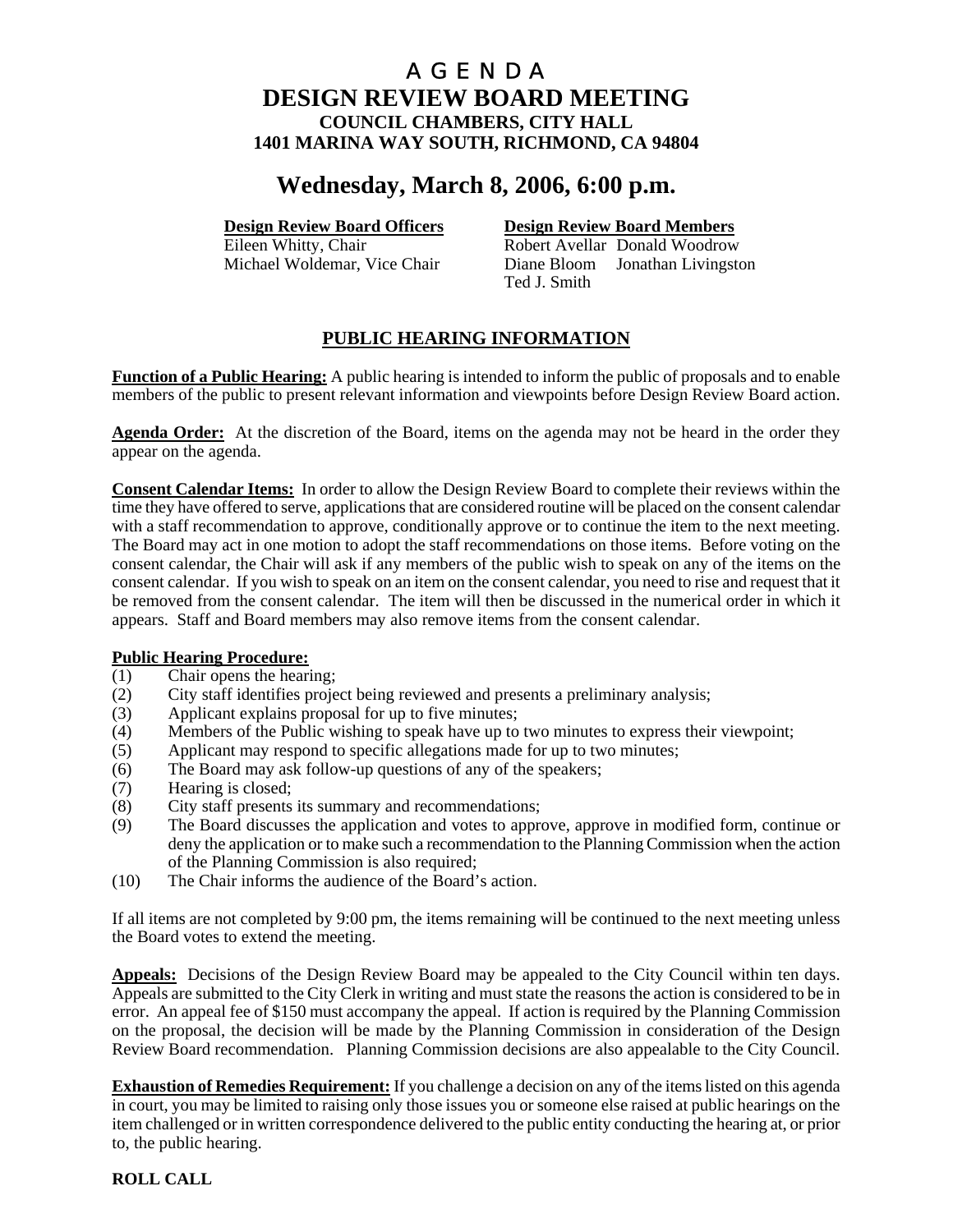# **DESIGN REVIEW BOARD 3/8/2006**

#### **INTRODUCTIONS APPROVAL OF MINUTES APPROVAL OF AGENDA CONSENT CALENDAR**<sup>1</sup> **: 3, 4, 5, 6, 7, 8, 9, 10**

**BROWN ACT** (see Public Forum note at the end of Agenda)

# **HELD OVER ITEMS**

### **1. DR 1102291 – Construct Second Dwelling above Garage**

PUBLIC HEARING to consider a request for Design Review approval to construct a  $\pm 620$ square foot second dwelling unit above a  $\pm 620$  square foot garage located at 5420 Highland Avenue (APN: 508-012-004). Residential Low Density District of the Knox/Cutting Specific Plan area.

Sergio Chavez, owner; Erick Chavez, applicant *Staff Contact: Judith Battle* 

Tentative Recommendation: Hold Over To 5/10/2006

### **2. DR 1102577 – Construct Pre-Fab Office Building**

PUBLIC HEARING to consider a request for Design Review approval to construct/install a 2,400 square foot pre-fab office building located at 1170 Hensley Street (APN: 561-307- 010). M-2 Zoning District. Bramasole Properties, owner; Rolf Selvig, applicant

*Staff Contact: Tanya Boyce* 

Tentative Recommendation: Hold Over To 4/12/2006

# **NEW ITEMS**

#### **CC 3. DR 1102804 – Plunge Restoration**

PUBLIC HEARING to consider a request for Design Review approval of the two-phased rehabilitation and reconstruction of the Richmond Natatorium located at 1 East Richmond Avenue (APN: 556-170-002) in conformance with the Secretary of the Interior's Standard for Rehabilitation and Reconstruction of Historic Properties. PC, Public Civic Zoning District.

City of Richmond, owner/applicant *Staff Contact: Judith Battle* 

Tentative Recommendation: Conditional Approval

### **CC 4. DR 1102666 – Construct Four Duplex Dwelling Units**

PUBLIC HEARING to consider a request for Design Review approval to develop two lots with two duplex dwellings on each vacant lot located at 600 Golden Gate Avenue (APNs: 558-251-008 & 009). The total development would have a total of eight units with  $\pm 21,376$ square feet. MFR-1, Multi-Family Residential Zoning District. Warren & Diane Anderson, owner; Jay Betts, applicant *Staff Contact: Jonelyn Whales*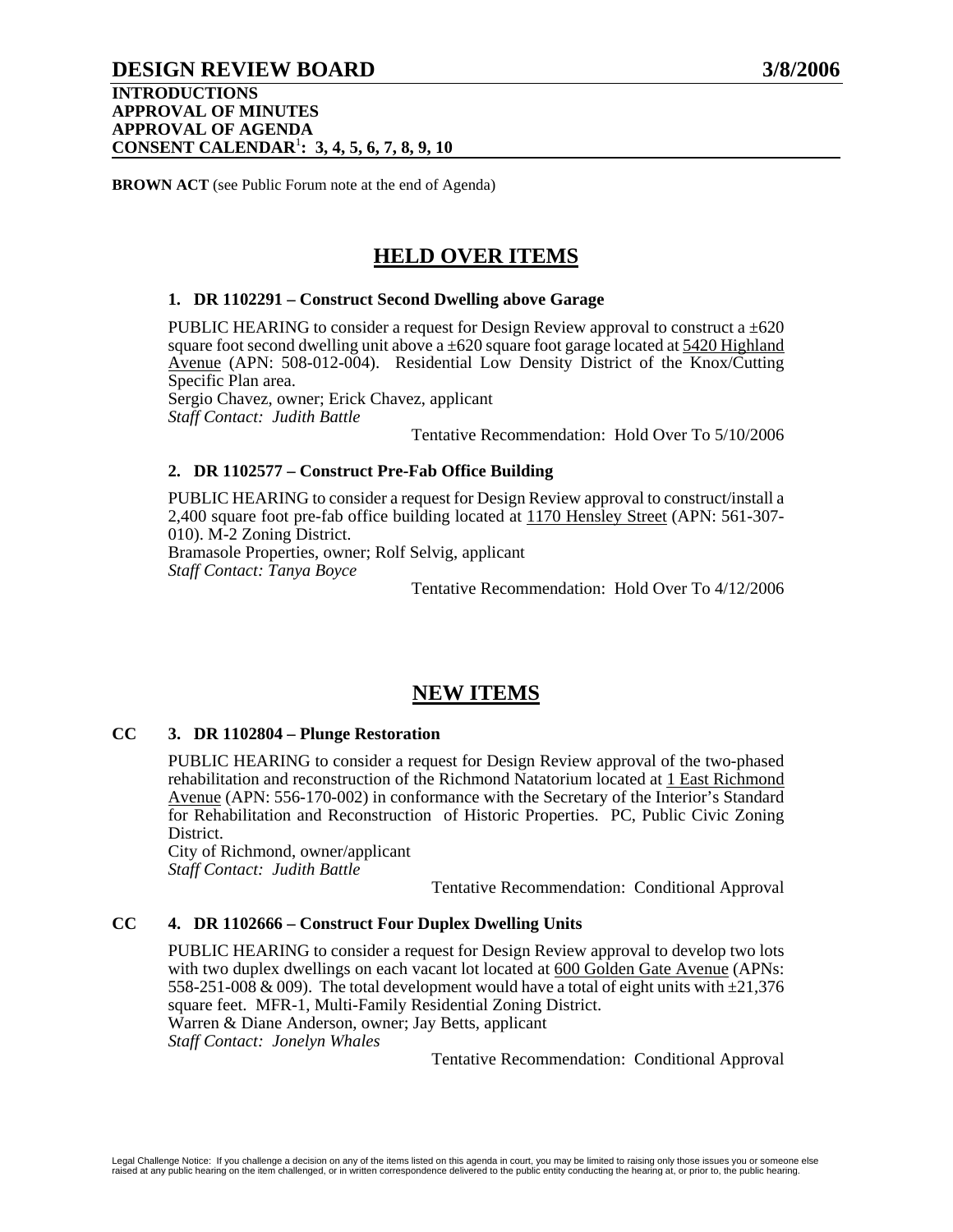### **CC 5. DR 1102684 – Two-Story Addition to Single-Family Dwelling**

PUBLIC HEARING to consider a request for Design Review approval to construct  $a \pm 1.236$ square foot (892 SF of livable space  $+$  344 SF garage) two-story addition to an existing single-family dwelling located at 642 Amador Street (APN: 519-110-015). SFR-3 Zoning District.

Guillermo Perez, owner; Adolfo M. Martinez, applicant *Staff Contact: Hector Rojas* 

Tentative Recommendation: Conditional Approval

#### **CC 6. DR 1102715 – Construct Detached Garage and Second Dwelling Unit**

PUBLIC HEARING to consider a request for Design Review approval to construct  $a \pm 1.281$ square foot detached garage and second dwelling unit in the rear yard of the single-family dwelling property located at 3234 Moran Avenue (APN: 526-160-019). SFR-3 (Low Density Residential) Zoning District.

Terry Wilson, owner/applicant

*Staff Contact: Lina Velasco* 

Tentative Recommendation: Hold Over To 4/12/2006

#### **CC 7. DR 1102677 – Construct Two Single-Family Dwellings**

PUBLIC HEARING to consider a request for Design Review approval to construct two  $\pm$ 1,903 square foot single-family dwellings on a 5,625 square foot vacant lot located at 253 S. 3rd Street (APN: 550-120-017). Design Review approval would be subject to the Planning Commissions approval of a minor subdivision that would split the lot into two parcels. Each dwelling will include 3 bedrooms, 2.5 baths, a kitchen, living room, dining room, and single-car garage. Residential Low Density (Knox Cutting Specific Plan) Zoning District.

Richmond NHS, owner; Jai Jennifer, applicant *Staff Contact: Lina Velasco* 

Tentative Recommendation: Conditional Approval

#### **CC 8. DR 1102749 – Construct New Single-Family Residence**

PUBLIC HEARING to consider a request for Design Review approval to construct a new single-family residence of  $\pm 1,600$  square feet located on a vacant lot in the 1 to 100 block of  $8<sup>th</sup>$  Street (APN: 538-420-029). SFR-3 Zoning District. Carl Adams, owner/applicant *Staff Contact: Tanya Boyce* 

Tentative Recommendation: Conditional Approval

#### **CC 9. DR 1102750 – Construct New Single-Family Residence**

PUBLIC HEARING to consider a request for Design Review approval to construct a new single-family residence of  $\pm 1,600$  square feet located on a vacant lot in the 1 to 100 block of 8<sup>th</sup> Street (APN: 538-420-028). MFR-1 Zoning District. Carl Adams, owner/applicant *Staff Contact: Tanya Boyce*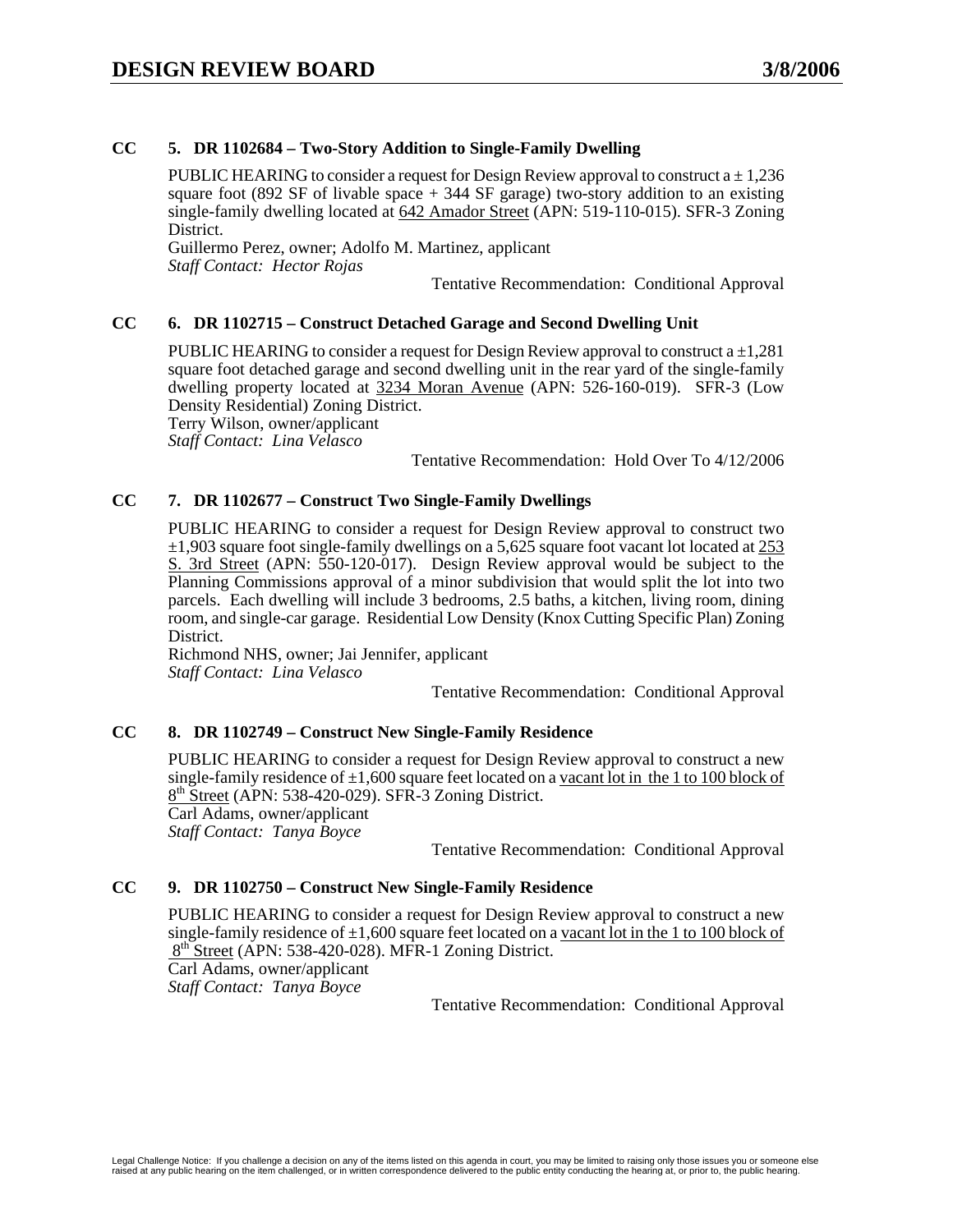#### **CC 10. DR 1102751 – Construct New Single-Family Residence**

PUBLIC HEARING to consider a request for Design Review approval to construct a new single-family residence of  $\pm 1,600$  square feet located at 150 1<sup>st</sup> Street (APN: 538-341-030). SFR-3 Zoning District. Carl Adams, owner/applicant *Staff Contact: Tanya Boyce* 

Tentative Recommendation: Hold Over To 4/12/2006

#### **BOARD BUSINESS**

**11. Reports of Officers, Board Members, and Staff** 

**Public Forum - Brown Act** 

 $\mathbf{1}$ Items recommended for denial will not be on the Consent Calendar.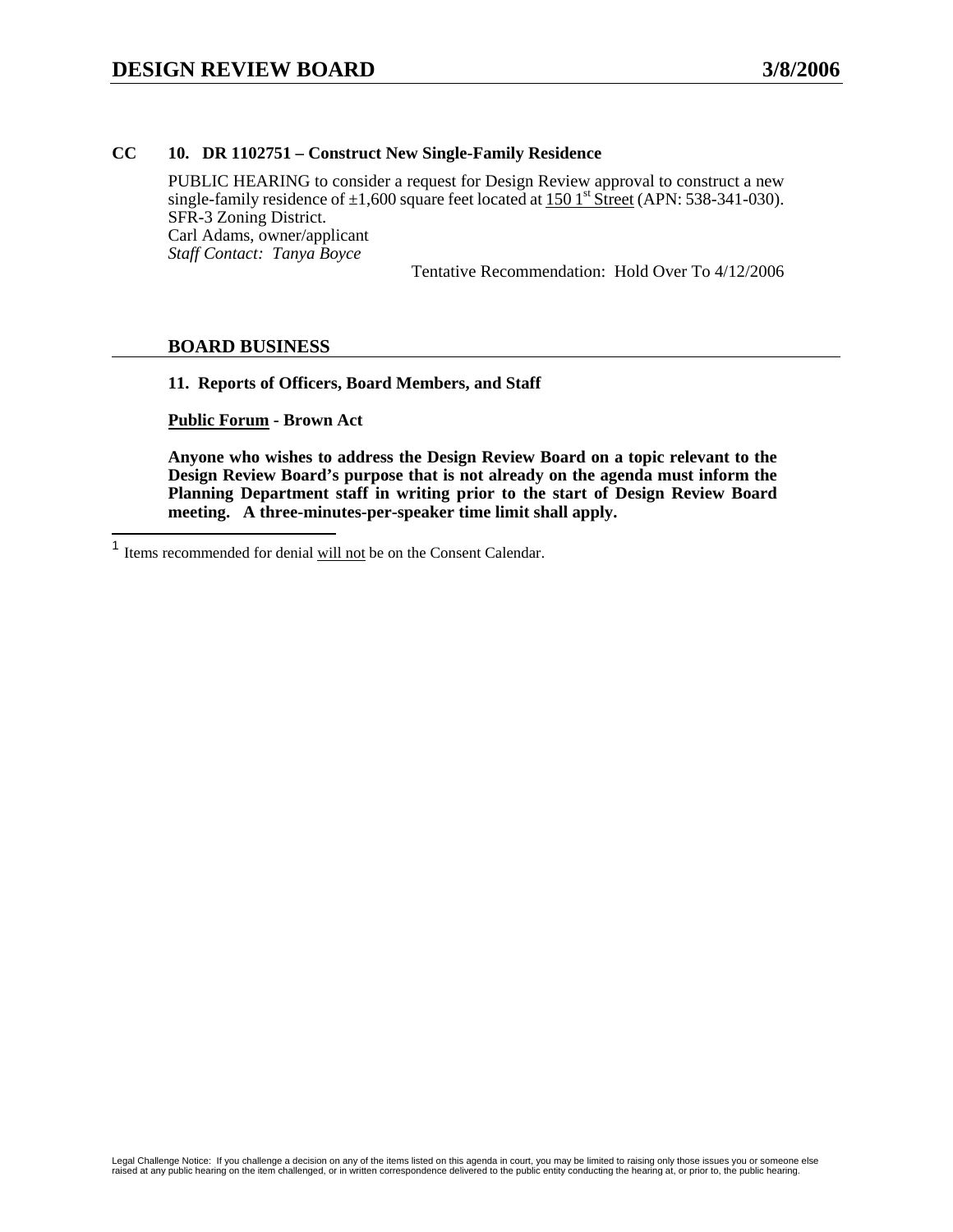# **Wednesday, March 22, 2006, 6:00 p.m.**

# **Design Review Board Officers**<br> **Design Review Board Members**<br> **Robert Avellar Donald Woodrow**

Robert Avellar Donald Woodrow Michael Woldemar, Vice Chair Diane Bloom Jonathan Livingston Ted J. Smith

# **PUBLIC HEARING INFORMATION**

**Function of a Public Hearing:** A public hearing is intended to inform the public of proposals and to enable members of the public to present relevant information and viewpoints before Design Review Board action.

**Agenda Order:** At the discretion of the Board, items on the agenda may not be heard in the order they appear on the agenda.

**Consent Calendar Items:** In order to allow the Design Review Board to complete their reviews within the time they have offered to serve, applications that are considered routine will be placed on the consent calendar with a staff recommendation to approve, conditionally approve or to continue the item to the next meeting. The Board may act in one motion to adopt the staff recommendations on those items. Before voting on the consent calendar, the Chair will ask if any members of the public wish to speak on any of the items on the consent calendar. If you wish to speak on an item on the consent calendar, you need to rise and request that it be removed from the consent calendar. The item will then be discussed in the numerical order in which it appears. Staff and Board members may also remove items from the consent calendar.

- **Public Hearing Procedure:**<br>(1) Chair opens the hearing Chair opens the hearing;
- (2) City staff identifies project being reviewed and presents a preliminary analysis;
- (3) Applicant explains proposal for up to five minutes;
- (4) Members of the Public wishing to speak have up to two minutes to express their viewpoint;
- (5) Applicant may respond to specific allegations made for up to two minutes;
- (6) The Board may ask follow-up questions of any of the speakers;
- (7) Hearing is closed;
- (8) City staff presents its summary and recommendations;
- (9) The Board discusses the application and votes to approve, approve in modified form, continue or deny the application or to make such a recommendation to the Planning Commission when the action of the Planning Commission is also required;
- (10) The Chair informs the audience of the Board's action.

If all items are not completed by 9:00 pm, the items remaining will be continued to the next meeting unless the Board votes to extend the meeting.

**Appeals:** Decisions of the Design Review Board may be appealed to the City Council within ten days. Appeals are submitted to the City Clerk in writing and must state the reasons the action is considered to be in error. An appeal fee of \$150 must accompany the appeal. If action is required by the Planning Commission on the proposal, the decision will be made by the Planning Commission in consideration of the Design Review Board recommendation. Planning Commission decisions are also appealable to the City Council.

**Exhaustion of Remedies Requirement:** If you challenge a decision on any of the items listed on this agenda in court, you may be limited to raising only those issues you or someone else raised at public hearings on the item challenged or in written correspondence delivered to the public entity conducting the hearing at, or prior to, the public hearing.

#### **ROLL CALL**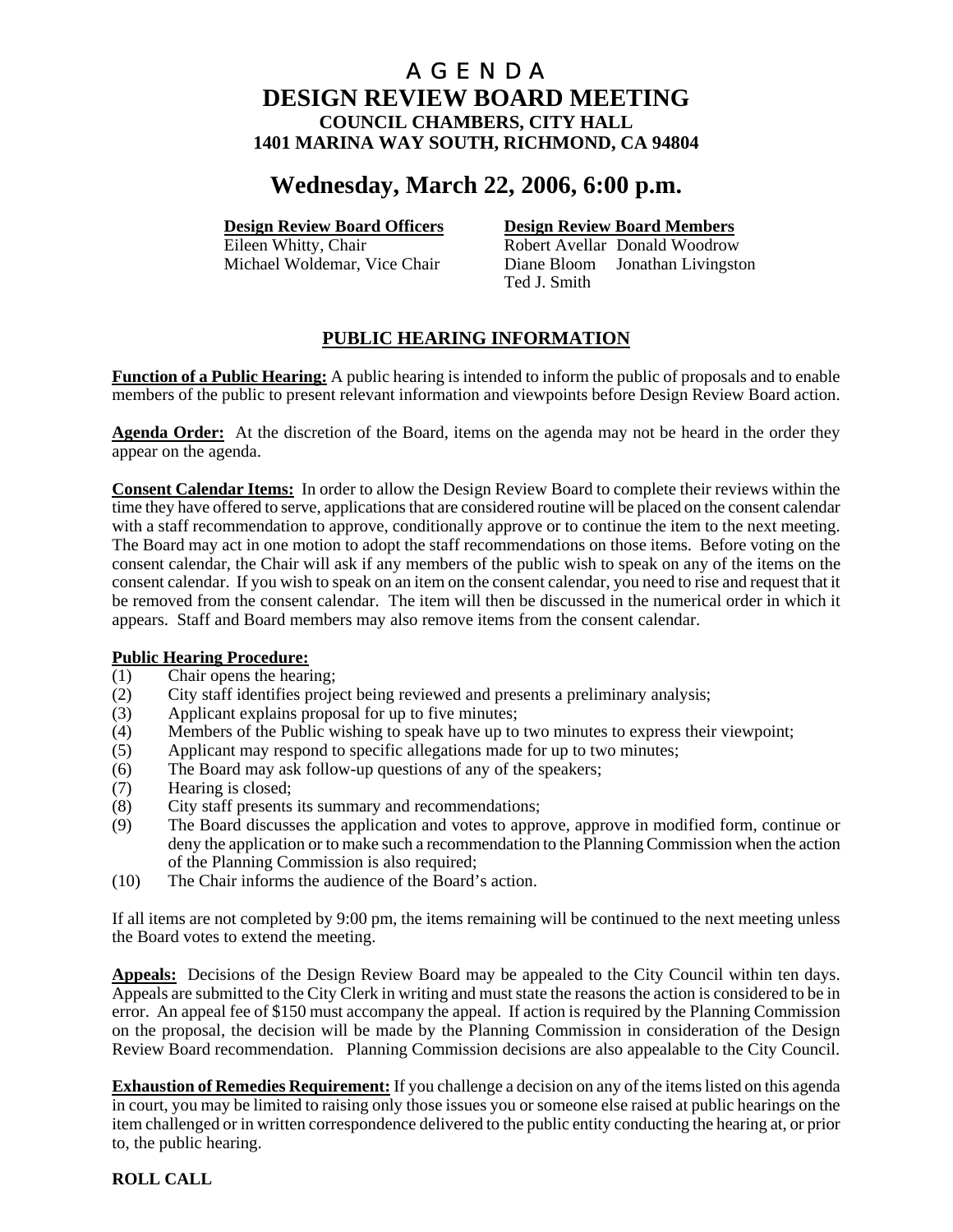# **DESIGN REVIEW BOARD 3/22/2006**

**INTRODUCTIONS APPROVAL OF MINUTES APPROVAL OF AGENDA CONSENT CALENDAR**<sup>1</sup> **: 5, 6, 8**

**BROWN ACT** (see Public Forum note at the end of Agenda)

# **HELD OVER ITEMS**

#### **1. Macdonald Avenue Improvements**

DISCUSSION of the design phase of improvements for Richmond's historic downtown segment of Macdonald Avenue from 19th Street (BART Overcrossing) to Garrard Boulevard (Richmond Parkway). Schematic plans have been prepared and this is an opportunity for the Design Review Board to provide input on proposed improvements such as street furniture, street and sidewalk lighting, street trees, gateways, parking, and circulation. City of Richmond Redevelopment Agency, owner/applicant *Staff Contact: Lamont Thompson* 

Tentative Recommendation: No Action - Review and Comment

#### **2. DR 1102361 – MetroWalk Commercial Buildings and Signage**

PUBLIC HEARING to consider a request for Design Review approval to develop three commercial buildings totaling  $6,848\pm$  square feet and a Coordinated Sign Program for MetroWalk Phase 1, adjacent to the Richmond Bart station at Nevin Avenue and Marina Way (APNs: 540-480-001 through 540-480-145). CB, Central Business Zoning District. The Olson Company, owner/applicant

*Staff Contact: David Barbary* 

Tentative Recommendation: Hold Over To 4/26/02006

#### **3. DR 1101411 – Single-Family Residence Addition Above Garage**

PUBLIC HEARING to consider a request for Design Review approval to construct an  $800<sub>±</sub>$ square foot single-family residence addition above an existing garage located at  $316.45<sup>th</sup>$ Street (APN: 517-240-004). MFR-3 Zoning District. Hardeep Lallyry, owner; Paul Ruazol, applicant *Staff Contact: Joe Light* 

Tentative Recommendation: Conditional Approval

#### **4. DR 1102684 – Two-Story Addition to Single-Family Dwelling**

PUBLIC HEARING to consider a request for Design Review approval to construct  $a \pm 1,236$ square foot (892 SF of livable space  $+$  344 SF garage) two-story addition to an existing single-family dwelling located at 642 Amador Street (APN: 519-110-015). SFR-3 Zoning District.

Guillermo Perez, owner; Adolfo M. Martinez, applicant *Staff Contact: Hector Rojas*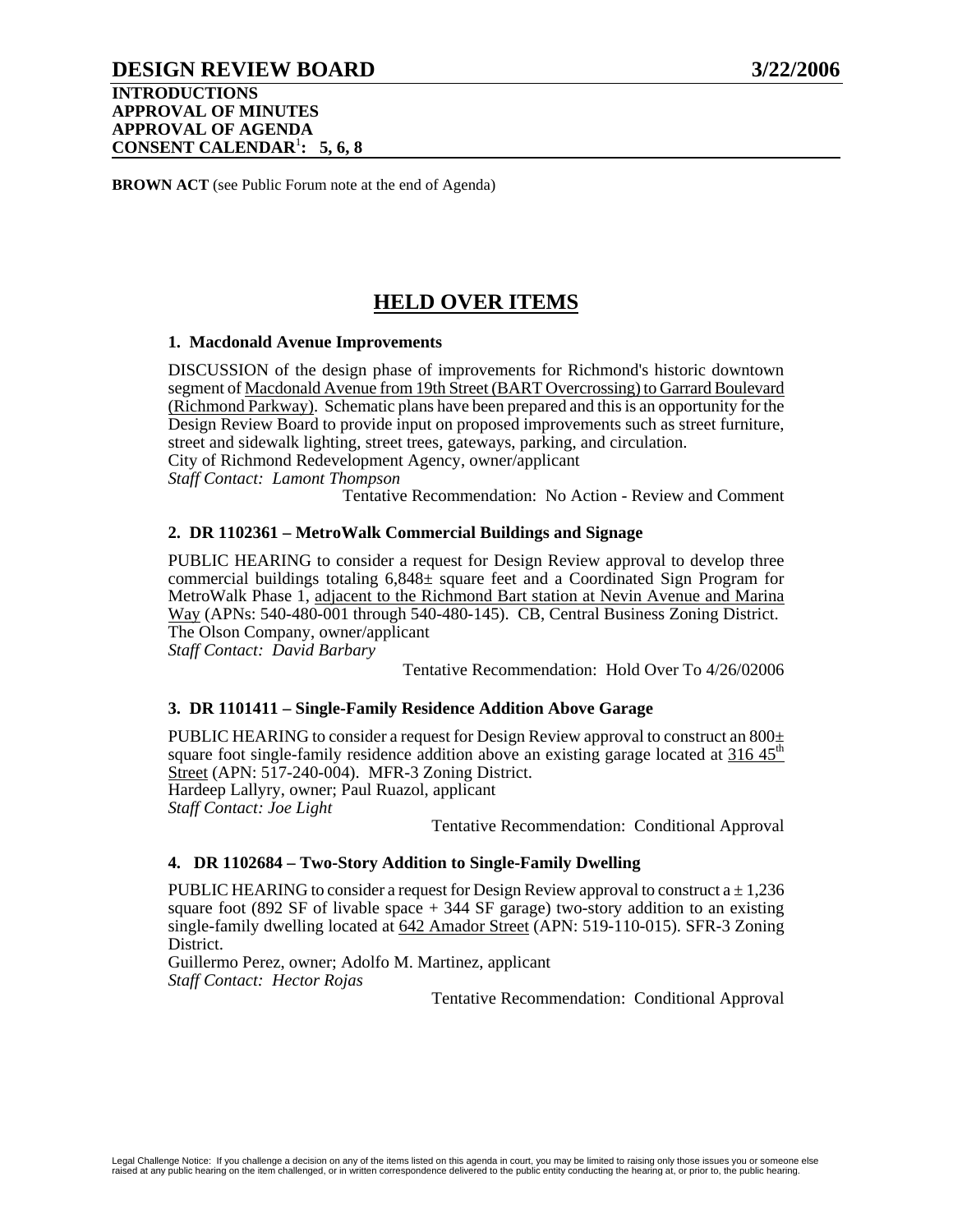# **NEW ITEMS**

#### **CC 5. DR 1101026 – Anchorage at Marina Bay Architectural Details**

PUBLIC HEARING to consider a request for Design Review approval of the architectural details proposed for the site, to include lighting, color boards, retaining walls, signage and the recreation center, a revised landscaping plan with recommended planting materials, benches, and other outdoor equipment for an existing 11.2 acre vacant site with proposed residential townhomes and live-work units. The site is located at 1689 Regatta Blvd. (APNs: 560-181-106, 560-181-107, 560-181-108). Knox Cutting Specific Plan Area (Land Use Designation R&D/Business and General Commercial/Office), Zoning District: Planned Area District.

DiCon Fiberoptics, owner; Dennis W. O'Keefe, applicant *Staff Contact: Jonelyn Whales* 

Tentative Recommendation: Conditional Approval

#### **CC 6. DR 1102729 – The Crossing at Marina Bay Signage**

PUBLIC HEARING to consider a request for Design Review approval of the Coordinated Sign Program to include tenant, monument, and directional signage for the Crossing at Marina Bay located at 845 – 865 Marina Bay Parkway (APN: 560-181-091). Knox Cutting Specific Plan Area (Land Use Designation General Commercial). Marina Bay Crossing LLC, owner; Gary M. Breen, applicant *Staff Contact: Jonelyn Whales* 

Tentative Recommendation: Conditional Approval

#### **7. DR 1102778 – Construct Accessory Structure**

PUBLIC HEARING to consider a request for Design Review approval to construct a  $540<sup>±</sup>$ square foot accessory structure in the rear yard of the single family dwelling unit located at 722 McLaughlin Street (APN: 523-052-022). Corrugated metal in Zinc Grey is the proposed exterior siding and roofing material. SFR-3 (Low Density Residential) Zoning District. Brian Conery, owner/applicant *Staff Contact: Lina Velasco* 

Tentative Recommendation: Denial

### **CC 8. DR 1102748 – Construct a Detached Two-Car Garage**

PUBLIC HEARING to consider a request for Design Review approval to construct a new detached two-car garage of  $679\pm$  square feet behind the existing single-family residence located at 4972 Rocky Road (APN: 431-411-030). SFR-3 Zoning District. Angelo Zanassi Jr., owner; Elmo Novaresi, applicant *Staff Contact: Tanya Boyce* 

Tentative Recommendation: Conditional Approval

#### **BOARD BUSINESS**

#### **9. Reports of Officers, Board Members, and Staff**

**Public Forum - Brown Act** 

 $\mathbf{1}$ Items recommended for denial will not be on the Consent Calendar.

Legal Challenge Notice: If you challenge a decision on any of the items listed on this agenda in court, you may be limited to raising only those issues you or someone else<br>raised at any public hearing on the item challenge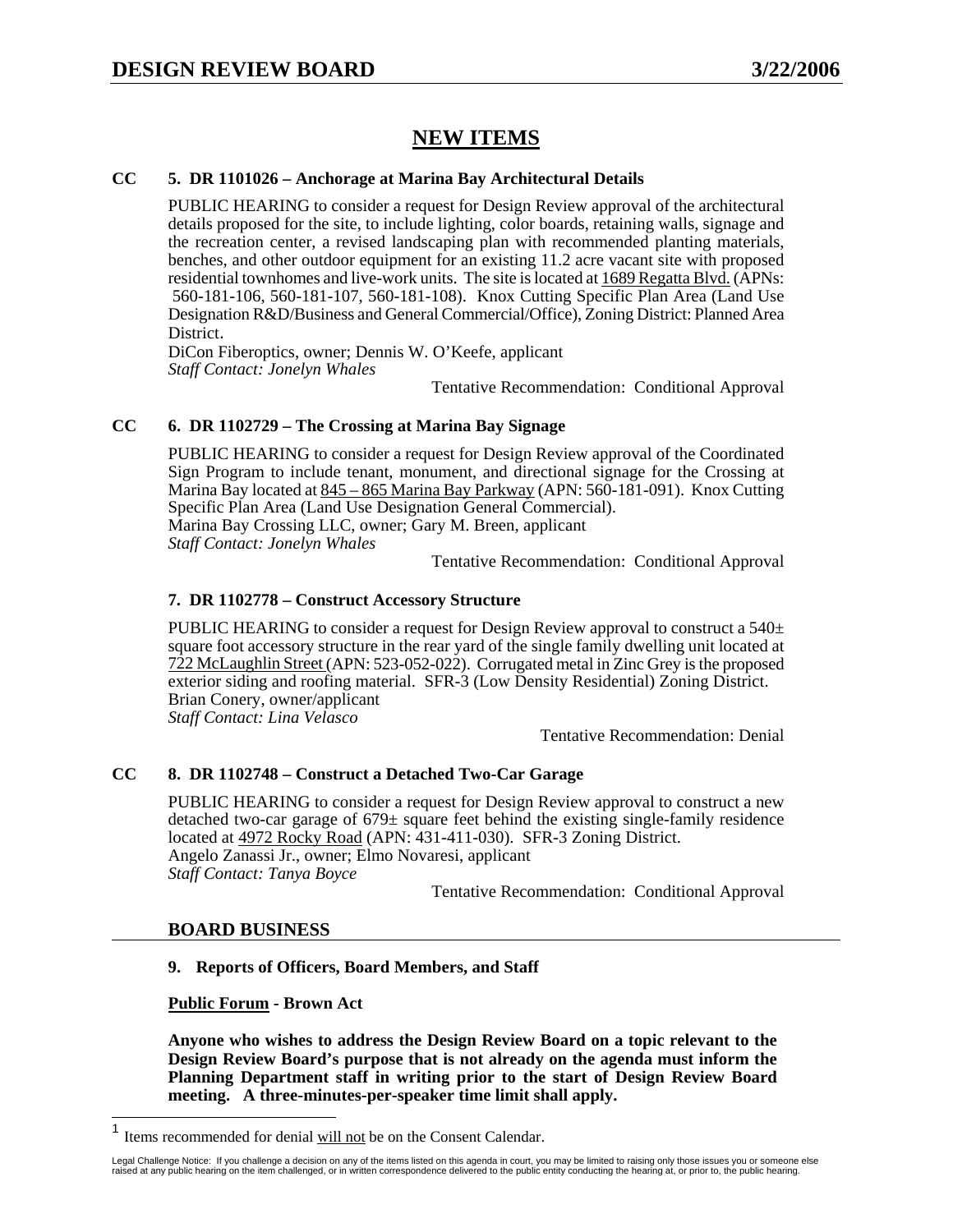# **Wednesday, April 12, 2006, 6:00 p.m.**

**Design Review Board Officers**<br> **Design Review Board Members**<br> **Robert Avellar Donald Woodrow** Robert Avellar Donald Woodrow Michael Woldemar, Vice Chair Diane Bloom Jonathan Livingston Ted J. Smith

## **PUBLIC HEARING INFORMATION**

**Function of a Public Hearing:** A public hearing is intended to inform the public of proposals and to enable members of the public to present relevant information and viewpoints before Design Review Board action.

**Agenda Order:** At the discretion of the Board, items on the agenda may not be heard in the order they appear on the agenda.

**Consent Calendar Items:** In order to allow the Design Review Board to complete their reviews within the time they have offered to serve, applications that are considered routine will be placed on the consent calendar with a staff recommendation to approve, conditionally approve or to continue the item to the next meeting. The Board may act in one motion to adopt the staff recommendations on those items. Before voting on the consent calendar, the Chair will ask if any members of the public wish to speak on any of the items on the consent calendar. If you wish to speak on an item on the consent calendar, you need to rise and request that it be removed from the consent calendar. The item will then be discussed in the numerical order in which it appears. Staff and Board members may also remove items from the consent calendar.

#### **Public Hearing Procedure:**

- (1) Chair opens the hearing;
- (2) City staff identifies project being reviewed and presents a preliminary analysis;
- (3) Applicant explains proposal for up to five minutes;
- (4) Members of the Public wishing to speak have up to two minutes to express their viewpoint;
- (5) Applicant may respond to specific allegations made for up to two minutes;
- (6) The Board may ask follow-up questions of any of the speakers;
- (7) Hearing is closed;
- (8) City staff presents its summary and recommendations;
- (9) The Board discusses the application and votes to approve, approve in modified form, continue or deny the application or to make such a recommendation to the Planning Commission when the action of the Planning Commission is also required;
- (10) The Chair informs the audience of the Board's action.

If all items are not completed by 9:00 pm, the items remaining will be continued to the next meeting unless the Board votes to extend the meeting.

**Appeals:** Decisions of the Design Review Board may be appealed to the City Council within ten days. Appeals are submitted to the City Clerk in writing and must state the reasons the action is considered to be in error. An appeal fee of \$150 must accompany the appeal. If action is required by the Planning Commission on the proposal, the decision will be made by the Planning Commission in consideration of the Design Review Board recommendation. Planning Commission decisions are also appealable to the City Council.

**Exhaustion of Remedies Requirement:** If you challenge a decision on any of the items listed on this agenda in court, you may be limited to raising only those issues you or someone else raised at public hearings on the item challenged or in written correspondence delivered to the public entity conducting the hearing at, or prior to, the public hearing.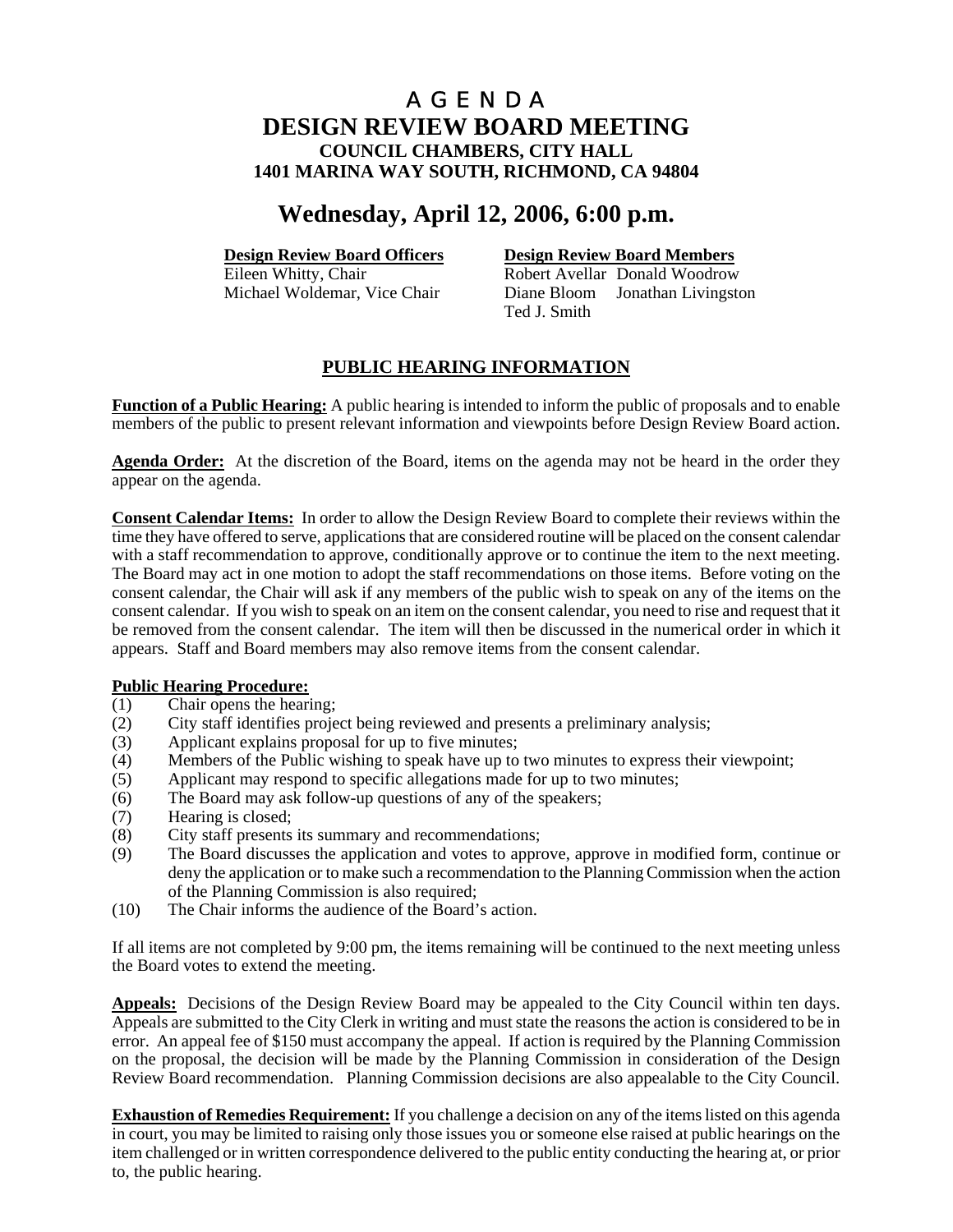# **DESIGN REVIEW BOARD 4/12/2006**

**ROLL CALL INTRODUCTIONS APPROVAL OF MINUTES APPROVAL OF AGENDA CONSENT CALENDAR**<sup>1</sup> **: 7, 8, 9, 10** 

**BROWN ACT** (see Public Forum note at the end of Agenda)

# **HELD OVER ITEMS**

#### **1. DR 1102361 – MetroWalk Commercial Buildings and Signage**

PUBLIC HEARING to consider a request for Design Review approval to develop three commercial buildings totaling  $\pm 6,848$  square feet and a Coordinated Sign Program for MetroWalk Phase 1, adjacent to the Richmond Bart station at Nevin Avenue and Marina Way (APNs: 540-480-001 through 540-480-145). CB, Central Business Zoning District. The Olson Company, owner/applicant *Staff Contact: David Barbary* 

Tentative Recommendation: Conditional Approval

#### **2. DR 1102577 – Construct Pre-Fab Office Building**

PUBLIC HEARING to consider a request for Design Review approval to construct/install a ±2,400 square foot pre-fab office building located at 1170 Hensley Street (APN: 561-307- 010). M-2 Zoning District.

Bramasole Properties, owner; Rolf Selvig, applicant

*Staff Contact: Tanya Boyce* 

Tentative Recommendation: Conditional Approval

#### **3. DR 1102715 – Construct Detached Garage and Second Dwelling Unit**

PUBLIC HEARING to consider a request for Design Review approval to construct a  $\pm 1,281$ square foot detached garage and second dwelling unit in the rear yard of the single-family dwelling property located at 3234 Moran Avenue (APN: 526-160-019). SFR-3 (Low Density Residential) Zoning District.

Terry Wilson, owner/applicant *Staff Contact: Lina Velasco* 

Tentative Recommendation: Conditional Approval

#### **4. DR 1102749 – Construct New Single-Family Residence**

PUBLIC HEARING to consider a request for Design Review approval to construct a new single-family residence of  $\pm 1,600$  square feet located on a vacant lot in the 1 to 100 block of 8th Street (APN: 538-420-029). SFR-3 Zoning District.

Carl Adams, owner/applicant *Staff Contact: Tanya Boyce* 

Tentative Recommendation: Hold Over To 5/10/2006

#### **5. DR 1102750 – Construct New Single-Family Residence**

PUBLIC HEARING to consider a request for Design Review approval to construct a new single-family residence of  $\pm 1,600$  square feet located on a vacant lot in the 1 to 100 block of 8<sup>th</sup> Street (APN: 538-420-028). MFR-1 Zoning District. Carl Adams, owner/applicant

*Staff Contact: Tanya Boyce* 

Tentative Recommendation: Hold Over To 5/10/2006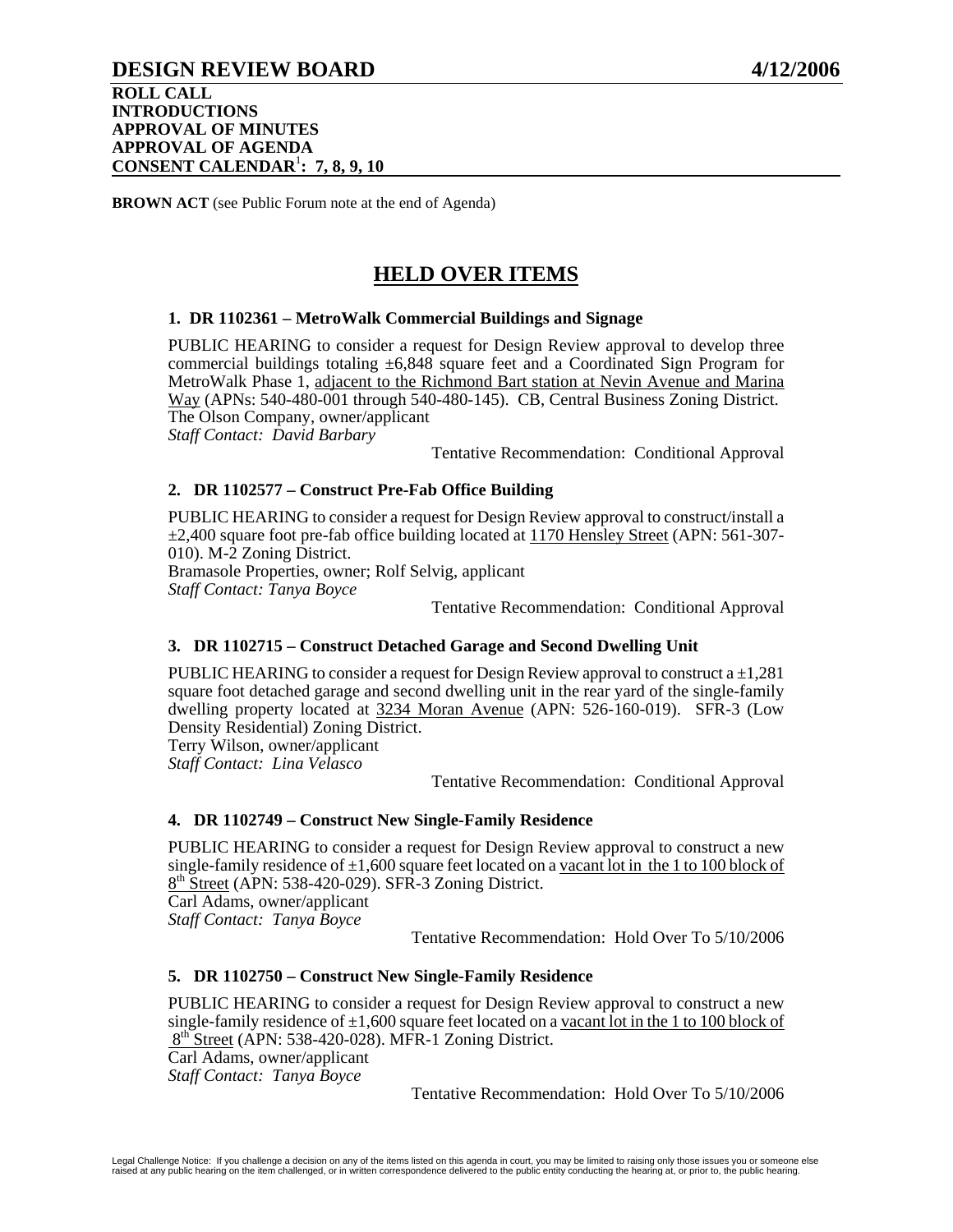#### **6. DR 1102751 – Construct New Single-Family Residence**

PUBLIC HEARING to consider a request for Design Review approval to construct a new single-family residence of  $\pm 1,600$  square feet located at 150 1<sup>st</sup> Street (APN: 538-341-030). SFR-3 Zoning District. Carl Adams, owner/applicant *Staff Contact: Tanya Boyce* 

Tentative Recommendation: Hold Over To 5/24/2006

# **NEW ITEMS**

#### **CC 7. DR 1102767 – Construct New Duplex Residence**

PUBLIC HEARING to consider a request for Design Review approval to construct a new duplex residence located at 1317 Garvin Avenue (APN: 529-130-025). MFR-2 Zoning District.

Leck Soungpanya, owner/applicant *Staff Contact: Tanya Boyce* 

Tentative Recommendation: Conditional Approval

#### **CC 8. DR 1102721 – Construct New Single-Family Residence**

PUBLIC HEARING to consider a request for Design Review approval to construct a new single-family residence on a substandard lot located at 1603 Garvin Avenue (APN: 528-140- 013). SFR-3 Zoning District. Robert Sutherland, owner/applicant *Staff Contact: Tanya Boyce* 

Tentative Recommendation: Hold Over To 5/24/2006

#### **CC 9. DR 1102710 – Construct New Single-Family Dwelling**

PUBLIC HEARING to consider a request for Design Review approval to construct a new  $\pm 3.167$  square foot single-family dwelling on a vacant lot located on Montana Street between Buena Vista and Nevada Avenue (APN: 556-141-002). SFR-3 Zoning District. Bulmare Gonzales, owner/applicant *Staff Contact: Jonelyn Whales* 

Tentative Recommendation: Hold Over To 6/28/2006

#### **CC 10. DR 1102791 – Addition to Single-Family Dwelling**

PUBLIC HEARING to consider a request for Design Review approval to construct a twostory, ±543 square foot addition to the existing single-family dwelling located at 534 19th Street (APN:  $514-190-023$ ). The proposed project includes converting  $\pm 465$  square feet of basement space into living space. The new ground floor will include 3 bedrooms, a full bath, an entertainment room and a single-car garage. The addition to the upper floor will consist of a family room and open deck. The exterior materials of the proposed addition will match those of the existing residence. MFR-3 (High Density Residential) Zoning District. Jorge Garcia, owner; Brenda Cienfuegos, applicant *Staff Contact: Lina Velasco*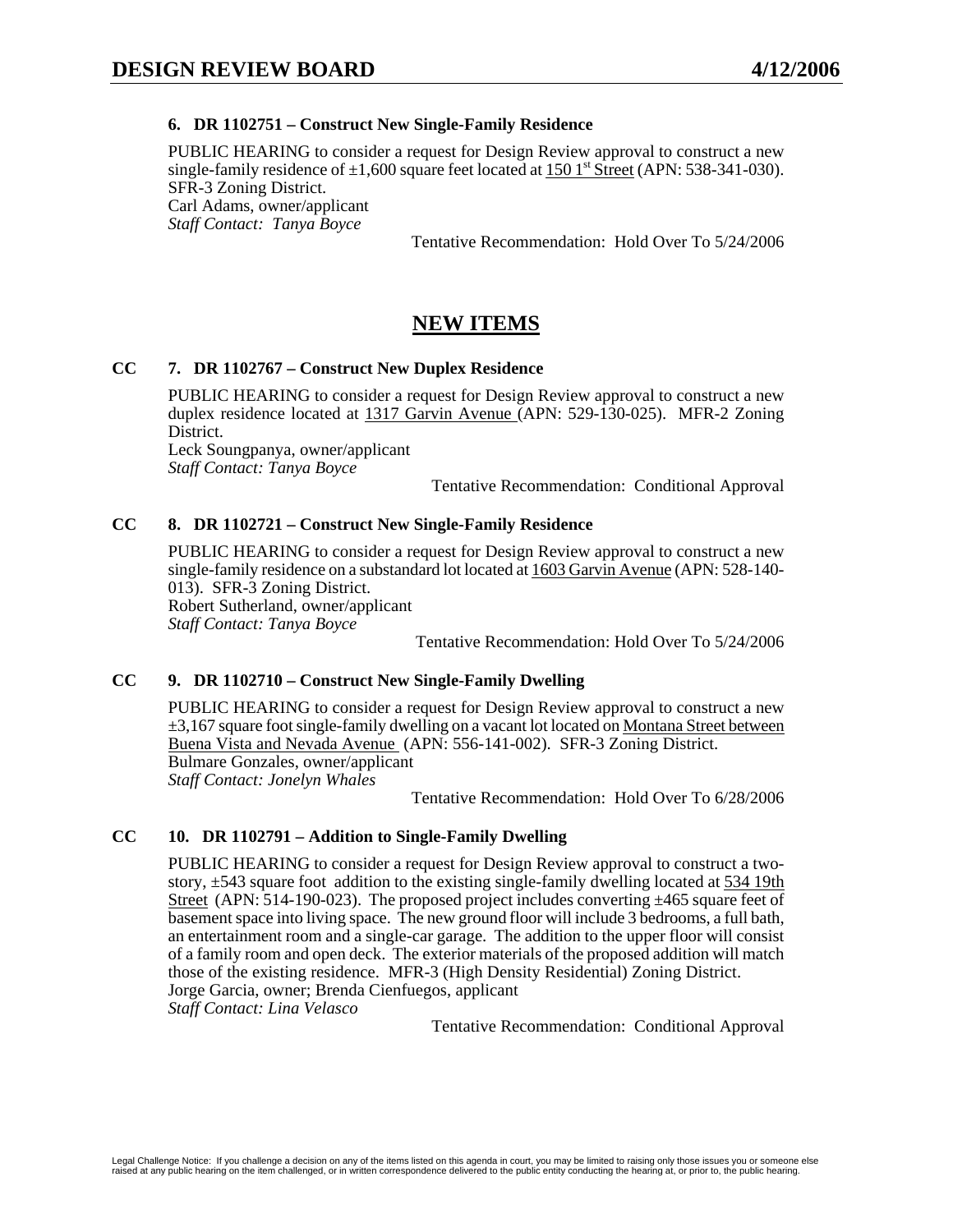#### **BOARD BUSINESS**

**11. "Gift to the Street Award" Introduction by Hector Rojas** 

**12. Reports of Officers, Board Members, and Staff** 

**Public Forum - Brown Act** 

 $\overline{1}$ Items recommended for denial will not be on the Consent Calendar.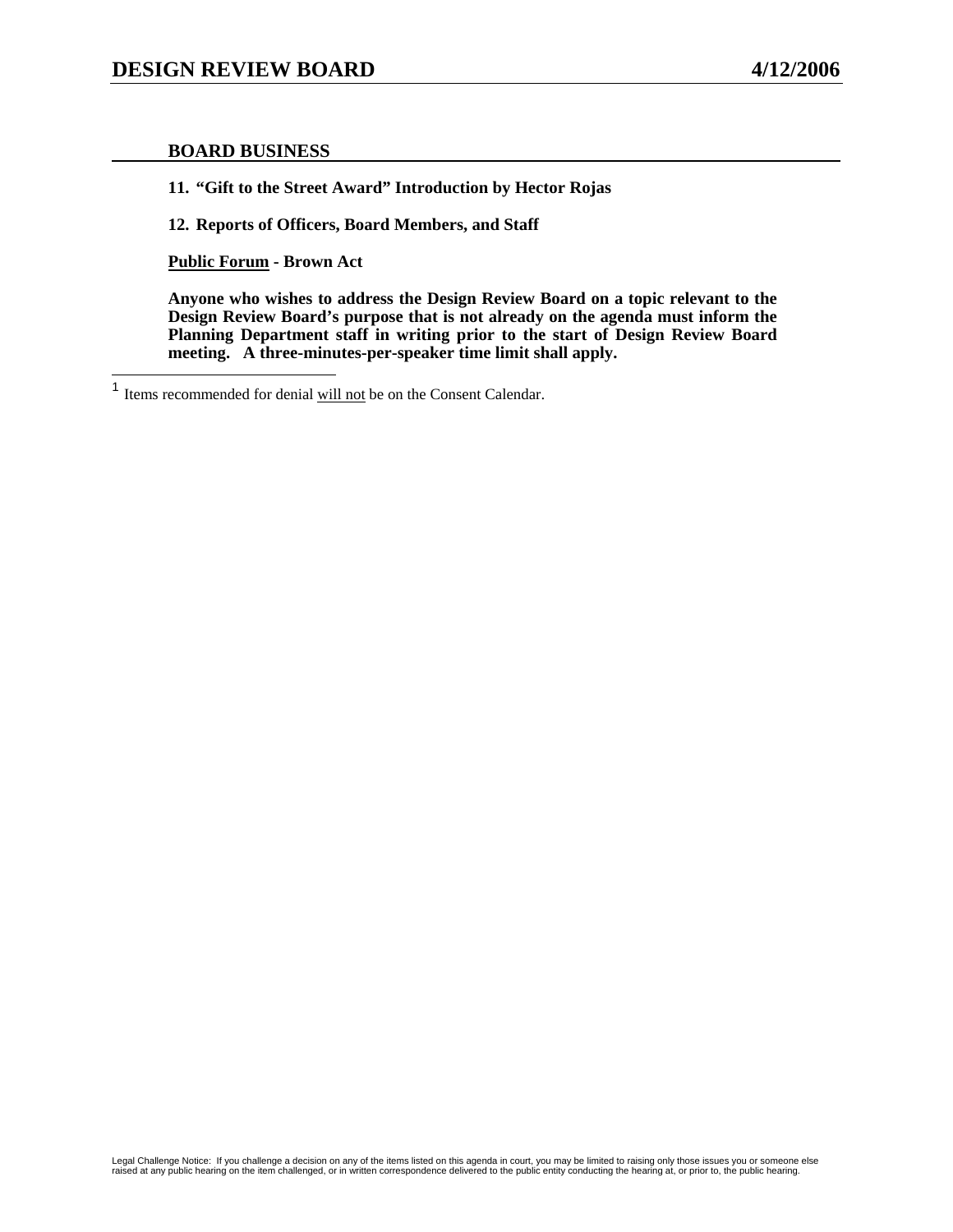# **Wednesday, April 26, 2006, 6:00 p.m.**

# **Design Review Board Officers**<br> **Design Review Board Members**<br> **Robert Avellar Donald Woodrow**

Robert Avellar Donald Woodrow Michael Woldemar, Vice Chair Diane Bloom Jonathan Livingston Ted J. Smith

# **PUBLIC HEARING INFORMATION**

**Function of a Public Hearing:** A public hearing is intended to inform the public of proposals and to enable members of the public to present relevant information and viewpoints before Design Review Board action.

**Agenda Order:** At the discretion of the Board, items on the agenda may not be heard in the order they appear on the agenda.

**Consent Calendar Items:** In order to allow the Design Review Board to complete their reviews within the time they have offered to serve, applications that are considered routine will be placed on the consent calendar with a staff recommendation to approve, conditionally approve or to continue the item to the next meeting. The Board may act in one motion to adopt the staff recommendations on those items. Before voting on the consent calendar, the Chair will ask if any members of the public wish to speak on any of the items on the consent calendar. If you wish to speak on an item on the consent calendar, you need to rise and request that it be removed from the consent calendar. The item will then be discussed in the numerical order in which it appears. Staff and Board members may also remove items from the consent calendar.

# **Public Hearing Procedure:**<br>(1) Chair opens the hearing

- Chair opens the hearing;
- (2) City staff identifies project being reviewed and presents a preliminary analysis;
- (3) Applicant explains proposal for up to five minutes;
- (4) Members of the Public wishing to speak have up to two minutes to express their viewpoint;
- (5) Applicant may respond to specific allegations made for up to two minutes;
- (6) The Board may ask follow-up questions of any of the speakers;
- (7) Hearing is closed;
- (8) City staff presents its summary and recommendations;
- (9) The Board discusses the application and votes to approve, approve in modified form, continue or deny the application or to make such a recommendation to the Planning Commission when the action of the Planning Commission is also required;
- (10) The Chair informs the audience of the Board's action.

If all items are not completed by 9:00 pm, the items remaining will be continued to the next meeting unless the Board votes to extend the meeting.

**Appeals:** Decisions of the Design Review Board may be appealed to the City Council within ten days. Appeals are submitted to the City Clerk in writing and must state the reasons the action is considered to be in error. An appeal fee of \$150 must accompany the appeal. If action is required by the Planning Commission on the proposal, the decision will be made by the Planning Commission in consideration of the Design Review Board recommendation. Planning Commission decisions are also appealable to the City Council.

**Exhaustion of Remedies Requirement:** If you challenge a decision on any of the items listed on this agenda in court, you may be limited to raising only those issues you or someone else raised at public hearings on the item challenged or in written correspondence delivered to the public entity conducting the hearing at, or prior to, the public hearing.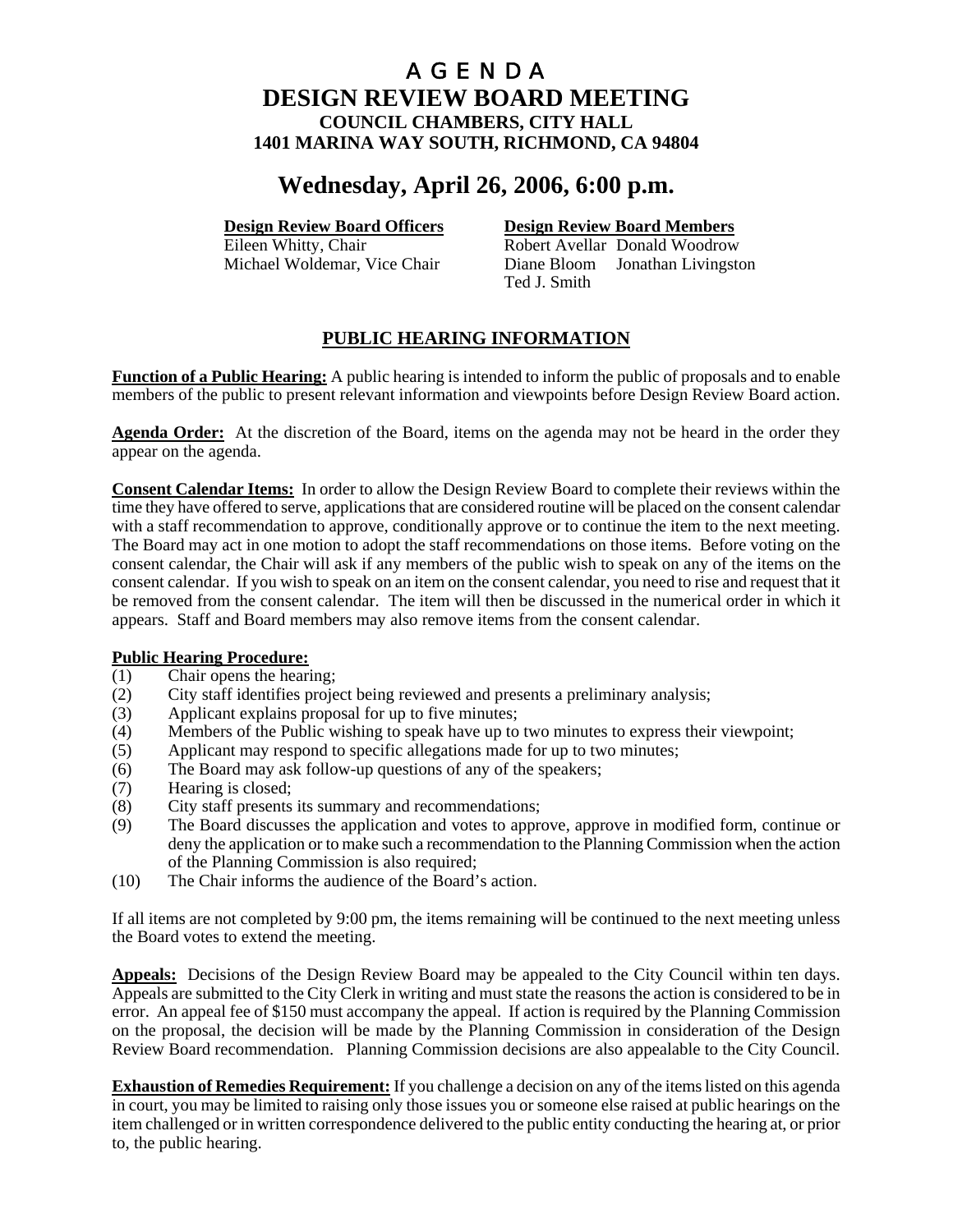**ROLL CALL INTRODUCTIONS APPROVAL OF MINUTES APPROVAL OF AGENDA CONSENT CALENDAR**[1](#page-26-0) **: 4, 5, 6**

**BROWN ACT** (see Public Forum note at the end of Agenda)

# **HELD OVER ITEMS**

#### **1. DR 1101026 – Anchorage at Marina Bay Architectural Details**

PUBLIC HEARING to consider a request for Design Review approval of the architectural details proposed for the site, to include lighting, color boards, retaining walls, signage and the recreation center, a revised landscaping plan with recommended planting materials, benches, and other outdoor equipment for an existing 11.2 acre vacant site with proposed residential townhomes and live-work units. The site is located at 1689 Regatta Blvd. (APNs: 560-181-106, 560-181-107, 560-181-108). Knox-Cutting Specific Plan Area, Land Use Designation: R&D/Business and General Commercial/Office; PA: Planned Area District Zoning District.

DiCon Fiberoptics, owner; Dennis W. O'Keefe, applicant *Staff Contact: Jonelyn Whales* 

Tentative Recommendation: Conditional Approval

#### **2. DR 1101744 – Final Landscaping Plan for New Single-Family Dwelling**

PUBLIC HEARING to consider a request for Design Review approval of the final landscaping plan as per conditions of approval for a new  $\pm 3,900$  square foot single-family dwelling of located at 9 Dipper Court (APN: 433-331-020). SFR-1, Single-Family Rural Residential Zoning District.

Pallan Chattejee, owner; Keith Royster, applicant *Staff Contact: Tanya Boyce* 

Tentative Recommendation: Conditional Approval

#### **3. DR 1101745 – Final Landscaping Plan for New Single-Family Dwelling**

PUBLIC HEARING to consider a request for Design Review approval of the final landscaping plan as per conditions of approval for a new  $\pm 3,900$  square foot single-family dwelling located at 11 Dipper Court (APN: 433-331-019). SFR-1, Single-Family Rural Residential Zoning District.

Pallan Chattejee, owner; Keith Royster, applicant *Staff Contact: Tanya Boyce* 

Tentative Recommendation: Conditional Approval

# **NEW ITEMS**

#### **CC 4. DR 1102799 – Addition to Existing Structure**

PUBLIC HEARING to consider a request for Design Review approval to construct a  $\pm 1.838$ square foot addition to the existing structure located at 2318 Emeric Avenue (APNs: 527-  $011-014 \& 527-011-015$ ). The new addition includes 4 bedrooms, 2.5 bathrooms, a singlecar garage, dining room, and kitchen. The exterior materials of the proposed addition will consist of lap siding and an asphalt shingle roof to match the existing structure. SFR-3, Low Density Residential Zoning District.

Steve Silva, owner; Leland Seidel, applicant *Staff Contact: Lina Velasco*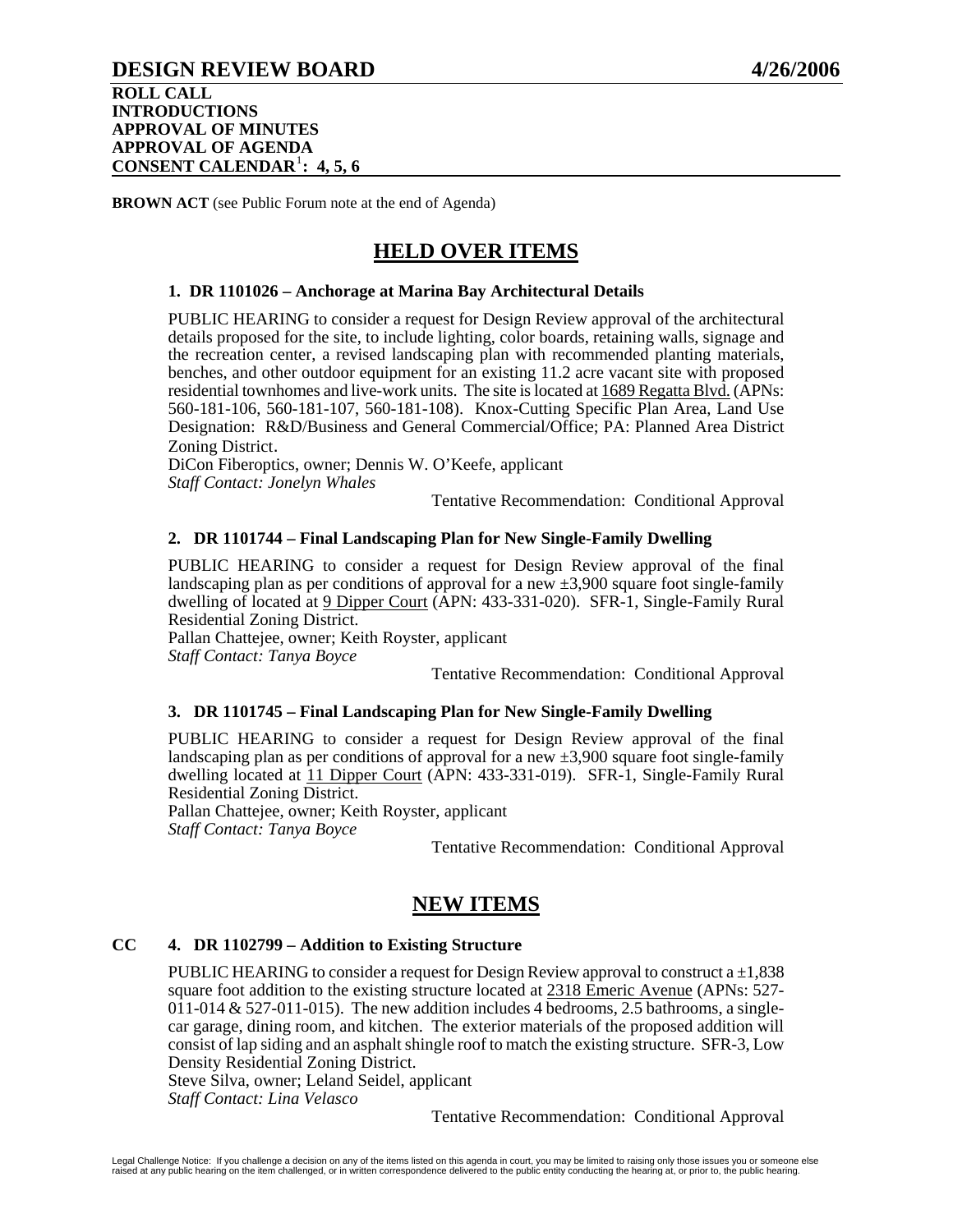### **CC 5. DR 1102811 – Construct Single-Story Commercial Building**

PUBLIC HEARING to consider a request for Design Review approval to construct a ±4,978 square foot single-story commercial speculative building on an existing improved commercial site located at 2920 Hilltop Mall Road (APN: 405-302-012). The exterior materials and colors of the proposed building will match those of the existing structure, including a tile roof and stucco siding. C-3, Regional Commercial Zoning District. Anasyasia, owner; Athan Magganas, applicant *Staff Contact: Lina Velasco* 

Tentative Recommendation: Conditional Approval

#### **CC 6. DR 1102700 – Second-Story Addition to Duplex**

PUBLIC HEARING to consider a request for Design Review approval to construct an  $\pm$ 899 square foot second-story addition to an existing duplex located at 5335 Bayview Avenue (APN: 508-030-017). The addition will consist of a bedroom, full bathroom, family room with balcony, and library. The exterior materials and colors of the proposed addition will match those of the existing structure. Residential Urban Low/Urban Medium Density (Knox- Cutting Specific Plan) Zoning District.

Dorothy Haynes, owner/applicant

*Staff Contact: Lina Velasco* 

Tentative Recommendation: Conditional Approval

#### **BOARD BUSINESS**

<span id="page-26-0"></span> $\overline{a}$ 

#### **7. Reports of Officers, Board Members, and Staff**

**Public Forum - Brown Act** 

Items recommended for denial will not be on the Consent Calendar.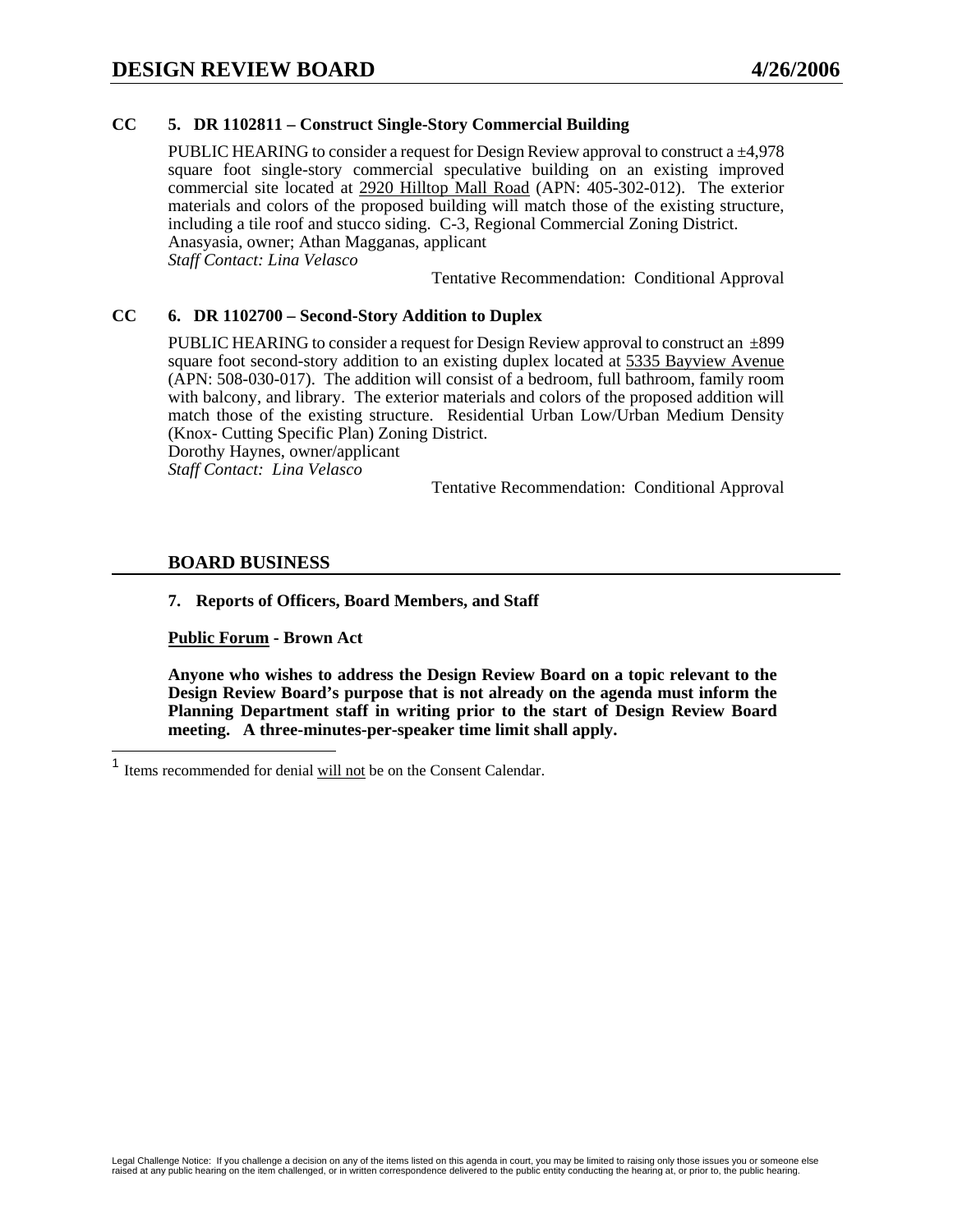# **Wednesday, May 10, 2006, 6:00 p.m.**

**Design Review Board Officers**<br> **Design Review Board Members**<br> **Robert Avellar Donald Woodrow** Robert Avellar Donald Woodrow Michael Woldemar, Vice Chair Diane Bloom Jonathan Livingston Ted J. Smith

# **PUBLIC HEARING INFORMATION**

**Function of a Public Hearing:** A public hearing is intended to inform the public of proposals and to enable members of the public to present relevant information and viewpoints before Design Review Board action.

**Agenda Order:** At the discretion of the Board, items on the agenda may not be heard in the order they appear on the agenda.

**Consent Calendar Items:** In order to allow the Design Review Board to complete their reviews within the time they have offered to serve, applications that are considered routine will be placed on the consent calendar with a staff recommendation to approve, conditionally approve or to continue the item to the next meeting. The Board may act in one motion to adopt the staff recommendations on those items. Before voting on the consent calendar, the Chair will ask if any members of the public wish to speak on any of the items on the consent calendar. If you wish to speak on an item on the consent calendar, you need to rise and request that it be removed from the consent calendar. The item will then be discussed in the numerical order in which it appears. Staff and Board members may also remove items from the consent calendar.

#### **Public Hearing Procedure:**

- (1) Chair opens the hearing;
- (2) City staff identifies project being reviewed and presents a preliminary analysis;
- (3) Applicant explains proposal for up to five minutes;
- (4) Members of the Public wishing to speak have up to two minutes to express their viewpoint;
- (5) Applicant may respond to specific allegations made for up to two minutes;
- (6) The Board may ask follow-up questions of any of the speakers;
- (7) Hearing is closed;
- (8) City staff presents its summary and recommendations;
- (9) The Board discusses the application and votes to approve, approve in modified form, continue or deny the application or to make such a recommendation to the Planning Commission when the action of the Planning Commission is also required;
- (10) The Chair informs the audience of the Board's action.

If all items are not completed by 9:00 pm, the items remaining will be continued to the next meeting unless the Board votes to extend the meeting.

**Appeals:** Decisions of the Design Review Board may be appealed to the City Council within ten days. Appeals are submitted to the City Clerk in writing and must state the reasons the action is considered to be in error. An appeal fee of \$150 must accompany the appeal. If action is required by the Planning Commission on the proposal, the decision will be made by the Planning Commission in consideration of the Design Review Board recommendation. Planning Commission decisions are also appealable to the City Council.

**Exhaustion of Remedies Requirement:** If you challenge a decision on any of the items listed on this agenda in court, you may be limited to raising only those issues you or someone else raised at public hearings on the item challenged or in written correspondence delivered to the public entity conducting the hearing at, or prior to, the public hearing.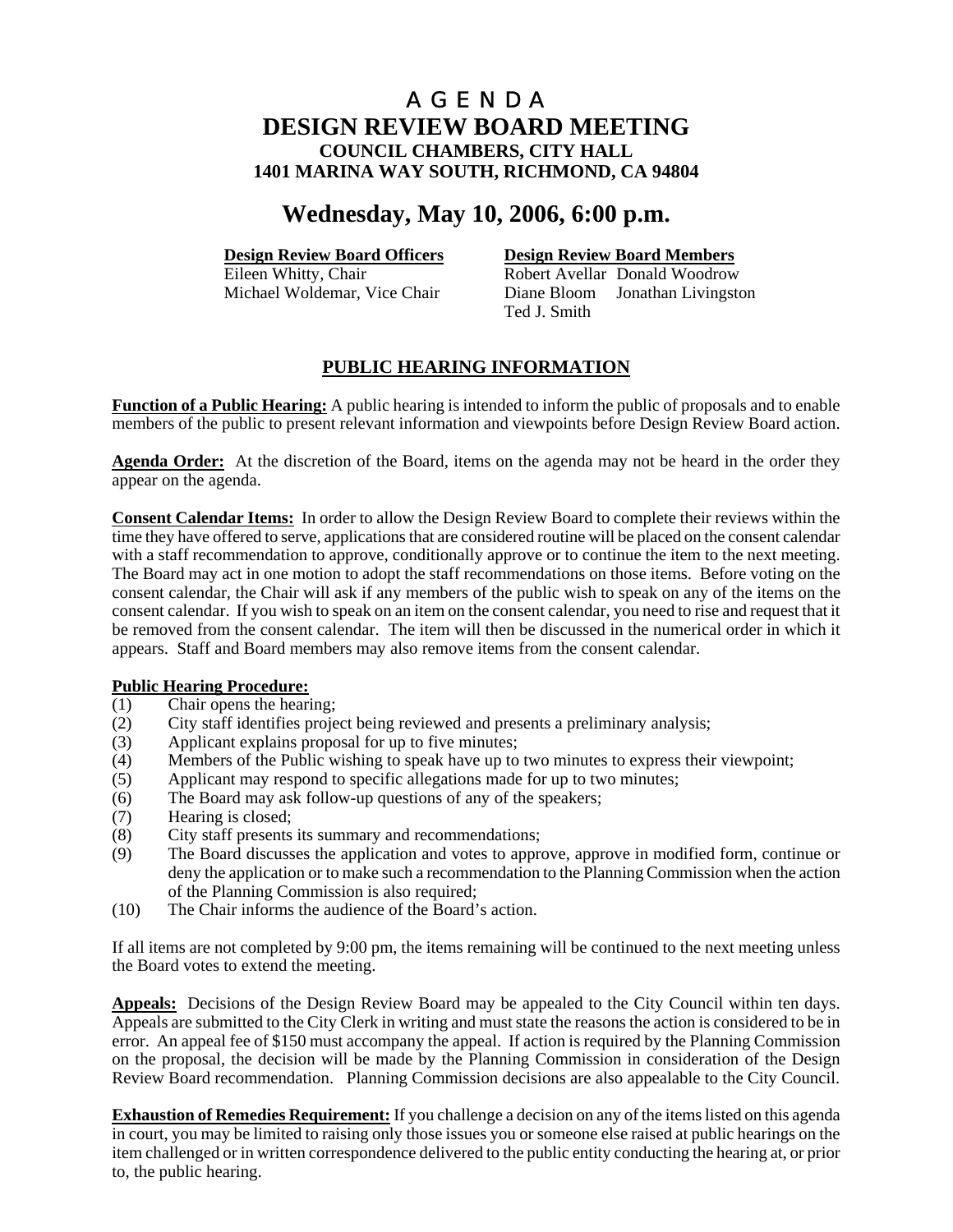## **DESIGN REVIEW BOARD 5/10/2006**

**ROLL CALL INTRODUCTIONS APPROVAL OF MINUTES APPROVAL OF AGENDA CONSENT CALENDAR**<sup>1</sup> **: 5, 6, 7, 8, 9**

**BROWN ACT** (see Public Forum note at the end of Agenda)

# **HELD OVER ITEMS**

#### **1. DR 1102291 – Construct Second Dwelling Unit above Garage**

PUBLIC HEARING to consider a request for Design Review approval to construct a  $\pm 620$ square foot second dwelling unit above a  $\pm 620$  square foot garage located at  $\frac{5420 \text{ Highland}}{200 \text{ highland}}$ Avenue (APN: 508-012-004). Residential Low Density District of the Knox/Cutting Specific Plan area.

Sergio Chavez, owner; Erick Chavez, applicant *Staff Contact: Janet Harbin* 

Tentative Recommendation: Hold Over To 6/14/2006

#### **2. DR 1101411 – Addition to Single-Family Residence above Garage**

PUBLIC HEARING to consider a request for Design Review approval to construct a  $\pm 800$ square foot single-family residence addition above an existing garage located at 316  $45<sup>th</sup>$ Street (APN: 517-240-004). MFR-3, Multi-Family High Density Residential Zoning District.

Hardeep Lallyry, owner; Paul Ruazol, applicant *Staff Contact: Joe Light* 

Tentative Recommendation: Conditional Approval

#### **3. DR 1102749 – Construct New Single-Family Residence**

PUBLIC HEARING to consider a request for Design Review approval to construct a new ±1,600 square foot single-family residence located on a vacant lot in the 1 to 100 block of 8<sup>th</sup> Street (APN: 538-420-029). MFR-1, Multi-Family Residential Zoning District. Carl Adams, owner/applicant *Staff Contact: Tanya Boyce* 

Tentative Recommendation: Conditional Approval

#### **4. DR 1102750 – Construct New Single-Family Residence**

PUBLIC HEARING to consider a request for Design Review approval to construct a new  $\pm 1,600$  square foot single-family residence located on a vacant lot in the 1 to 100 block of  $8<sup>th</sup>$  Street (APN: 538-420-028). MFR-1, Multi-Family Residential Zoning District. Carl Adams, owner/applicant *Staff Contact: Tanya Boyce*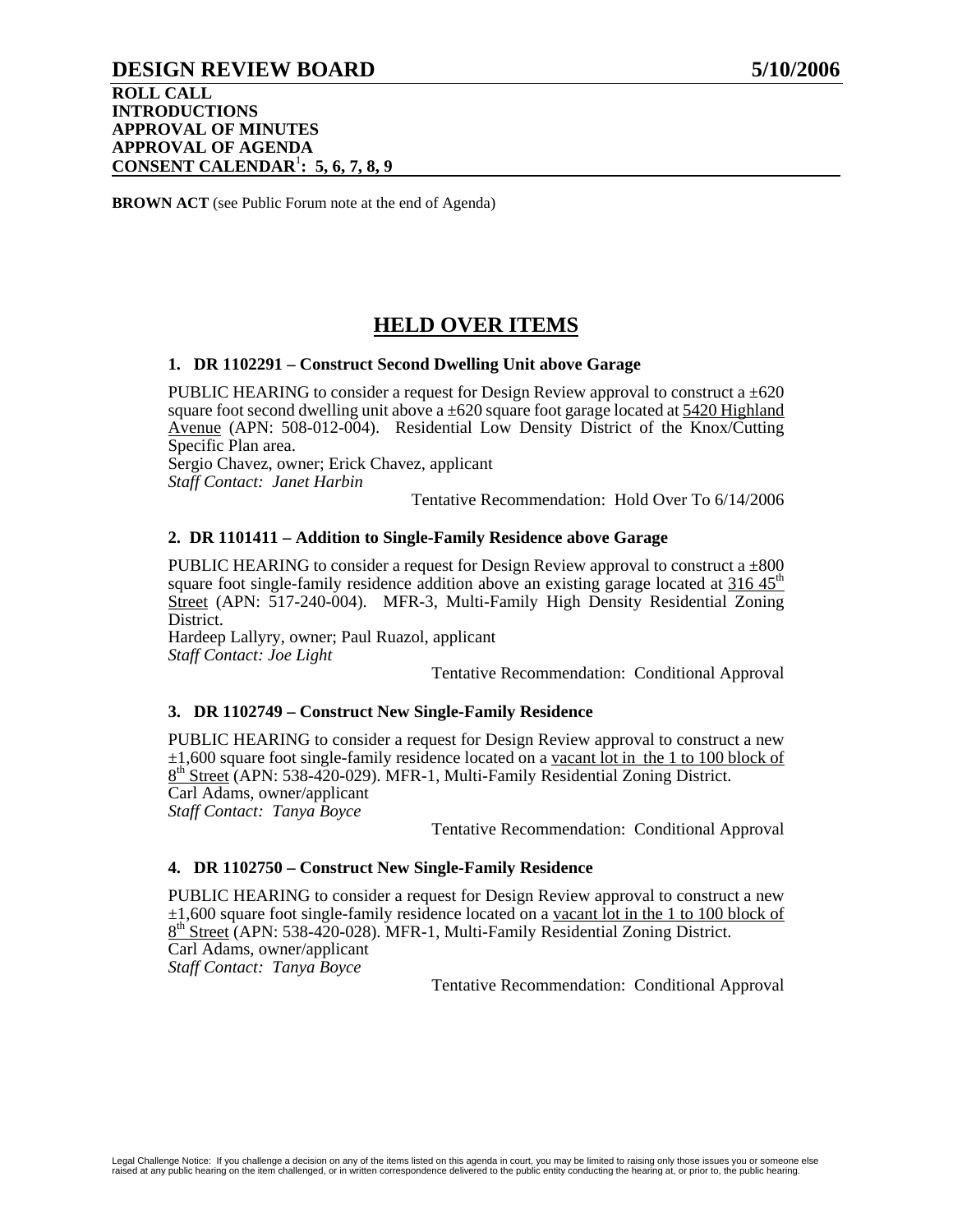# **NEW ITEMS**

#### **CC 5. DR 1102806 – Nevin Court Townhomes**

PUBLIC HEARING to consider a request for Design Review approval to construct eleven  $(11)$  townhomes on a  $\pm 14,450$  square foot lot located on the southwest corner at Nevin Avenue and First Street (APN: 538-171-001). MFR-1, Multi-Family Residential Zoning District.

Community Housing and Development Corporation of North Richmond, owner; Tomas Dolan Architects, applicant

*Staff Contact: Joe Light* 

Tentative Recommendation: Recommend Conditional Approval To Planning Commission

#### **CC 6. DR 1102841 – Richmond Senior Housing and Retail Space Study Session**

STUDY SESSION to discuss a request for Design Review approval to construct two (2) 33' to 45' tall buildings located at  $300 - 338$  and  $400 - 412$  Macdonald Avenue (APNs: 538-200-004 & -005 and 538-210-002 & -003) consisting of one  $\pm$ 35,582 square foot building containing  $\pm 2,000$  square feet of retail space, thirty-nine (39) senior housing units, and a  $\pm 28.151$  square foot building providing twenty-seven (27) senior housing units. C-1, Neighborhood Commercial Zoning District.

Richmond Labor of Love Community Development, owner; The Related Companies, applicant

*Staff Contact: Joe Light* 

Tentative Recommendation: Provide Comments Only - No Formal Action Required

#### **CC 7. DR 1102836 – Construct New Duplex**

PUBLIC HEARING to consider a request for Design Review approval to construct a duplex on a vacant lot located at 312 Golden Gate Avenue (APN: 558-291-004). Each detached unit will be  $\pm 1.914$  square feet. The project requires a variance to reduce the required minimum front yard setback along Martina Street. MFR-1, Multi-Family Residential Zoning District. William Barrera, owner; Jay Betts, applicant

*Staff Contact: Lina Velasco* 

Tentative Recommendation: Hold Over To 5/24/2006

#### **CC 8. DR 1102720 – Two-Story Addition to Single-Family Dwelling**

PUBLIC HEARING to consider a request for Design Review approval to construct  $a \pm 1,152$ square foot two-story addition to an existing single-family dwelling located at 673 McLaughlin Street (APN: 519-010-008). SFR-3, Single-Family Low Density Residential District.

Ella McKinniss, owner; Tammy Jones, applicant *Staff Contact: Hector Rojas* 

Tentative Recommendation: Hold Over To 6/28/2006

#### **CC 9. DR 1102919 – Construct New Two-Story Single-Family Residence**

PUBLIC HEARING to consider a request for Design Review approval to construct  $a \pm 1,743$ square foot, two-story single-family residence on a lot located at 680 9th Street (APN: 534- 141-001). SFR-3, Single-Family Low Density Residential Zoning District. Ana Navarro, owner/applicant

*Staff Contact: Lina Velasco*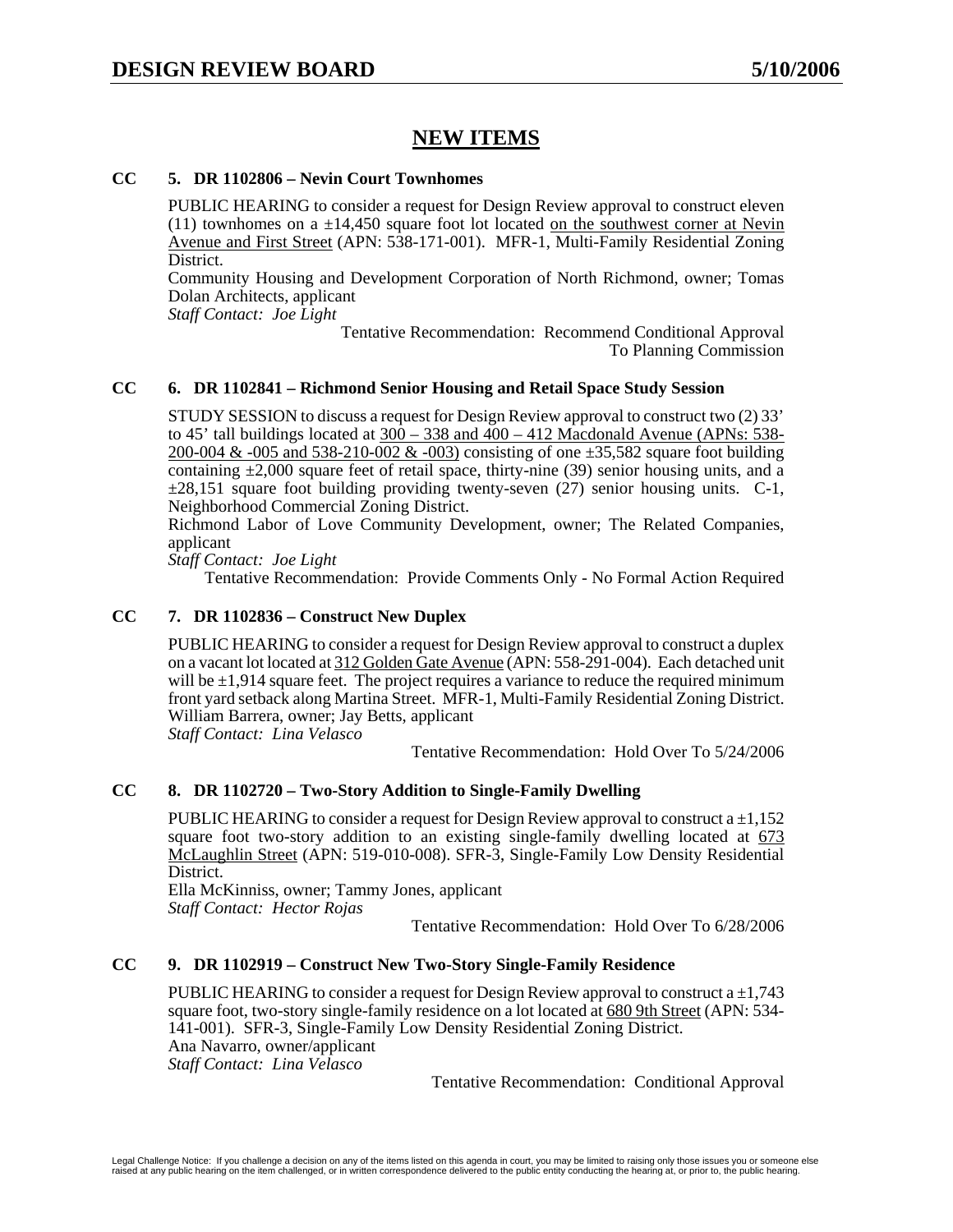#### **BOARD BUSINESS**

**10. Reports of Officers, Board Members, and Staff** 

**Public Forum - Brown Act** 

 $\mathbf{1}$ Items recommended for denial will not be on the Consent Calendar.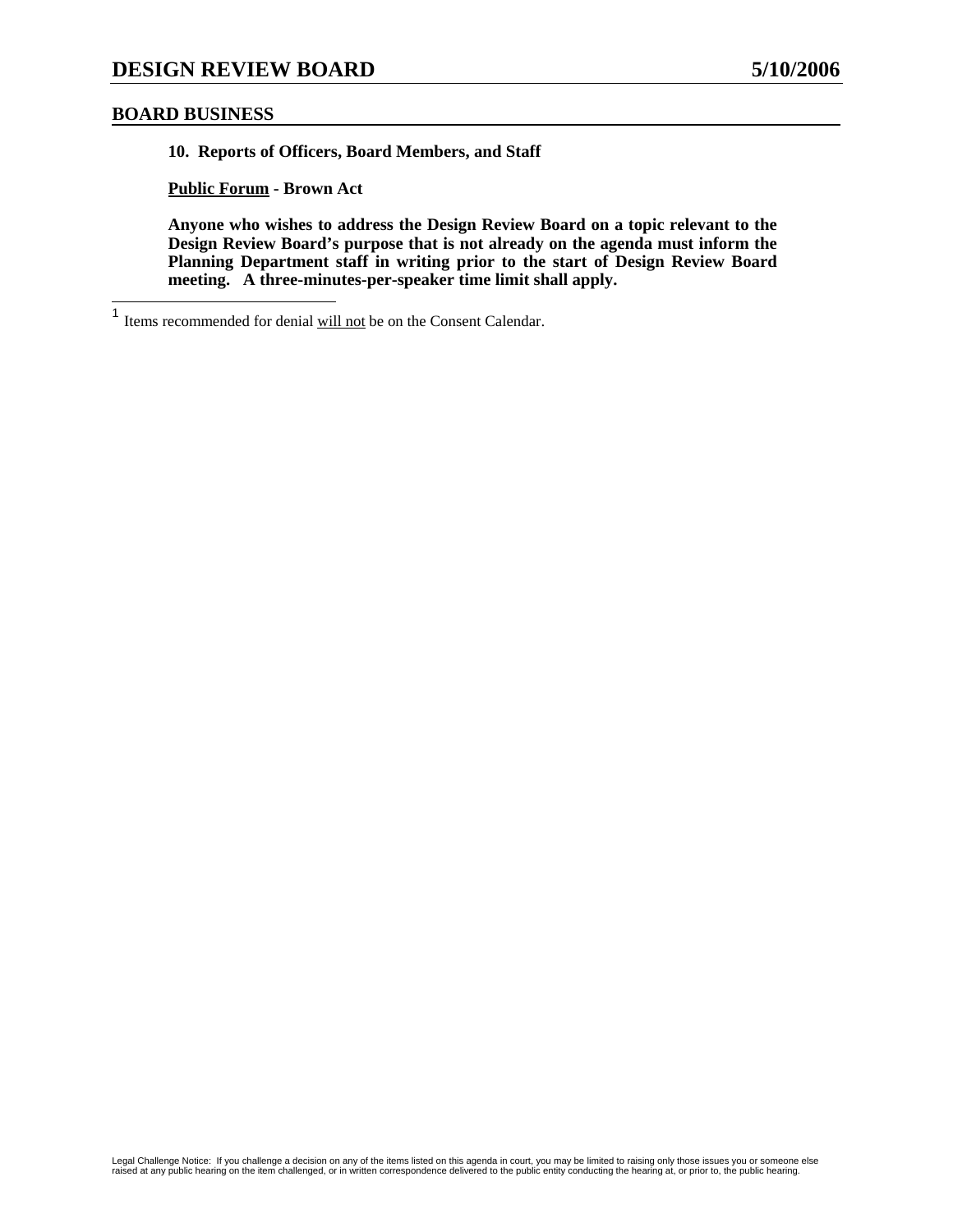# **Wednesday, May 24, 2006, 6:00 p.m.**

**Design Review Board Officers**<br> **Design Review Board Members**<br> **Robert Avellar Donald Woodrow** Robert Avellar Donald Woodrow Michael Woldemar, Vice Chair Diane Bloom Jonathan Livingston Ted J. Smith

# **PUBLIC HEARING INFORMATION**

**Function of a Public Hearing:** A public hearing is intended to inform the public of proposals and to enable members of the public to present relevant information and viewpoints before Design Review Board action.

**Agenda Order:** At the discretion of the Board, items on the agenda may not be heard in the order they appear on the agenda.

**Consent Calendar Items:** In order to allow the Design Review Board to complete their reviews within the time they have offered to serve, applications that are considered routine will be placed on the consent calendar with a staff recommendation to approve, conditionally approve or to continue the item to the next meeting. The Board may act in one motion to adopt the staff recommendations on those items. Before voting on the consent calendar, the Chair will ask if any members of the public wish to speak on any of the items on the consent calendar. If you wish to speak on an item on the consent calendar, you need to rise and request that it be removed from the consent calendar. The item will then be discussed in the numerical order in which it appears. Staff and Board members may also remove items from the consent calendar.

#### **Public Hearing Procedure:**

- (1) Chair opens the hearing;
- (2) City staff identifies project being reviewed and presents a preliminary analysis;
- (3) Applicant explains proposal for up to five minutes;
- (4) Members of the Public wishing to speak have up to two minutes to express their viewpoint;
- (5) Applicant may respond to specific allegations made for up to two minutes;
- (6) The Board may ask follow-up questions of any of the speakers;
- (7) Hearing is closed;
- (8) City staff presents its summary and recommendations;
- (9) The Board discusses the application and votes to approve, approve in modified form, continue or deny the application or to make such a recommendation to the Planning Commission when the action of the Planning Commission is also required;
- (10) The Chair informs the audience of the Board's action.

If all items are not completed by 9:00 pm, the items remaining will be continued to the next meeting unless the Board votes to extend the meeting.

**Appeals:** Decisions of the Design Review Board may be appealed to the City Council within ten days. Appeals are submitted to the City Clerk in writing and must state the reasons the action is considered to be in error. An appeal fee of \$150 must accompany the appeal. If action is required by the Planning Commission on the proposal, the decision will be made by the Planning Commission in consideration of the Design Review Board recommendation. Planning Commission decisions are also appealable to the City Council.

**Exhaustion of Remedies Requirement:** If you challenge a decision on any of the items listed on this agenda in court, you may be limited to raising only those issues you or someone else raised at public hearings on the item challenged or in written correspondence delivered to the public entity conducting the hearing at, or prior to, the public hearing.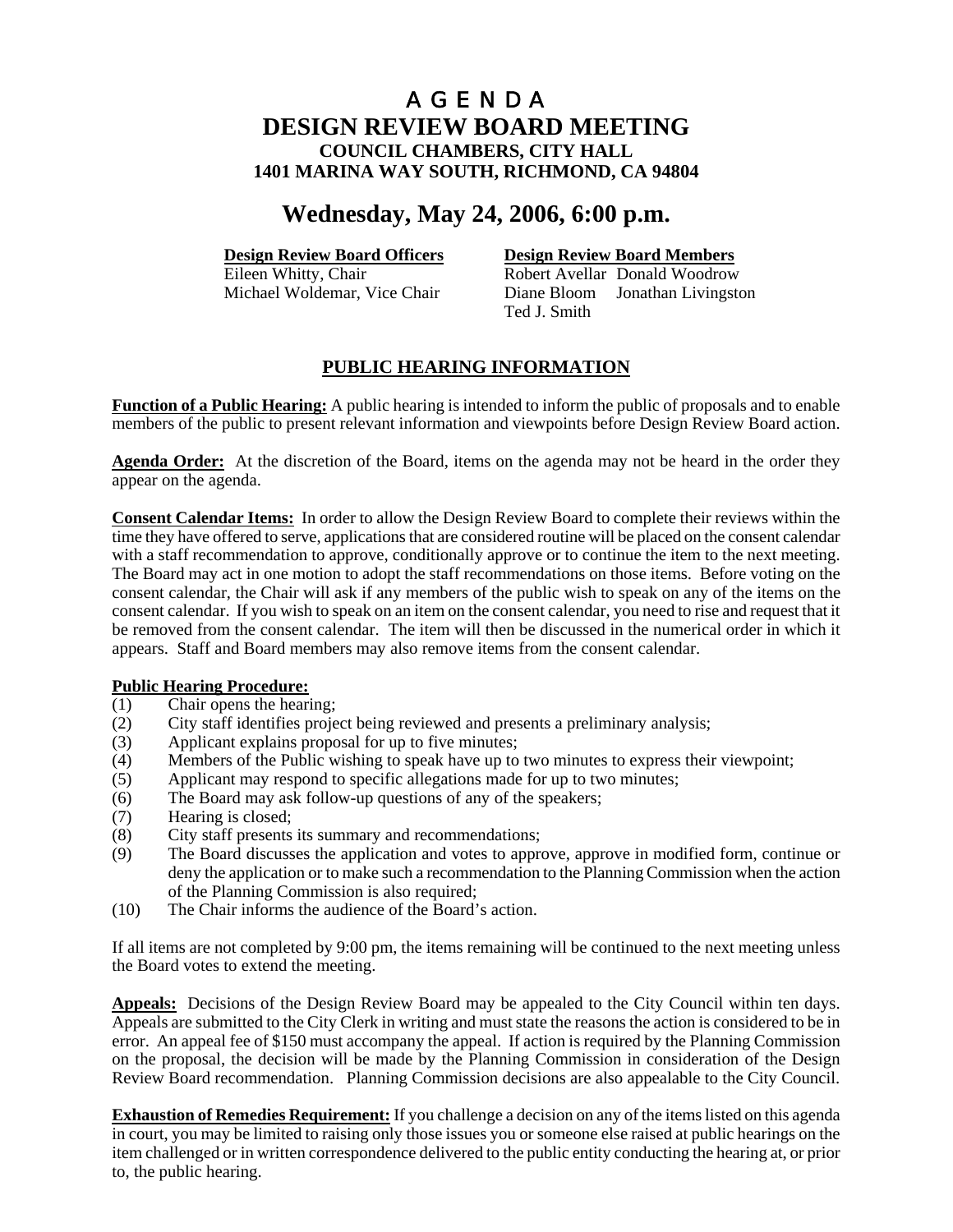## **DESIGN REVIEW BOARD 5/24/2006**

#### **ROLL CALL INTRODUCTIONS APPROVAL OF MINUTES APPROVAL OF AGENDA CONSENT CALENDAR**<sup>1</sup> **: 7, 8, 9, 10, 11, 12**

**BROWN ACT** (see Public Forum note at the end of Agenda)

# **HELD OVER ITEMS**

#### **1. DR 1102751 – Construct New Single-Family Residence**

PUBLIC HEARING to consider a request for Design Review approval to construct a new  $\pm 1,600$  square foot single-family residence located at 150 1<sup>st</sup> Street (APN: 538-341-030). SFR-3, Single-Family: Low Density Residential Zoning District. Carl Adams, owner/applicant *Staff Contact: Tanya Boyce*  Tentative Recommendation: Hold Over To 7/26/2006

# **2. DR 1101744 – Final Landscaping Plan for New Single-Family Dwelling**

PUBLIC HEARING to consider a request for Design Review approval of the final landscaping plan as per conditions of approval for a new  $\pm 3,900$  square foot single-family dwelling of located at 9 Dipper Court (APN: 433-331-020). SFR-1, Single-Family Rural Residential Zoning District.

Pallan Chattejee, owner; Keith Royster, applicant

*Staff Contact: Tanya Boyce* 

Tentative Recommendation: Conditional Approval

#### **3. DR 1101745 – Final Landscaping Plan for New Single-Family Dwelling**

PUBLIC HEARING to consider a request for Design Review approval of the final landscaping plan as per conditions of approval for a new  $\pm 3,900$  square foot single-family dwelling located at 11 Dipper Court (APN: 433-331-019). SFR-1, Single-Family Rural Residential Zoning District.

Pallan Chattejee, owner; Keith Royster, applicant

*Staff Contact: Tanya Boyce* 

Tentative Recommendation: Conditional Approval

#### **4. DR 1102721 – Construct New Single-Family Residence**

PUBLIC HEARING to consider a request for Design Review approval to construct a new single-family residence on a substandard lot located at 1603 Garvin Avenue (APN: 528-140- 013). SFR-3, Single-Family: Low Density Residential Zoning District. Robert Sutherland, owner/applicant *Staff Contact: Tanya Boyce* 

Tentative Recommendation: Hold Over To 7/26/2006

#### **5. DR 1102767 – Construct New Duplex Residence**

PUBLIC HEARING to consider a request for Design Review approval to construct a new duplex residence located at 1317 Garvin Avenue (APN: 529-130-025). MFR-2, Multi-Family: Medium Density Residential Zoning District. Leck Soungpanya, owner/applicant

*Staff Contact: Tanya Boyce*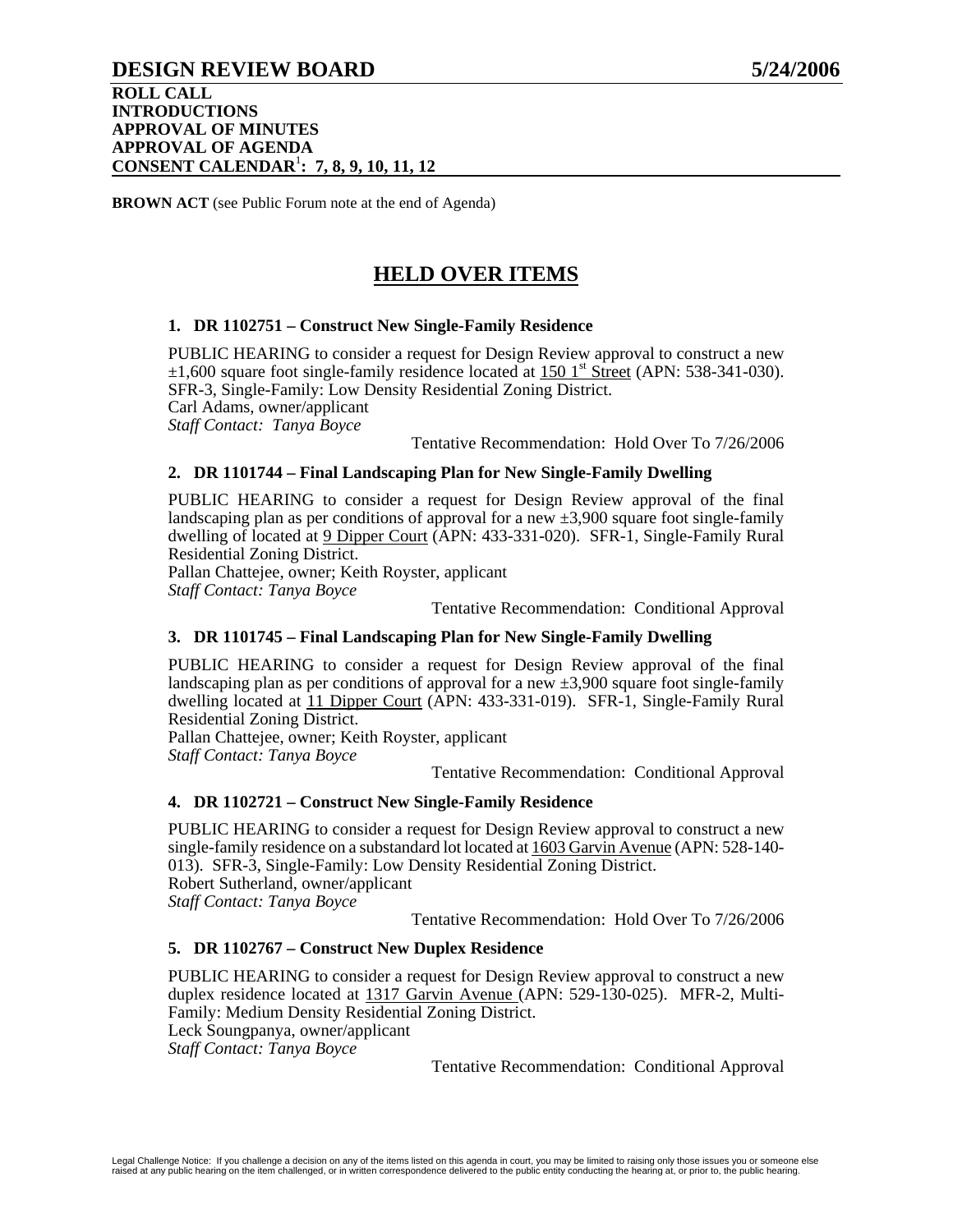#### **6. DR 1102811 – Construct Single-Story Commercial Building**

PUBLIC HEARING to consider a request for Design Review approval to construct a ±4,978 square foot single-story commercial speculative building on an existing improved commercial site located at 2920 Hilltop Mall Road (APN: 405-302-012). The exterior materials and colors of the proposed building will match those of the existing structure, including a tile roof and stucco siding. C-3, Regional Commercial Zoning District. Anasyasia, owner; Athan Magganas, applicant

*Staff Contact: Lina Velasco* 

Tentative Recommendation: Conditional Approval

# **NEW ITEMS**

#### **CC 7. DR 1102836 – Construct Two Detached Dwelling Units**

PUBLIC HEARING to consider a request for Design Review approval to construct two detached dwelling units at 312 Golden Gate Avenue (APN: 558-291-004). The applicant also request approval of variances from minimum yard setback requirements. MFR-1, Multi-Family Residential Zoning District.

William Barrera, owner; Jay Betts, applicant.

*Staff Contact: Lina Velasco* 

Tentative Recommendation: Recommend Conditional Approval To Planning Commission

### **CC 8. DR 1102845 – Second Story Addition in Rear Yard of Single-Family Residence**

PUBLIC HEARING to consider a request for Design Review approval to construct a secondstory addition in the rear yard of the single-family residence located at 2638 Garvin Avenue (APN: 528-270-005). SFR-3, Single-Family: Low Density Residential Zoning District. Farm Saepham, San Saelee, & Fousend Saelee, owners; Claudia Falconer, applicant *Staff Contact: Tanya Boyce* 

Tentative Recommendation: Conditional Approval

#### **CC 9. DR 1102831 – Two-Story Addition in Rear Yard of Single-Family Residence**

PUBLIC HEARING to consider a request for Design Review approval to construct a secondstory addition in the rear yard of the single-family residence located at 2919 Garvin Avenue (APN: 524-110-011). SFR-3, Single-Family: Low Density Residential Zoning District. Elbert Cook, owner; Matt Kennedy, applicant *Staff Contact: Tanya Boyce* 

Tentative Recommendation: Conditional Approval

#### **CC 10. DR 1102677 – Design Modifications for Two Previously Approved Dwellings**

PUBLIC HEARING to consider a request for Design modifications and amendments to the two approved  $\pm 1,903$  square feet single-family residences. The structures were approved at the March 8, 2006 Design Review Board meeting. The sites are located in the 200 block of So. 3rd Street (APNs: 550-120-028 & 550-120-029). Residential Low Density (Knox Cutting Specific Plan) Zoning District.

Richmond NHS, owner; Rhonda Harris, applicant

*Staff Contact: Lina Velasco*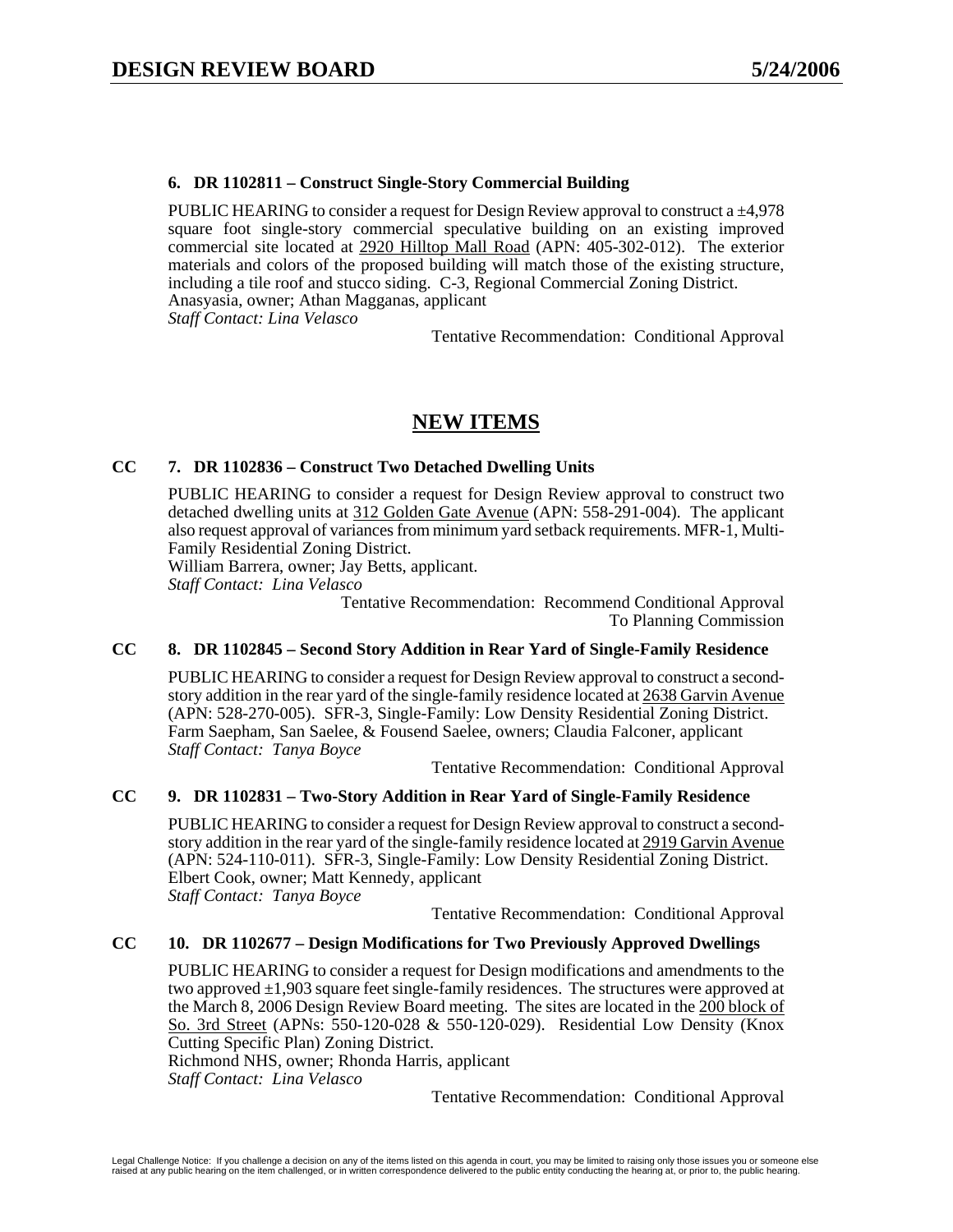### **CC 11. DR 1102859 – Two-Story Addition to Single-Story Residence**

PUBLIC HEARING to consider a request for Design Review approval to construct a  $\pm$ 958 square foot two-story addition onto the rear of the existing single-story residence located at 2108 Dunn Avenue (APN: 530-210-007). The first-story addition will include a new family room and bedroom, while the new second-story will consist of a new master bedroom and bathroom. The exterior materials and colors of the proposed addition will match those of the existing residence. SFR-3, Single-Family: Low Density Residential Zoning District. Manuel & Lucila Gomez, owners/applicants *Staff Contact: Lina Velasco* 

Tentative Recommendation: Conditional Approval

#### **CC 12. DR 1102865 – Construct New Single-Family Residence**

PUBLIC HEARING to consider a request for Design Review approval to construct a  $\pm 204$ square foot addition to an existing  $\pm 1.914$  square foot single-family dwelling located at 509 Tremont Avenue (APN: 558-281-007). SFR-2, Single-Family: Very Low Density Residential Zoning District.

Diane and Warren Anderson, owner; Jay Betts, applicant. *Staff Contact: Jonelyn Whales* 

Tentative Recommendation: Conditional Approval

### **BOARD BUSINESS**

**13. Gift to the Street Award Selection (Round #1) – Presented by Hector Rojas** 

**14. Reports of Officers, Board Members, and Staff** 

**Public Forum - Brown Act** 

 $\mathbf{1}$ Items recommended for denial will not be on the Consent Calendar.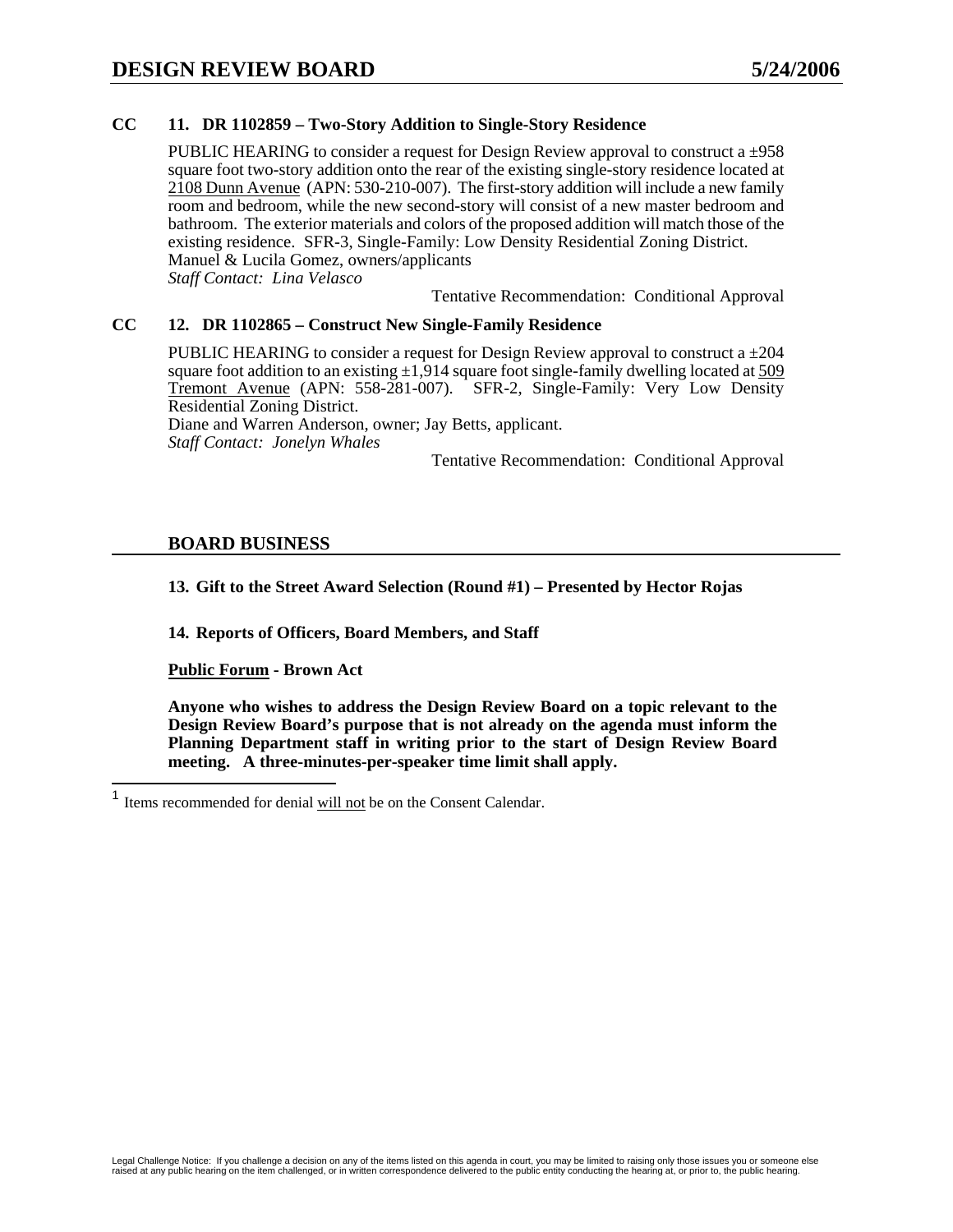# **Wednesday, June 14, 2006, 6:00 p.m.**

**Design Review Board Officers**<br> **Design Review Board Members**<br> **Robert Avellar Donald Woodrow** Robert Avellar Donald Woodrow Michael Woldemar, Vice Chair Diane Bloom Jonathan Livingston Ted J. Smith

# **PUBLIC HEARING INFORMATION**

**Function of a Public Hearing:** A public hearing is intended to inform the public of proposals and to enable members of the public to present relevant information and viewpoints before Design Review Board action.

**Agenda Order:** At the discretion of the Board, items on the agenda may not be heard in the order they appear on the agenda.

**Consent Calendar Items:** In order to allow the Design Review Board to complete their reviews within the time they have offered to serve, applications that are considered routine will be placed on the consent calendar with a staff recommendation to approve, conditionally approve or to continue the item to the next meeting. The Board may act in one motion to adopt the staff recommendations on those items. Before voting on the consent calendar, the Chair will ask if any members of the public wish to speak on any of the items on the consent calendar. If you wish to speak on an item on the consent calendar, you need to rise and request that it be removed from the consent calendar. The item will then be discussed in the numerical order in which it appears. Staff and Board members may also remove items from the consent calendar.

#### **Public Hearing Procedure:**

- (1) Chair opens the hearing;
- (2) City staff identifies project being reviewed and presents a preliminary analysis;
- (3) Applicant explains proposal for up to five minutes;
- (4) Members of the Public wishing to speak have up to two minutes to express their viewpoint;
- (5) Applicant may respond to specific allegations made for up to two minutes;
- (6) The Board may ask follow-up questions of any of the speakers;
- (7) Hearing is closed;
- (8) City staff presents its summary and recommendations;
- (9) The Board discusses the application and votes to approve, approve in modified form, continue or deny the application or to make such a recommendation to the Planning Commission when the action of the Planning Commission is also required;
- (10) The Chair informs the audience of the Board's action.

If all items are not completed by 9:00 pm, the items remaining will be continued to the next meeting unless the Board votes to extend the meeting.

**Appeals:** Decisions of the Design Review Board may be appealed to the City Council within ten days. Appeals are submitted to the City Clerk in writing and must state the reasons the action is considered to be in error. An appeal fee of \$150 must accompany the appeal. If action is required by the Planning Commission on the proposal, the decision will be made by the Planning Commission in consideration of the Design Review Board recommendation. Planning Commission decisions are also appealable to the City Council.

**Exhaustion of Remedies Requirement:** If you challenge a decision on any of the items listed on this agenda in court, you may be limited to raising only those issues you or someone else raised at public hearings on the item challenged or in written correspondence delivered to the public entity conducting the hearing at, or prior to, the public hearing.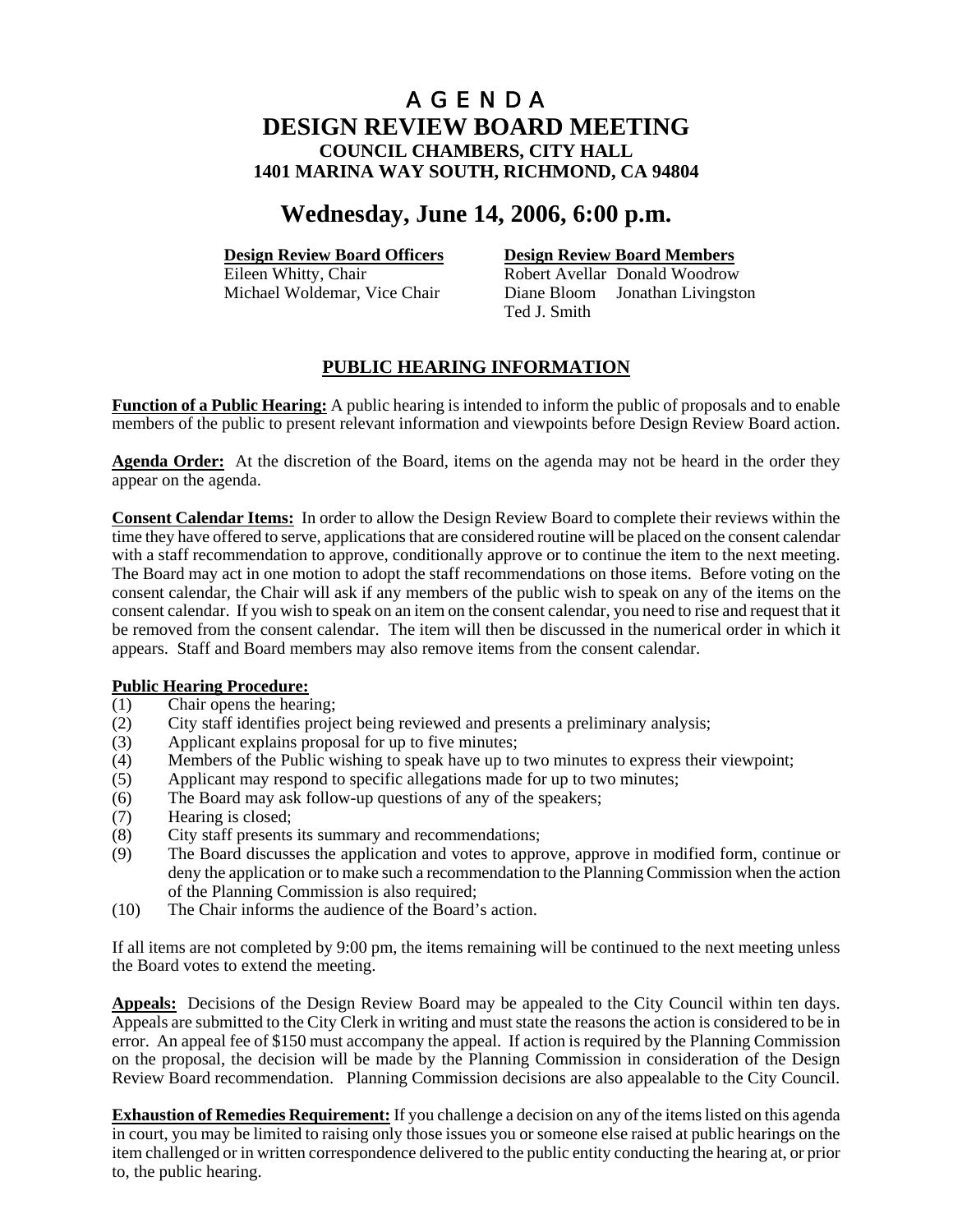# **DESIGN REVIEW BOARD 6/14/2006**

**ROLL CALL INTRODUCTIONS APPROVAL OF MINUTES APPROVAL OF AGENDA CONSENT CALENDAR**<sup>1</sup> **: 8, 9, 10**

**BROWN ACT** (see Public Forum note at the end of Agenda)

# **HELD OVER ITEMS**

### **1. Gift to the Street Award Selection**

INFORMATIONAL ITEM for the Design Review Board members to select one of the three completed projects nominated by Planning Staff to receive the first Gift to the Street Award. *Staff Contact: Hector Rojas*

## **2. DR 1102291 – Construct Second Dwelling Unit above Garage**

PUBLIC HEARING to consider a request for Design Review approval to construct a  $\pm 620$ square foot second dwelling unit above a  $\pm 620$  square foot garage located at  $\frac{5420 \text{ Highland}}{200 \text{ highland}}$ Avenue (APN: 508-012-004). Residential Low Density District of the Knox/Cutting Specific Plan area.

Sergio Chavez, owner; Erick Chavez, applicant *Staff Contact: Janet Harbin* 

Tentative Recommendation: Hold Over To 7/26/2006

#### **3. DR 1101411 – Addition to Single-Family Residence above Garage**

PUBLIC HEARING to consider a request for Design Review approval to construct a  $\pm 800$ square foot single-family residence addition above an existing garage located at  $316.45<sup>th</sup>$ Street (APN: 517-240-004). MFR-3, Multi-Family High Density Residential Zoning District.

Hardeep Lally, owner; Paul Ruazol, applicant *Staff Contact: Joe Light* 

Tentative Recommendation: Hold Over To 6/28/2006

#### **4. DR 1102749 – Construct New Single-Family Residence**

PUBLIC HEARING to consider a request for Design Review approval to construct a new  $\pm 1,600$  square foot single-family residence located on a vacant lot in the 1 to 100 block of 8<sup>th</sup> Street (APN: 538-420-029). MFR-1, Multi-Family Residential Zoning District. Carl Adams, owner/applicant

*Staff Contact: Tanya Boyce* 

Tentative Recommendation: Conditional Approval

#### **5. DR 1102750 – Construct New Single-Family Residence**

PUBLIC HEARING to consider a request for Design Review approval to construct a new  $\pm 1,600$  square foot single-family residence located on a vacant lot in the 1 to 100 block of 8<sup>th</sup> Street (APN: 538-420-028). MFR-1, Multi-Family Residential Zoning District. Carl Adams, owner/applicant

*Staff Contact: Tanya Boyce*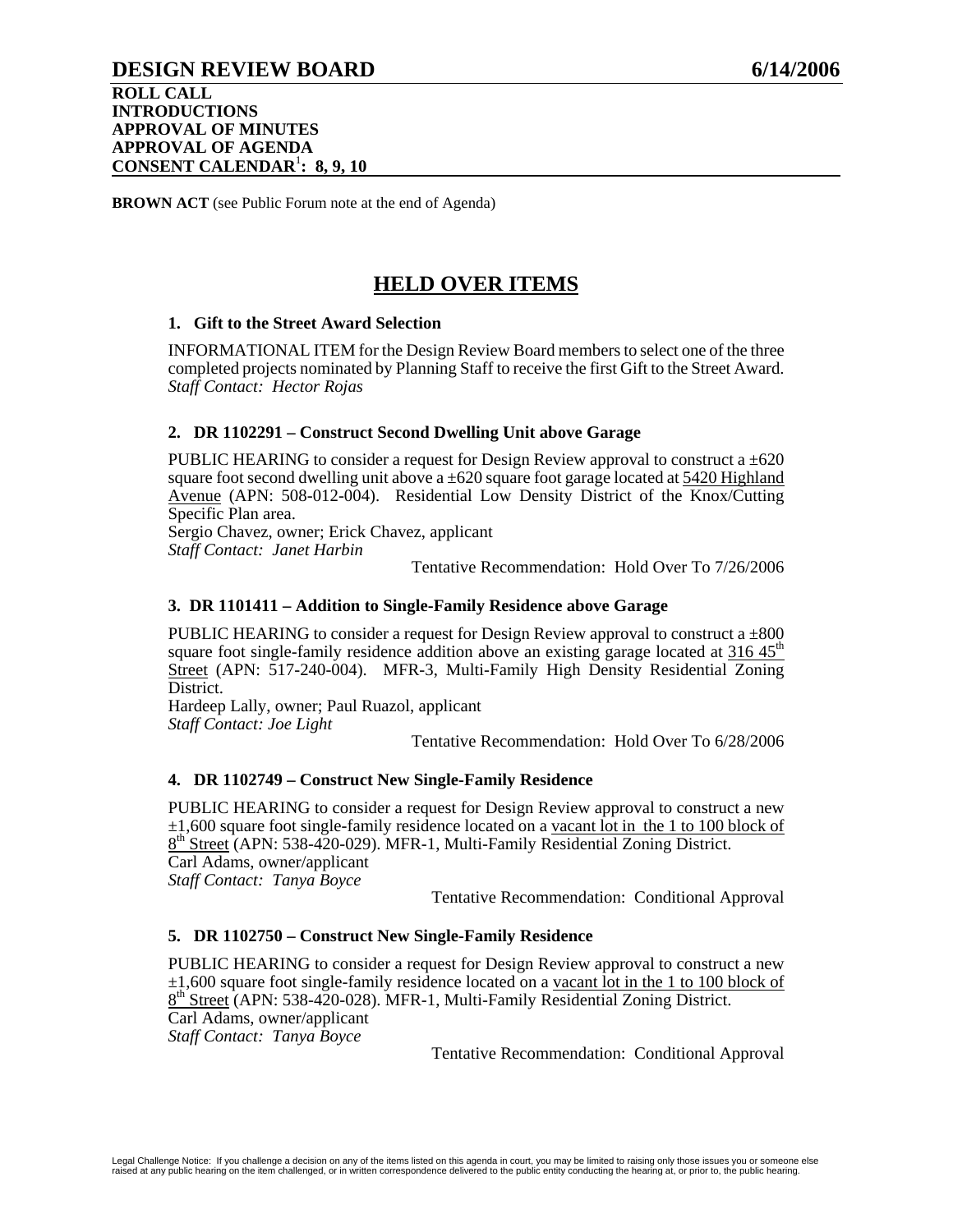### **6. DR 1102831 – Two-Story Addition in Rear Yard of Single-Family Residence**

PUBLIC HEARING to consider a request for Design Review approval to construct a secondstory addition in the rear yard of the single-family residence located at 2919 Garvin Avenue (APN: 524-110-011). SFR-3, Single-Family: Low Density Residential Zoning District. Elbert Cook, owner; Matt Kennedy, applicant *Staff Contact: Tanya Boyce* 

Tentative Recommendation: Hold Over To 6/28/2006

### **7. DR 1102919 – Construct New Two-Story Single-Family Residence**

PUBLIC HEARING to consider a request for Design Review approval to construct a  $\pm 1,743$ square foot, two-story single-family residence on a lot located at 680 9th Street (APN: 534- 141-001). SFR-3, Single-Family Low Density Residential Zoning District. Ana Navarro, owner/applicant *Staff Contact: Lina Velasco* 

Tentative Recommendation: Conditional Approval

# **NEW ITEMS**

### **CC 8. DR 1102841 – Richmond Senior Housing and Retail Space**

PUBLIC HEARING to consider a request for Design Review approval to construct two (2) 33' to 45' tall buildings located at 300 – 338 and 400 – 412 Macdonald Avenue (APNs: 538- 200-004 & -005 and 538-210-002 & -003) consisting of one  $\pm$ 35,582 square foot building containing  $\pm 2,000$  square feet of retail space, thirty-nine (39) senior housing units, and a  $\pm 28.151$  square foot building providing twenty-seven (27) senior housing units. C-1, Neighborhood Commercial Zoning District.

Richmond Labor of Love Community Development, owner; The Related Companies, applicant

*Staff Contact: Joe Light* 

Tentative Recommendation: Conditional Approval

## **CC 9. DR 1102933 – Addition to Single-Family Residence**

PUBLIC HEARING to consider a request for Design Review approval to construct a 24 square foot addition on the second and third story of the existing 3-story, single-family residence located at 52 Scenic Avenue (APN: 558-081-012). The proposed project includes all new windows, a new two-story architectural feature, and new wood siding. MFR-1, Multi-Family Residential Zoning District.

Stephen Bennett Spenser, owner/applicant

*Staff Contact: Lina Velasco* 

Tentative Recommendation: Conditional Approval

#### **CC 10. DR 1102928 – Addition to Single-Family Residence**

PUBLIC HEARING to consider a request for Design Approval to construct a 690 square foot, two-story addition to the rear of the existing single-family residence located at 113 Chariot Court (APN: 432-111-033). The proposed addition includes a 45 square foot, second-story balcony at the rear. SFR-2, Very Low Density Residential Zoning District. Danny and Sharon Quintero, owners/applicants

*Staff Contact: Tanya Boyce* 

Tentative Recommendation: Hold Over To 6/28/2006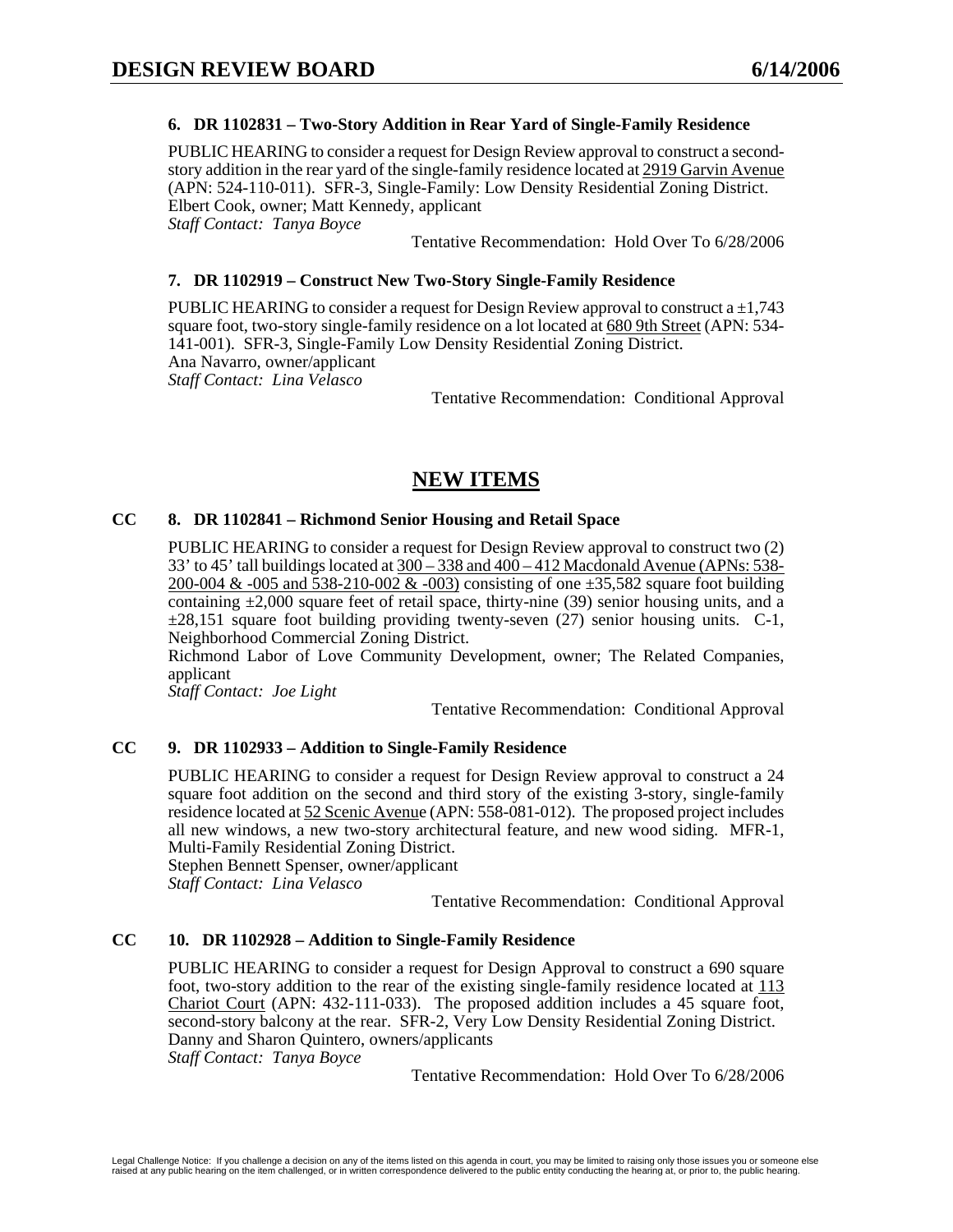### **BOARD BUSINESS**

 $\overline{\phantom{a}}$ 

- **11. Joint Design Review Board and Planning Commission study session scheduled on September 7, 2006 to discuss the 12th Street mixed-use project.**
- **12. DRB meetings scheduled on September 13, 2006 and October 11, 2006 will be cancelled.**
- **13. Reports of Officers, Board Members, and Staff**

**Public Forum - Brown Act** 

**Anyone who wishes to address the Design Review Board on a topic relevant to the Design Review Board's purpose that is not already on the agenda must inform the Planning Department staff in writing prior to the start of Design Review Board meeting. A threeminutes-per-speaker time limit shall apply.** 

 $<sup>1</sup>$  Items recommended for denial will not be on the Consent Calendar.</sup>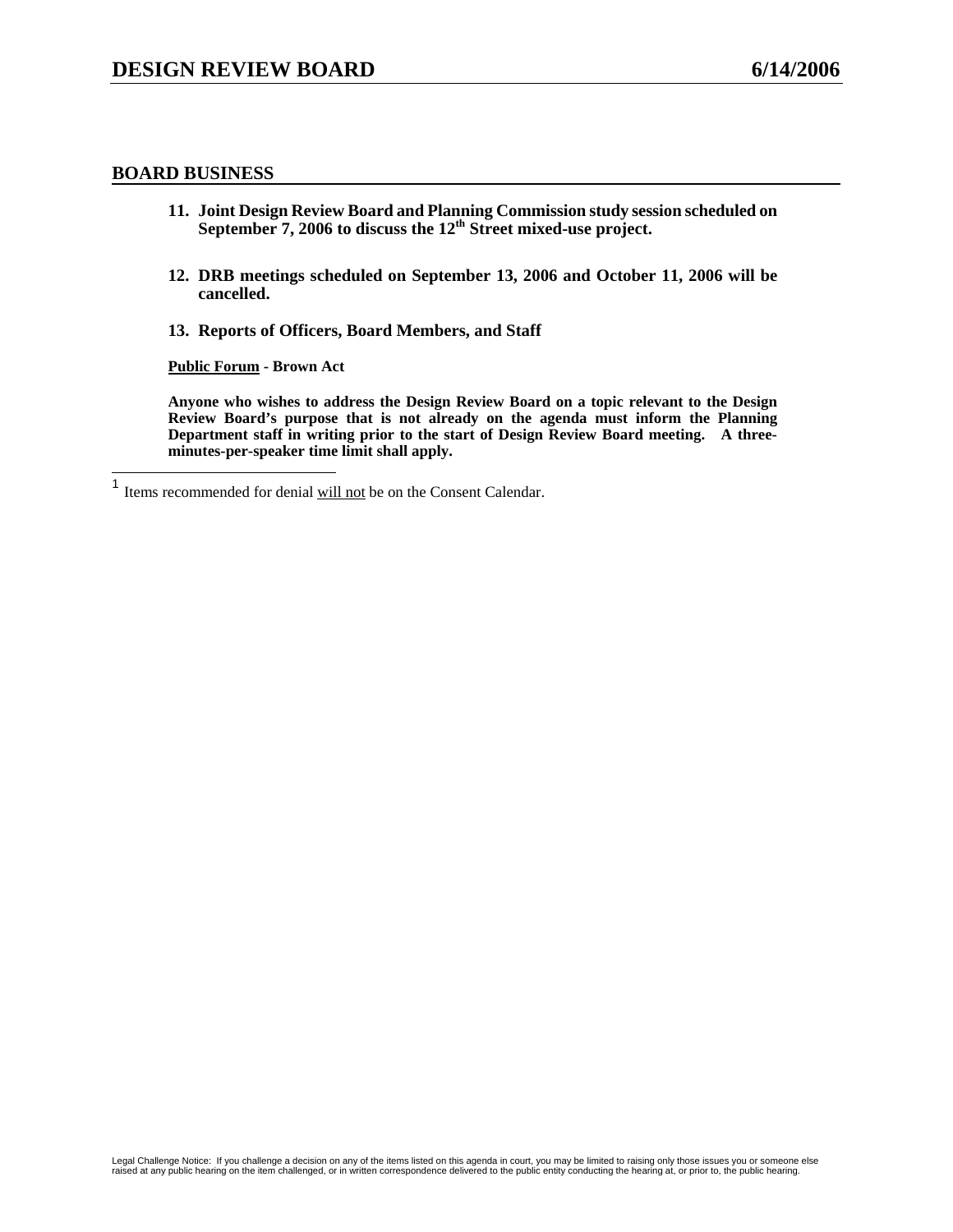# **Wednesday, June 28, 2006, 6:00 p.m.**

**Design Review Board Officers**<br> **Design Review Board Members**<br> **Robert Avellar Donald Woodrow** Robert Avellar Donald Woodrow Michael Woldemar, Vice Chair Diane Bloom Jonathan Livingston Ted J. Smith

# **PUBLIC HEARING INFORMATION**

**Function of a Public Hearing:** A public hearing is intended to inform the public of proposals and to enable members of the public to present relevant information and viewpoints before Design Review Board action.

**Agenda Order:** At the discretion of the Board, items on the agenda may not be heard in the order they appear on the agenda.

**Consent Calendar Items:** In order to allow the Design Review Board to complete their reviews within the time they have offered to serve, applications that are considered routine will be placed on the consent calendar with a staff recommendation to approve, conditionally approve or to continue the item to the next meeting. The Board may act in one motion to adopt the staff recommendations on those items. Before voting on the consent calendar, the Chair will ask if any members of the public wish to speak on any of the items on the consent calendar. If you wish to speak on an item on the consent calendar, you need to rise and request that it be removed from the consent calendar. The item will then be discussed in the numerical order in which it appears. Staff and Board members may also remove items from the consent calendar.

## **Public Hearing Procedure:**

- (1) Chair opens the hearing;
- (2) City staff identifies project being reviewed and presents a preliminary analysis;
- (3) Applicant explains proposal for up to five minutes;
- (4) Members of the Public wishing to speak have up to two minutes to express their viewpoint;
- (5) Applicant may respond to specific allegations made for up to two minutes;
- (6) The Board may ask follow-up questions of any of the speakers;
- (7) Hearing is closed;
- (8) City staff presents its summary and recommendations;
- (9) The Board discusses the application and votes to approve, approve in modified form, continue or deny the application or to make such a recommendation to the Planning Commission when the action of the Planning Commission is also required;
- (10) The Chair informs the audience of the Board's action.

If all items are not completed by 9:00 pm, the items remaining will be continued to the next meeting unless the Board votes to extend the meeting.

**Appeals:** Decisions of the Design Review Board may be appealed to the City Council within ten days. Appeals are submitted to the City Clerk in writing and must state the reasons the action is considered to be in error. An appeal fee of \$150 must accompany the appeal. If action is required by the Planning Commission on the proposal, the decision will be made by the Planning Commission in consideration of the Design Review Board recommendation. Planning Commission decisions are also appealable to the City Council.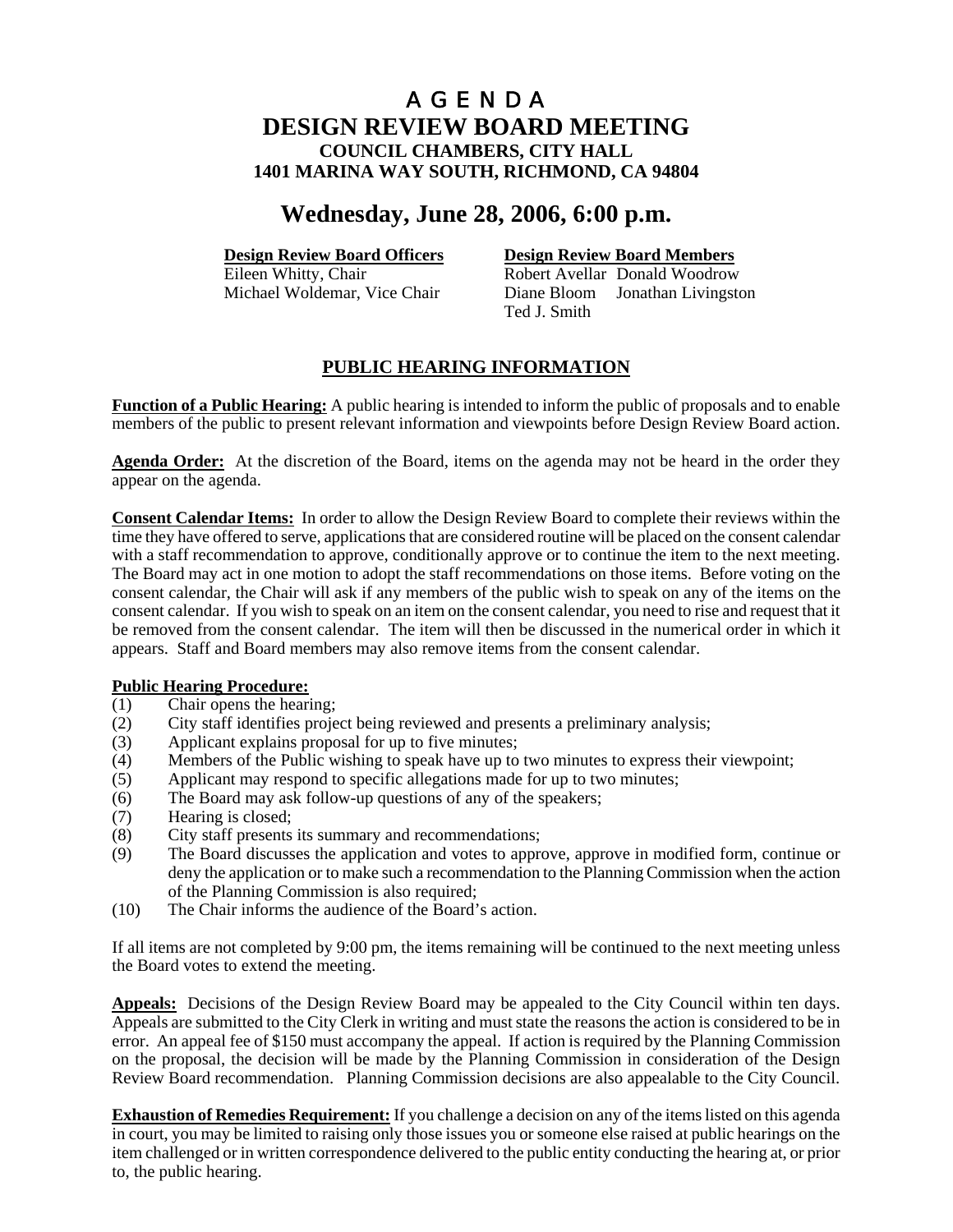**BROWN ACT** (see Public Forum note at the end of Agenda)

# **HELD OVER ITEMS**

### **1. DR 1102710 – Construct New Single-Family Dwelling on Montana Street**

PUBLIC HEARING to consider a request for Design Review approval to construct a new  $\pm$ 3,167 square foot single-family dwelling on a vacant lot located on Montana Street between Buena Vista and Nevada Avenue (APN: 556-141-002). SFR-3 Zoning District. Bulmare Gonzales, owner/applicant

*Staff Contact: Hector Rojas* 

Tentative Recommendation: Hold Over To 7/26/2006

### **2. DR 1102720 – Two-Story Addition to Single-Family Dwelling on McLaughlin Street**

PUBLIC HEARING to consider a request for Design Review approval to construct  $a \pm 1,152$ square foot two-story addition to an existing single-family dwelling located at 673 McLaughlin Street (APN: 519-010-008). SFR-3, Single-Family Low Density Residential District.

Ella McKinniss, owner; Tammy Jones, applicant *Staff Contact: Hector Rojas* 

Tentative Recommendation: Hold Over To 8/23/2006

# **3. DR 1101411 – Addition to Single-Family Residence above Garage on 45<sup>th</sup> Street**

PUBLIC HEARING to consider a request for Design Review approval to construct  $a \pm 800$ square foot single-family residence addition above an existing garage located at  $316.45<sup>th</sup>$ Street (APN: 517-240-004). MFR-3, Multi-Family High Density Residential Zoning District.

Hardeep Lally, owner; Paul Ruazol, applicant *Staff Contact: Joe Light* 

Tentative Recommendation: Hold Over To 7/12/2006

#### **4. DR 1102831 – Two-Story Addition to Single-Family Residence on Garvin Avenue**

PUBLIC HEARING to consider a request for Design Review approval to construct a secondstory addition in the rear yard of the single-family residence located at 2919 Garvin Avenue (APN: 524-110-011). SFR-3, Single-Family Low Density Residential Zoning District. Elbert Cook, owner; Matt Kennedy, applicant *Staff Contact: Tanya Boyce* 

Tentative Recommendation: Conditional Approval

## **5. DR 1102928 – Addition to Single-Family Residence on Chariot Court**

PUBLIC HEARING to consider a request for Design Approval to construct a 690 square foot, two-story addition to the rear of the existing single-family residence located at 113 Chariot Court (APN: 432-111-033). The proposed addition includes a 45 square foot, second-story balcony at the rear. SFR-2, Very Low Density Residential Zoning District. Danny and Sharon Quintero, owners/applicants *Staff Contact: Tanya Boyce*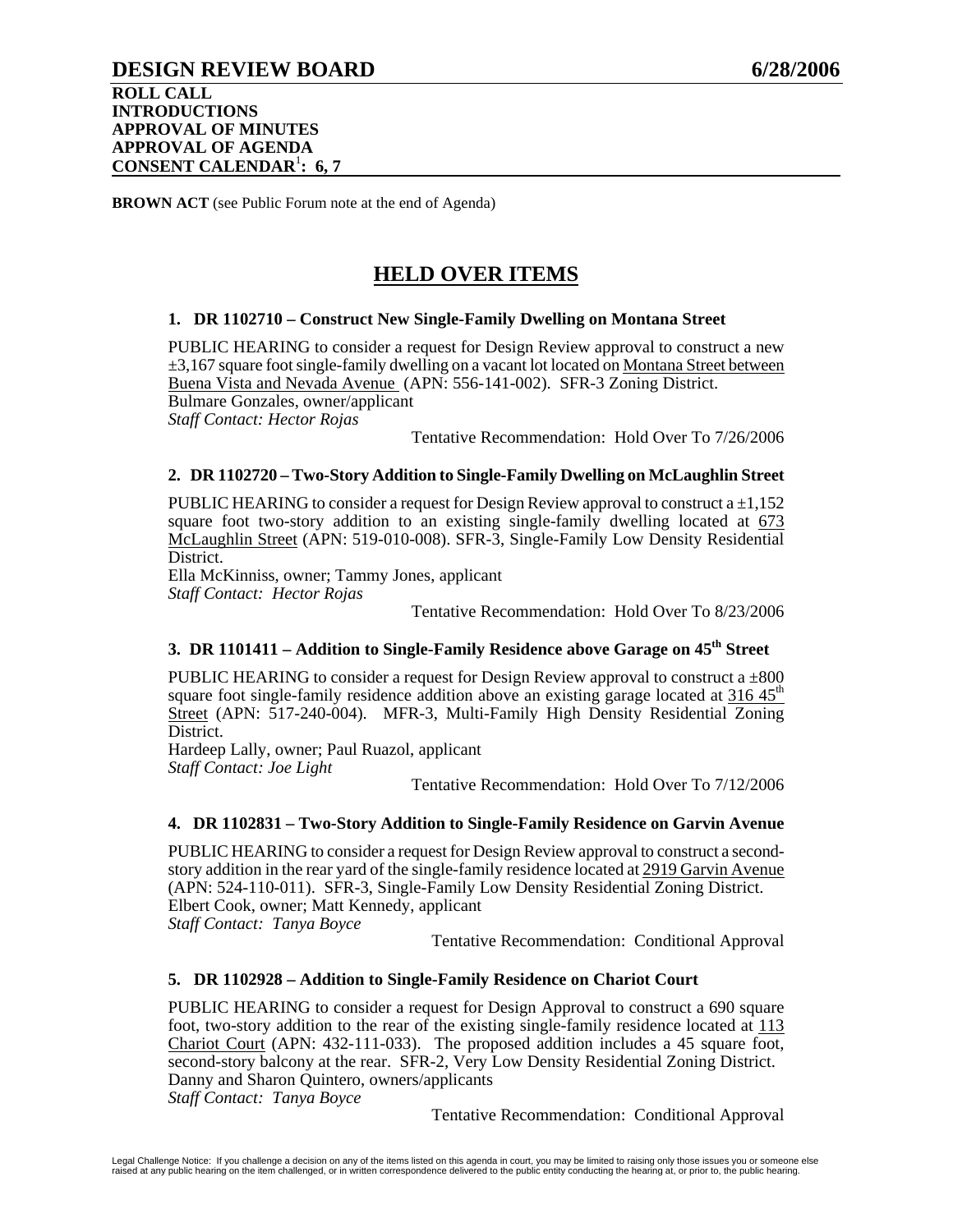# **NEW ITEMS**

# **CC 6. DR 1102144 – Modify Location & Design of Pool House on Coleman Drive**

PUBLIC HEARING to consider a request for Design Review approval to modify the location and design of an approved pool house proposed in the rear yard of the residence located at 4027 Coleman Drive (APN: 405-540-061). The pool house is proposed to include a bathroom, large room, and patio area. The exterior materials will include stucco and barrel tile roofing to match the existing residence. PA, Planned Area Zoning District. Yvette Soto, owner/applicant *Staff Contact: Lina Velasco* 

Tentative Recommendation: Conditional Approval

## **CC 7. DR 1103023 – Construct Second Dwelling Unit on Costa Avenue**

PUBLIC HEARING to consider a request for Design Review approval to construct a ±542.5 square foot second dwelling unit in the rear yard of the single-family residence located at 2132 Costa Avenue (APN: 530-110-001). The exterior materials and colors of the second dwelling unit are proposed to match those of the existing residence. SFR-3, Low Density Residential Zoning District. Armando Jimenez, owner/applicant

*Staff Contact: Lina Velasco* 

Tentative Recommendation: Conditional Approval

# **BOARD BUSINESS** []

**8. Discuss the minimum rescheduling timeframe for future hold over items.** 

**9. Reports of Officers, Board Members, and Staff** 

**Public Forum - Brown Act** 

**Anyone who wishes to address the Design Review Board on a topic relevant to the Design Review Board's purpose that is not already on the agenda must inform the Planning Department staff in writing prior to the start of Design Review Board meeting. A three-minutes-per-speaker time limit shall apply.** 

 $\mathbf{1}$ Items recommended for denial will not be on the Consent Calendar.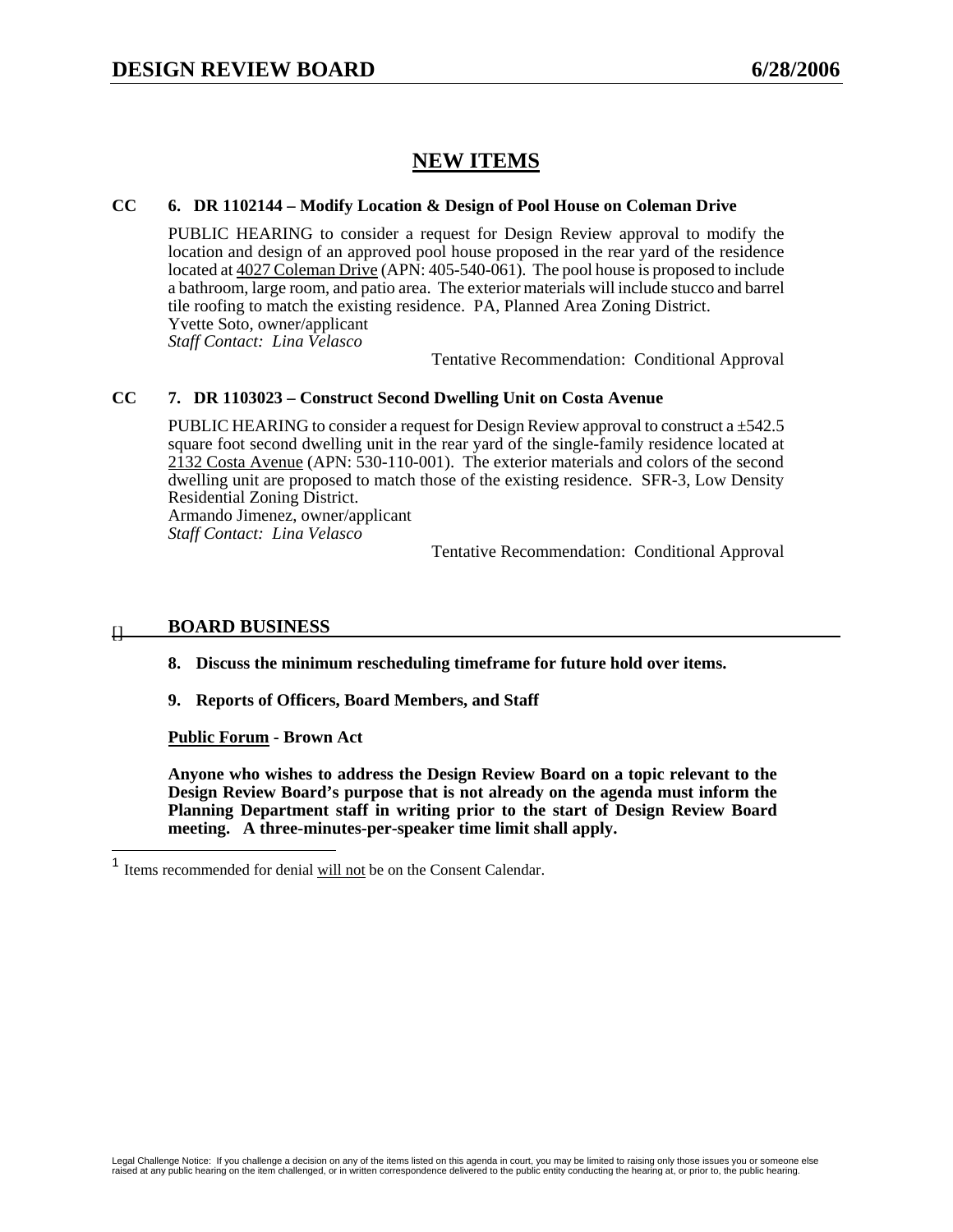# **Wednesday, July 12, 2006, 6:00 p.m.**

**Design Review Board Officers**<br> **Design Review Board Members**<br> **Robert Avellar Donald Woodrow** Robert Avellar Donald Woodrow Michael Woldemar, Vice Chair Diane Bloom Jonathan Livingston Ted J. Smith

# **PUBLIC HEARING INFORMATION**

**Function of a Public Hearing:** A public hearing is intended to inform the public of proposals and to enable members of the public to present relevant information and viewpoints before Design Review Board action.

**Agenda Order:** At the discretion of the Board, items on the agenda may not be heard in the order they appear on the agenda.

**Consent Calendar Items:** In order to allow the Design Review Board to complete their reviews within the time they have offered to serve, applications that are considered routine will be placed on the consent calendar with a staff recommendation to approve, conditionally approve or to continue the item to the next meeting. The Board may act in one motion to adopt the staff recommendations on those items. Before voting on the consent calendar, the Chair will ask if any members of the public wish to speak on any of the items on the consent calendar. If you wish to speak on an item on the consent calendar, you need to rise and request that it be removed from the consent calendar. The item will then be discussed in the numerical order in which it appears. Staff and Board members may also remove items from the consent calendar.

## **Public Hearing Procedure:**

- (1) Chair opens the hearing;
- (2) City staff identifies project being reviewed and presents a preliminary analysis;
- (3) Applicant explains proposal for up to five minutes;
- (4) Members of the Public wishing to speak have up to two minutes to express their viewpoint;
- (5) Applicant may respond to specific allegations made for up to two minutes;
- (6) The Board may ask follow-up questions of any of the speakers;
- (7) Hearing is closed;
- (8) City staff presents its summary and recommendations;
- (9) The Board discusses the application and votes to approve, approve in modified form, continue or deny the application or to make such a recommendation to the Planning Commission when the action of the Planning Commission is also required;
- (10) The Chair informs the audience of the Board's action.

If all items are not completed by 9:00 pm, the items remaining will be continued to the next meeting unless the Board votes to extend the meeting.

**Appeals:** Decisions of the Design Review Board may be appealed to the City Council within ten days. Appeals are submitted to the City Clerk in writing and must state the reasons the action is considered to be in error. An appeal fee of \$150 must accompany the appeal. If action is required by the Planning Commission on the proposal, the decision will be made by the Planning Commission in consideration of the Design Review Board recommendation. Planning Commission decisions are also appealable to the City Council.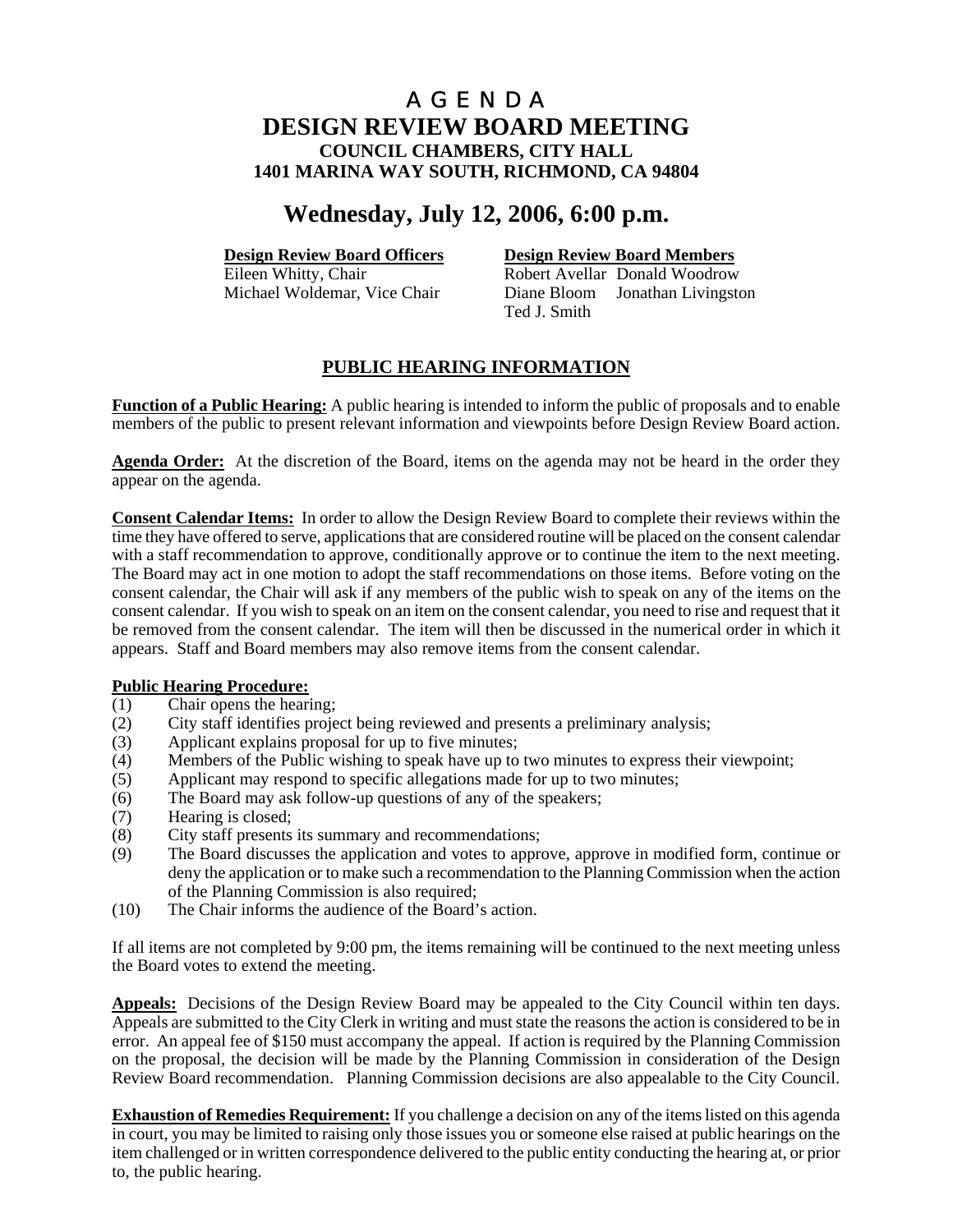# **DESIGN REVIEW BOARD 7/12/2006**

**ROLL CALL INTRODUCTIONS APPROVAL OF MINUTES APPROVAL OF AGENDA CONSENT CALENDAR**<sup>1</sup> **: 1, 2, 4, 5**

**BROWN ACT** (see Public Forum note at the end of Agenda)

# **HELD OVER ITEMS**

# CC 1. DR 1102749 – Construct New Single-Family Residence on 8<sup>th</sup> Street

PUBLIC HEARING to consider a request for Design Review approval to construct a new  $\pm 1,600$  square foot single-family residence located on a vacant lot in the 1 to 100 block of 8<sup>th</sup> Street (APN: 538-420-029). MFR-1, Multi-Family Residential Zoning District. Carl Adams, owner/applicant *Staff Contact: Tanya Boyce* 

Tentative Recommendation: Hold Over To 7/26/2006

# CC 2. DR 1102750 – Construct New Single-Family Residence on 8<sup>th</sup> Street

PUBLIC HEARING to consider a request for Design Review approval to construct a new ±1,600 square foot single-family residence located on a vacant lot in the 1 to 100 block of 8<sup>th</sup> Street (APN: 538-420-028). MFR-1, Multi-Family Residential Zoning District. Carl Adams, owner/applicant *Staff Contact: Tanya Boyce* 

Tentative Recommendation: Hold Over To 7/26/2006

#### **3. DR 1102831 – Two-Story Addition to Single-Family Residence on Garvin Avenue**

PUBLIC HEARING to consider a request for Design Review approval to construct a secondstory addition in the rear yard of the single-family residence located at 2919 Garvin Avenue (APN: 524-110-011). SFR-3, Single-Family Low Density Residential Zoning District. Elbert Cook, owner; Matt Kennedy, applicant *Staff Contact: Tanya Boyce* 

Tentative Recommendation: Conditional Approval

# **NEW ITEMS**

#### **CC 4. DR 1103020 – Addition to Single-Family Residence on Andrade Avenue**

PUBLIC HEARING to consider a request for Design Review approval to construct a twostory rear addition totaling  $\pm 648$  square feet and perform an extensive front facade remodeling to a single-family home located at 3624 Andrade Avenue (APN: 526-050-005). SFR-3, Single-Family: Low Density Residential Zoning District. Noli C. Jinon, owner/applicant *Staff Contact: Tanya Boyce* 

Tentative Recommendation: Hold Over To 8/9/2006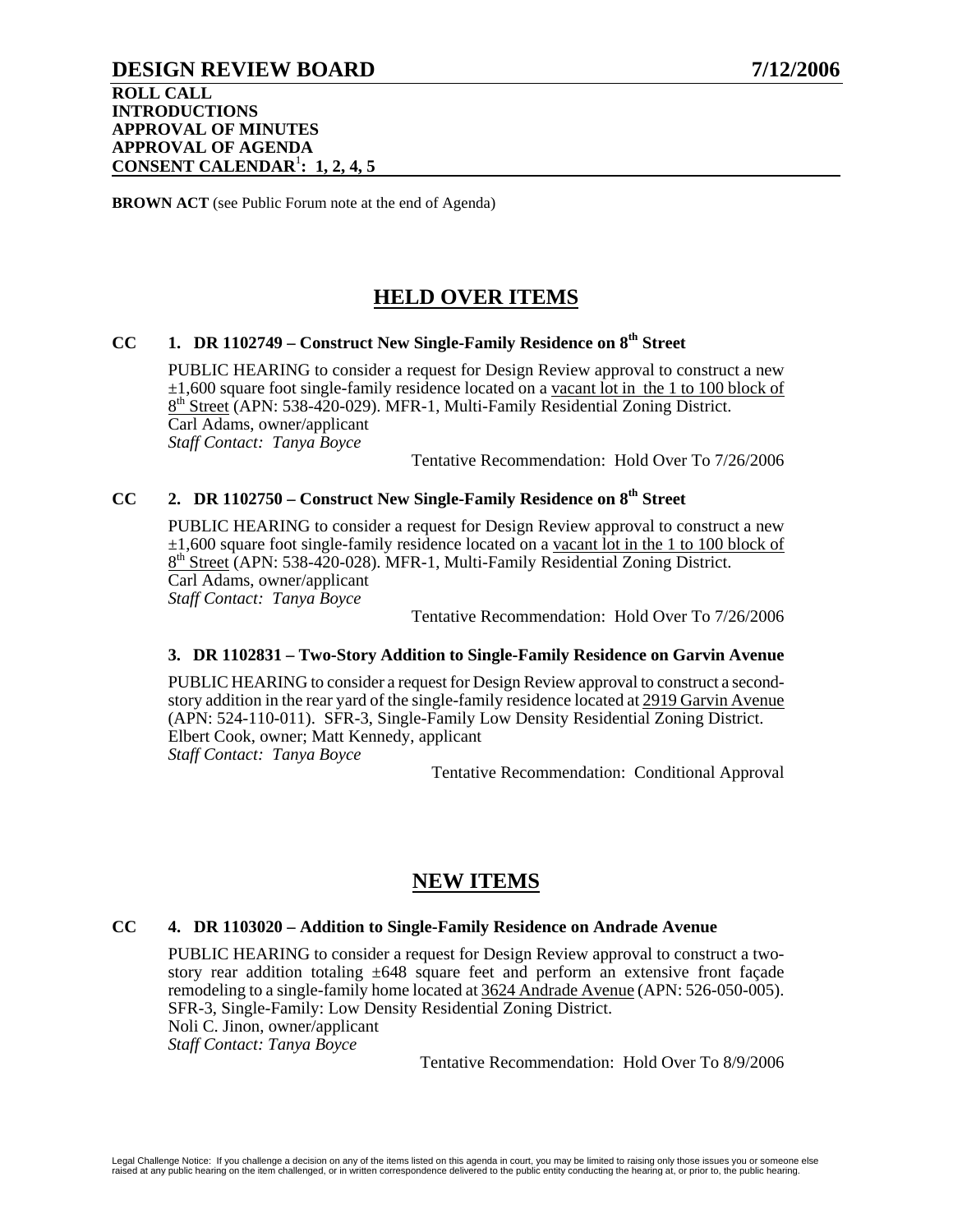## **CC 5. DR 1102963 – Ground Floor Addition to Single-Family Residence on Wilson Avenue**

PUBLIC HEARING to consider a request for Design Review approval to construct a new ±869 square foot ground floor addition to the existing single-family residence located at 759 Wilson Avenue (APN: 524-230-004). The project includes elevating the existing house to create a new two-story structure and adding exterior staircases within the front and side yard setbacks.

Michael Stanley, owner/applicant *Staff Contact: Ruby Benjamin* 

Tentative Recommendation: Hold Over To 8/9/2006

# **BOARD BUSINESS**

**6. Reports of Officers, Board Members, and Staff** 

**Public Forum - Brown Act** 

**Anyone who wishes to address the Design Review Board on a topic relevant to the Design Review Board's purpose that is not already on the agenda must inform the Planning Department staff in writing prior to the start of Design Review Board meeting. A three-minutes-per-speaker time limit shall apply.** 

<sup>1</sup> <sup>1</sup> Items recommended for denial will not be on the Consent Calendar.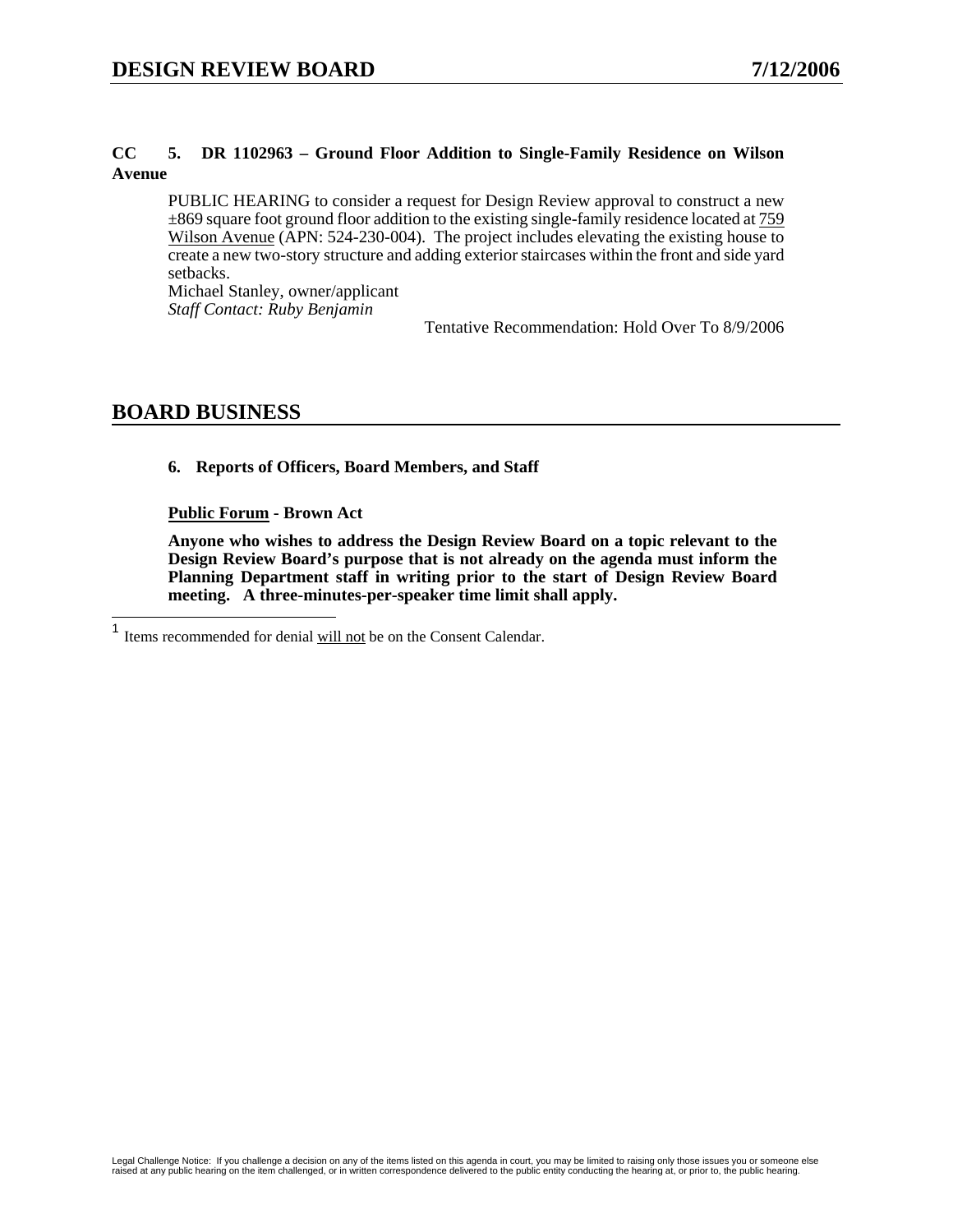# **Wednesday, July 26, 2006, 6:00 p.m.**

**Design Review Board Officers**<br> **Design Review Board Members**<br> **Robert Avellar Donald Woodrow** Robert Avellar Donald Woodrow Michael Woldemar, Vice Chair Diane Bloom Jonathan Livingston Ted J. Smith

# **PUBLIC HEARING INFORMATION**

**Function of a Public Hearing:** A public hearing is intended to inform the public of proposals and to enable members of the public to present relevant information and viewpoints before Design Review Board action.

**Agenda Order:** At the discretion of the Board, items on the agenda may not be heard in the order they appear on the agenda.

**Consent Calendar Items:** In order to allow the Design Review Board to complete their reviews within the time they have offered to serve, applications that are considered routine will be placed on the consent calendar with a staff recommendation to approve, conditionally approve or to continue the item to the next meeting. The Board may act in one motion to adopt the staff recommendations on those items. Before voting on the consent calendar, the Chair will ask if any members of the public wish to speak on any of the items on the consent calendar. If you wish to speak on an item on the consent calendar, you need to rise and request that it be removed from the consent calendar. The item will then be discussed in the numerical order in which it appears. Staff and Board members may also remove items from the consent calendar.

## **Public Hearing Procedure:**

- (1) Chair opens the hearing;
- (2) City staff identifies project being reviewed and presents a preliminary analysis;
- (3) Applicant explains proposal for up to five minutes;
- (4) Members of the Public wishing to speak have up to two minutes to express their viewpoint;
- (5) Applicant may respond to specific allegations made for up to two minutes;
- (6) The Board may ask follow-up questions of any of the speakers;
- (7) Hearing is closed;
- (8) City staff presents its summary and recommendations;
- (9) The Board discusses the application and votes to approve, approve in modified form, continue or deny the application or to make such a recommendation to the Planning Commission when the action of the Planning Commission is also required;
- (10) The Chair informs the audience of the Board's action.

If all items are not completed by 9:00 pm, the items remaining will be continued to the next meeting unless the Board votes to extend the meeting.

**Appeals:** Decisions of the Design Review Board may be appealed to the City Council within ten days. Appeals are submitted to the City Clerk in writing and must state the reasons the action is considered to be in error. An appeal fee of \$150 must accompany the appeal. If action is required by the Planning Commission on the proposal, the decision will be made by the Planning Commission in consideration of the Design Review Board recommendation. Planning Commission decisions are also appealable to the City Council.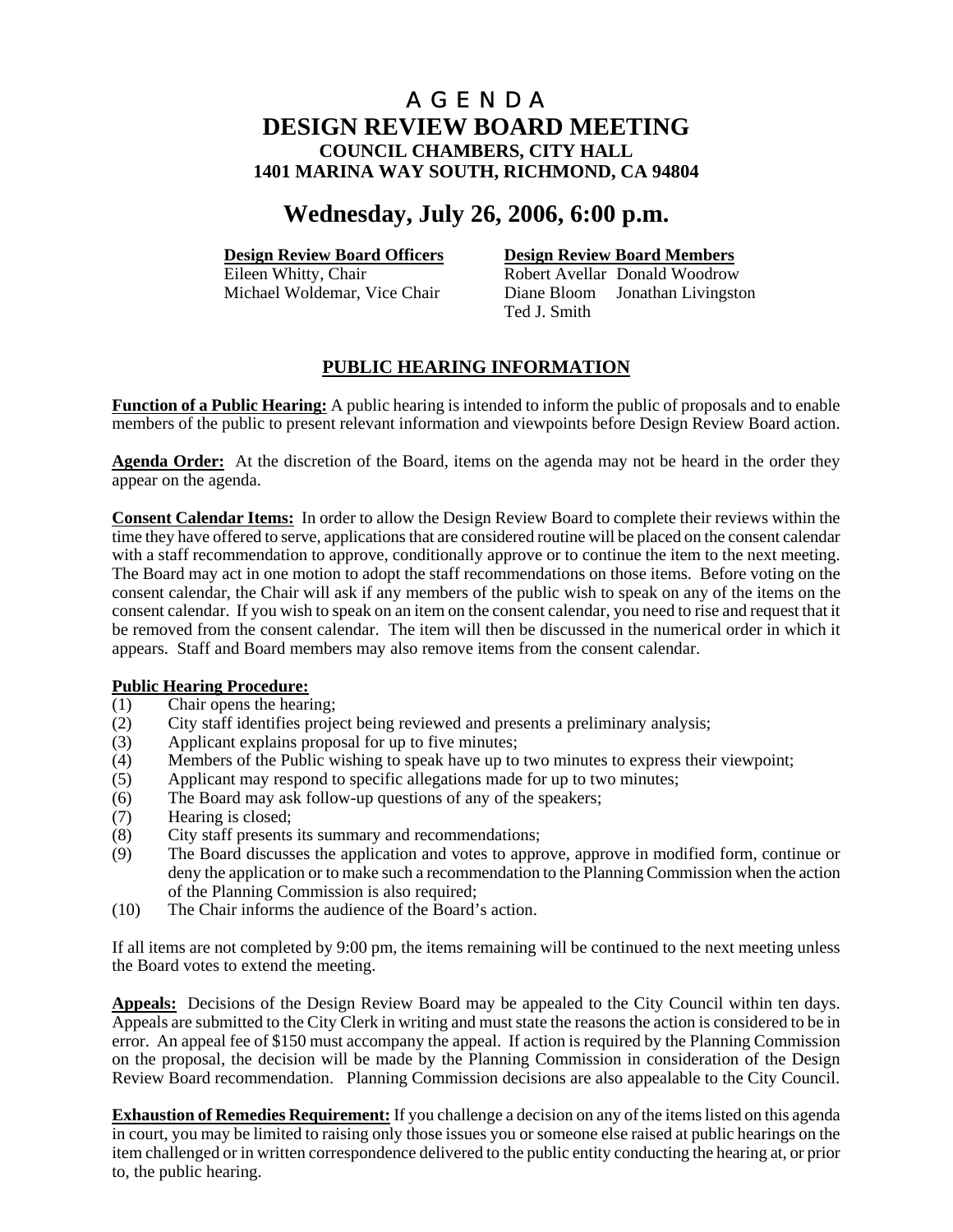# **DESIGN REVIEW BOARD 7/26/2006**

### **ROLL CALL INTRODUCTIONS APPROVAL OF MINUTES APPROVAL OF AGENDA CONSENT CALENDAR**<sup>1</sup> **: 8, 9, 10, 11, 12,**

**BROWN ACT** (see Public Forum note at the end of Agenda)

# **HELD OVER ITEMS**

# **1. DR 1102751 – Construct New Single-Family Residence on 1st Street**

PUBLIC HEARING to consider a request for Design Review approval to construct a new  $\pm 1,600$  square foot single-family residence located at 150 1<sup>st</sup> Street (APN: 538-341-030). SFR-3, Single-Family Low Density Residential Zoning District. Carl Adams, owner/applicant *Staff Contact: Tanya Boyce* 

# Tentative Recommendation: Hold Over To 8/9/2006

### **2. DR 1102721 – Construct New Single-Family Residence on Garvin Avenue**

PUBLIC HEARING to consider a request for Design Review approval to construct a new single-family residence on a substandard lot located at 1603 Garvin Avenue (APN: 528-140- 013). SFR-3, Single-Family Low Density Residential Zoning District. Robert Sutherland, owner/applicant *Staff Contact: Tanya Boyce* 

Tentative Recommendation: Hold Over To 8/9/2006

### **3. DR 1102291 – Construct Second Dwelling Unit above Garage on Highland Avenue**

PUBLIC HEARING to consider a request for Design Review approval to construct a  $\pm 620$ square foot second dwelling unit above a  $\pm 620$  square foot garage located at 5420 Highland Avenue (APN: 508-012-004). Residential Low Density District of the Knox/Cutting Specific Plan area.

Sergio Chavez, owner; Erick Chavez, applicant *Staff Contact: Janet Harbin* 

Tentative Recommendation: Withdraw from Consideration

#### **4. DR 1102710 – Construct New Single-Family Dwelling on Montana Street**

PUBLIC HEARING to consider a request for Design Review approval to construct a new ±3,167 square foot single-family dwelling on a vacant lot located on Montana Street between Buena Vista and Nevada Avenue (APN: 556-141-002). SFR-3, Single-Family Low Density Residential Zoning District.

Bulmare Gonzales, owner/applicant *Staff Contact: Jonelyn Whales* 

Tentative Recommendation: Hold Over To 8/9/2006

#### **5. DR 1101411 – Addition to Single-Family Residence above Garage on 45th Street**

PUBLIC HEARING to consider a request for Design Review approval to construct a  $\pm 800$ square foot single-family residence addition above an existing garage located at  $316.45<sup>th</sup>$ Street (APN: 517-240-004). MFR-3, Multi-Family High Density Residential Zoning District.

Hardeep Lally, owner; Paul Ruazol, applicant *Staff Contact: Joe Light*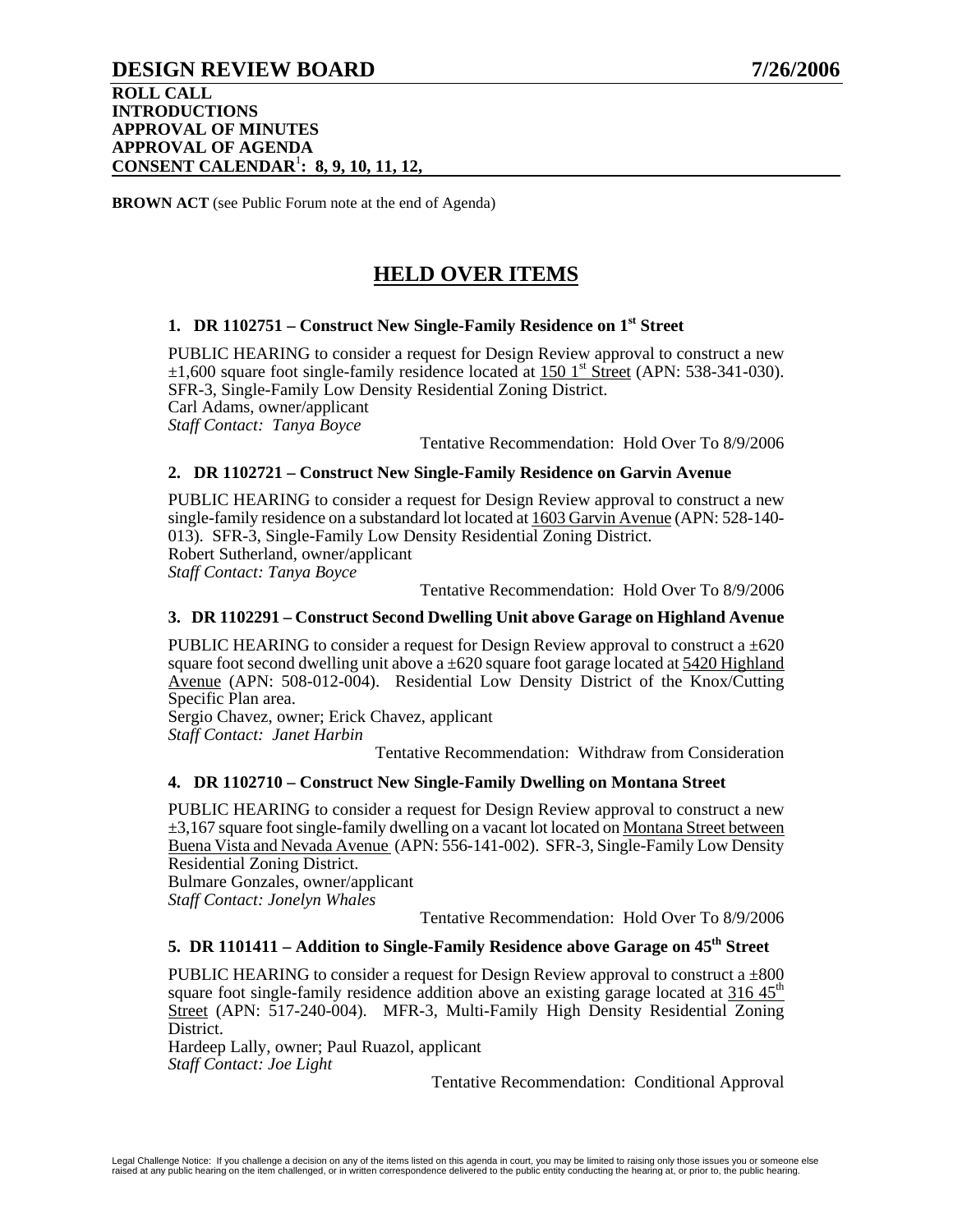# **6. DR 1102749 – Construct New Single-Family Residence on 8th Street**

PUBLIC HEARING to consider a request for Design Review approval to construct a new ±1,600 square foot single-family residence located on a vacant lot in the 1 to 100 block of 8<sup>th</sup> Street (APN: 538-420-029). MFR-1, Multi-Family Residential Zoning District. Carl Adams, owner/applicant *Staff Contact: Tanya Boyce* 

Tentative Recommendation: Hold Over To 8/9/2006

# **7. DR 1102750 – Construct New Single-Family Residence on 8th Street**

PUBLIC HEARING to consider a request for Design Review approval to construct a new  $\pm 1,600$  square foot single-family residence located on a vacant lot in the 1 to 100 block of 8<sup>th</sup> Street (APN: 538-420-028). MFR-1, Multi-Family Residential Zoning District. Carl Adams, owner/applicant *Staff Contact: Tanya Boyce* 

Tentative Recommendation: Hold Over To 8/9/2006

# **NEW ITEMS**

### **CC 8. DR 1103169 – Target Macdonald 80 Shopping Center on Macdonald Avenue**

PUBLIC HEARING to consider a request for Design Review approval that would allow modifications to the approved Macdonald 80 Shopping Center. The applicant proposes the following: 1) additional floor area of  $\pm 2$ , 750 square feet to the Target Store along with modifications to the façade, and entrance; 2) construction of a new  $\pm$ 5,101 square foot building on a new pad (F) located near the main entry across from Target's garden center; and, 3) erection of concrete walls on the eastern and southern property lines located at 4500 Macdonald Avenue (APNs: 517-280-003, 517-280, 517-280-004, 517-280-007, 517-290- 011, 517-290-004, 517-290-010, 517-310-001, 517-310-002, 517-310-003, 517-320-028, 517-320-029, 517-320-016, 517-320-017, 517-280-006). C-3, Regional Commercial Zoning District.

Peter Meier, SPI Management, owner/applicant *Staff Contact: Lamont Thompson* 

Tentative Recommendation: Conditional approval

# **CC 9. DR 1100467 – Omega Pacific Wholesale/Office Buildings on South 8th Street**

PUBLIC HEARING to consider a request for Design Review approval to construct a ±19,040 square foot wholesale/office distribution building on a 55,012 square foot lot located at 618 South 8th Street (APNs: 550-272-004, -017, -019, & -024). Knox Cutting Specific Plan Area (Land Use Designation R&D/Business and General Commercial/Office) Highway Commercial Zoning District.

Todd Lewis, owner; Marcy Wong (Architect), applicant *Staff Contact: Lori Reese-Brown* 

Tentative Recommendation: Recommend Conditional Approval To Planning Commission

### **CC 10. DR 1103073 – Restoration & Addition to Historic Residence on Scenic Avenue**

PUBLIC HEARING to consider a request for Design Review approval to restore, remodel, and add a  $\pm 182$  square foot area on the basement level of an existing residence located in the Historic District at 77 Scenic Avenue (APN: 558-102-020). MFR-1, Multi-Family Residential Zoning District.

Butt Family Trust, owner; Tom & Shirley Butt, applicants *Staff Contact: Joe Light*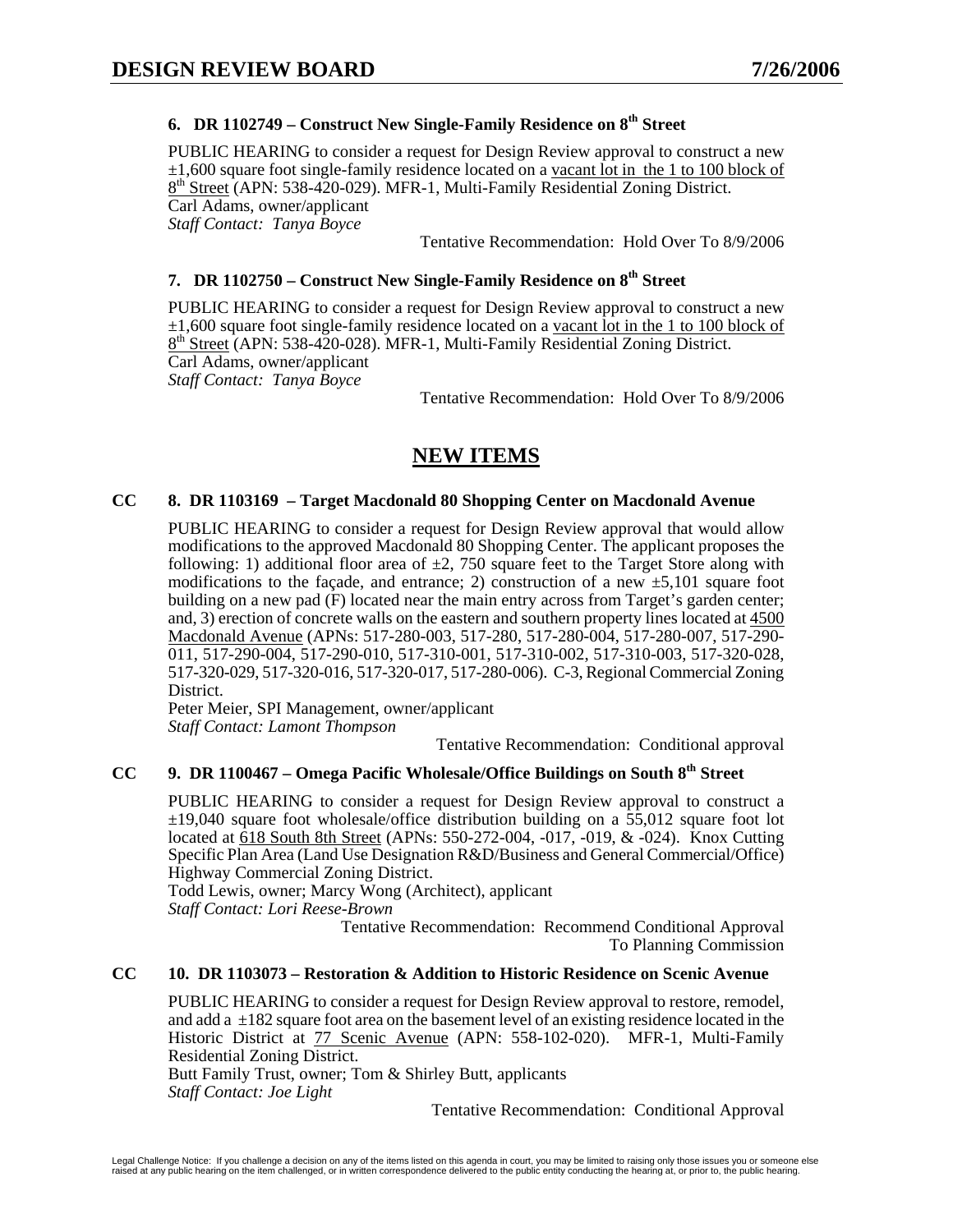# **CC 11. DR 1102921 – Addition to Single-Family Residence on Alameda Avenue**

PUBLIC HEARING to consider a request for Design Review approval to construct a twostory room addition at the rear of the existing residence that would contain additional living area and a  $\pm 630$  square foot second dwelling unit located at 5607 Alameda Avenue (APN: 509-160-017). The applicant proposes interior modifications and reconfiguration of the existing garage. SFR-3, Single Family Low Density Residential Zoning District. Yusuf Taj, owner; Mohammed Subhani, applicant *Staff Contact: Lamont Thompson* 

Tentative Recommendation: Conditional Approval

## **CC 12. DR 1102661 – Construct New Single-Family Residence on Jerilyn Avenue**

PUBLIC HEARING to consider a request for Design Review approval to construct a new  $\pm$ 7,042 square foot single-family residence, including garage, carport, and interior second dwelling unit located at 6333 Jerilyn Avenue (APN: 419-195-009). SFR-3, Single-Family Low Density Residential Zoning District.

Carl Adams, owner/applicant

*Staff Contact: David Barbary* 

Tentative Recommendation: Hold Over To 8/23/2006

## **BOARD BUSINESS**

**13. Reports of Officers, Board Members, and Staff** 

**Public Forum - Brown Act** 

**Anyone who wishes to address the Design Review Board on a topic relevant to the Design Review Board's purpose that is not already on the agenda must inform the Planning Department staff in writing prior to the start of Design Review Board meeting. A three-minutes-per-speaker time limit shall apply.** 

 $\mathbf{1}$ Items recommended for denial will not be on the Consent Calendar.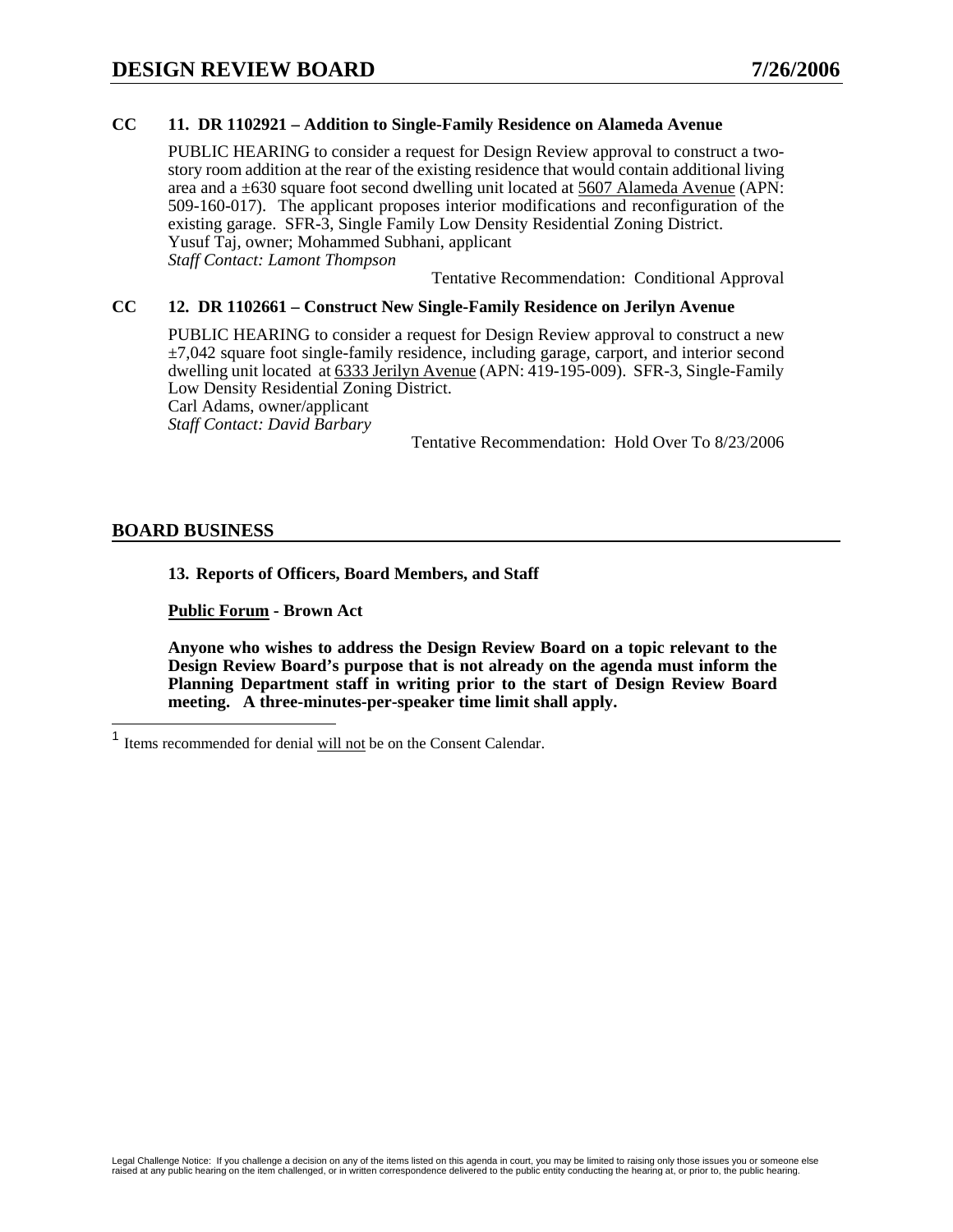# **Wednesday, August 9, 2006, 6:00 p.m.**

**Design Review Board Officers Design Review Board Members**

Eileen Whitty, Chair **Robert Avellar** Donald Woodrow Michael Woldemar, Vice Chair Diane Bloom Jonathan Livingston Ted J. Smith

# **PUBLIC HEARING INFORMATION**

**Function of a Public Hearing:** A public hearing is intended to inform the public of proposals and to enable members of the public to present relevant information and viewpoints before Design Review Board action.

**Speaker Registration:** Persons wishing to speak on a particular item on the agenda shall file a speaker form with Planning staff **PRIOR** to the Board's consideration of the item. Once discussion of the agenda item begins, only those persons who have previously submitted speaker forms shall be permitted to speak on the item. Speakers will be called to address the Board after the project applicant has made a presentation. Anyone who wishes to address the Design Review Board on a topic that is not on the agenda and is relevant to the Design Review Board's purpose may file a speaker form with Planning Department staff at any time during the meeting and will be called to address the Board during the Public Forum portion of the meeting.

**Agenda Order:** At the discretion of the Board, items on the agenda may not be heard in the order they appear on the agenda.

**Consent Calendar Items:** In order to allow the Design Review Board to complete their reviews within the time they have offered to serve, applications that are considered routine will be placed on the consent calendar with a staff recommendation to approve, conditionally approve or to continue the item to the next meeting. The Board may act in one motion to adopt the staff recommendations on those items. Before voting on the consent calendar, the Chair will ask if any members of the public wish to speak on any of the items on the consent calendar. If you wish to speak on an item on the consent calendar, you need to rise and request that it be removed from the consent calendar. The item will then be discussed in the numerical order in which it appears. Staff and Board members may also remove items from the consent calendar.

## **Public Hearing Procedure:**

- (1) Chair opens the hearing;
- (2) City staff identifies project being reviewed and presents a preliminary analysis;
- (3) Applicant explains proposal for up to five minutes;
- (4) Members of the Public wishing to speak have up to two minutes to express their viewpoint;
- (5) Applicant may respond to specific allegations made for up to two minutes;
- (6) The Board may ask follow-up questions of any of the speakers;
- (7) Hearing is closed;
- (8) City staff presents its summary and recommendations;
- (9) The Board discusses the application and votes to approve, approve in modified form, continue or deny the application or to make such a recommendation to the Planning Commission when the action of the Planning Commission is also required;
- (10) The Chair informs the audience of the Board's action.

If all items are not completed by 9:00 pm, the items remaining will be continued to the next meeting unless the Board votes to extend the meeting.

**Appeals:** Decisions of the Design Review Board may be appealed to the City Council within ten days. Appeals are submitted to the City Clerk in writing and must state the reasons the action is considered to be in error. An appeal fee of \$150 must accompany the appeal. If action is required by the Planning Commission on the proposal, the decision will be made by the Planning Commission in consideration of the Design Review Board recommendation. Planning Commission decisions are also appealable to the City Council.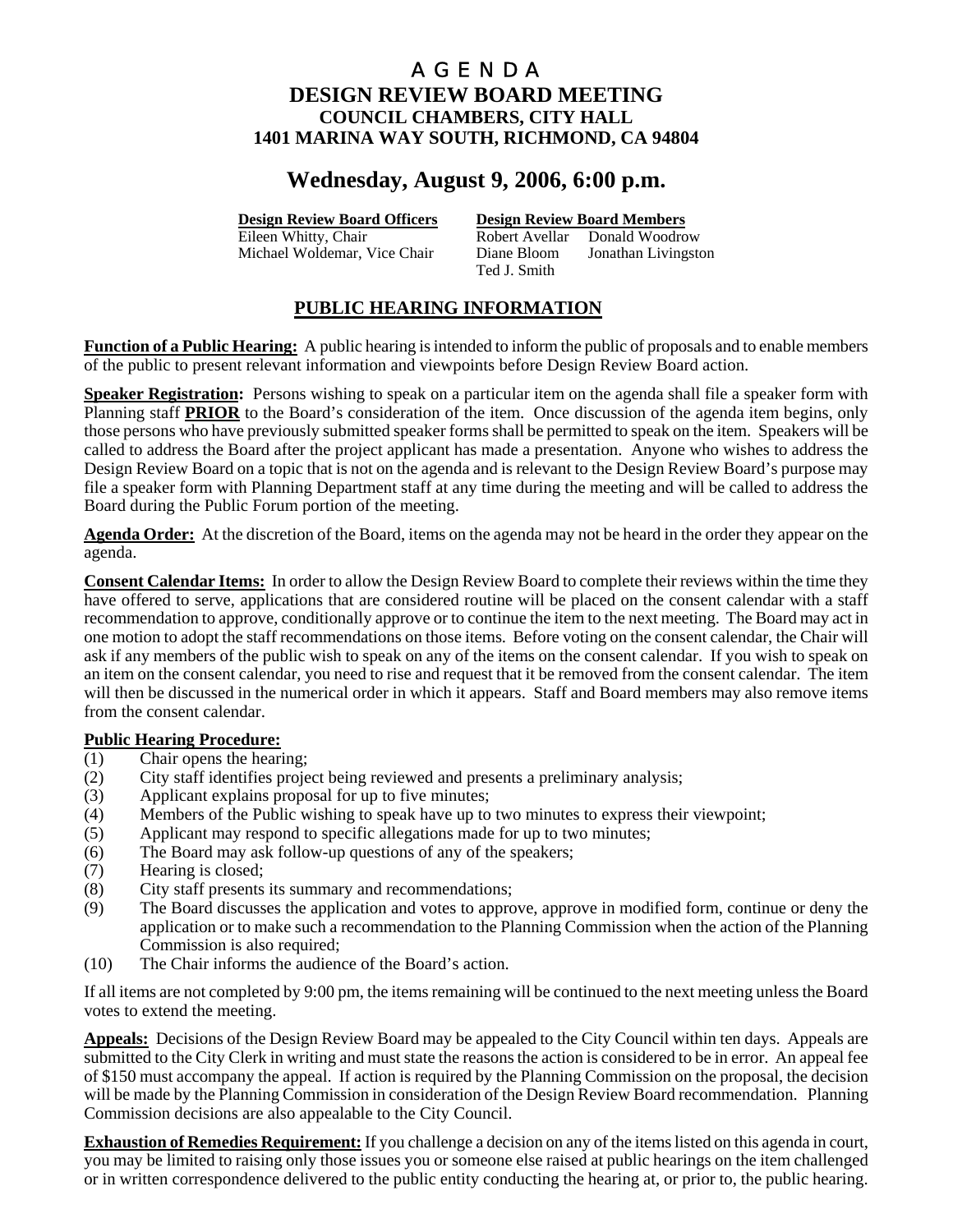# **DESIGN REVIEW BOARD MEETING 8/9/2006 ROLL CALL INTRODUCTIONS APPROVAL OF MINUTES APPROVAL OF AGENDA CONSENT CALENDAR**<sup>1</sup> **: 8**

**BROWN ACT** (see "Public Forum" note at the end of Agenda)

# **HELD OVER ITEMS**

### **1. DR 1102963 – Ground Floor Addition to Single-Family Residence on Wilson Avenue**

PUBLIC HEARING to consider a request for Design Review approval to construct a new  $\pm 869$ square foot ground floor addition to the existing single-family residence located at 759 Wilson Avenue (APN: 524-230-004). The project includes elevating the existing house to create a new twostory structure and adding exterior staircases within the front and side yard setbacks. Michael Stanley, owner/applicant *Staff Contact: Ruby Benjamin* 

Tentative Recommendation: Denial

### **2. DR 1102710 – Construct New Single-Family Dwelling on Montana Street**

PUBLIC HEARING to consider a request for Design Review approval to construct a new  $\pm 3.167$ square foot single-family dwelling on a vacant lot located on Montana Street between Buena Vista and Nevada Avenue (APN: 556-141-002). SFR-3, Single-Family Low Density Residential Zoning District.

Bulmare Gonzales, owner/applicant *Staff Contact: Jonelyn Whales* 

Tentative Recommendation: Hold Over To 10/25/2006

# **3. DR 1102749 – Construct New Single-Family Residence on 8th Street**

PUBLIC HEARING to consider a request for Design Review approval to construct a new  $\pm 1,600$ square foot single-family residence located on a vacant lot in the 1 to 100 block of  $8<sup>th</sup>$  Street (APN: 538-420-029). MFR-1, Multi-Family Residential Zoning District. Carl Adams, owner/applicant *Staff Contact: Tanya Boyce* 

Tentative Recommendation: Conditional Approval

# **4. DR 1102750 – Construct New Single-Family Residence on 8th Street**

PUBLIC HEARING to consider a request for Design Review approval to construct a new  $\pm 1,600$ square foot single-family residence located on a vacant lot in the  $\hat{1}$  to 100 block of 8<sup>th</sup> Street (APN: 538-420-028). MFR-1, Multi-Family Residential Zoning District. Carl Adams, owner/applicant *Staff Contact: Tanya Boyce* 

Tentative Recommendation: Conditional Approval

## **5. DR 1103020 – Addition to Single-Family Residence on Andrade Avenue**

PUBLIC HEARING to consider a request for Design Review approval to construct a two-story rear addition totaling  $\pm 648$  square feet and perform an extensive front facade remodeling to a singlefamily home located at 3624 Andrade Avenue (APN: 526-050-005). SFR-3, Single-Family: Low Density Residential Zoning District. Noli C. Jinon, owner/applicant

*Staff Contact: Tanya Boyce*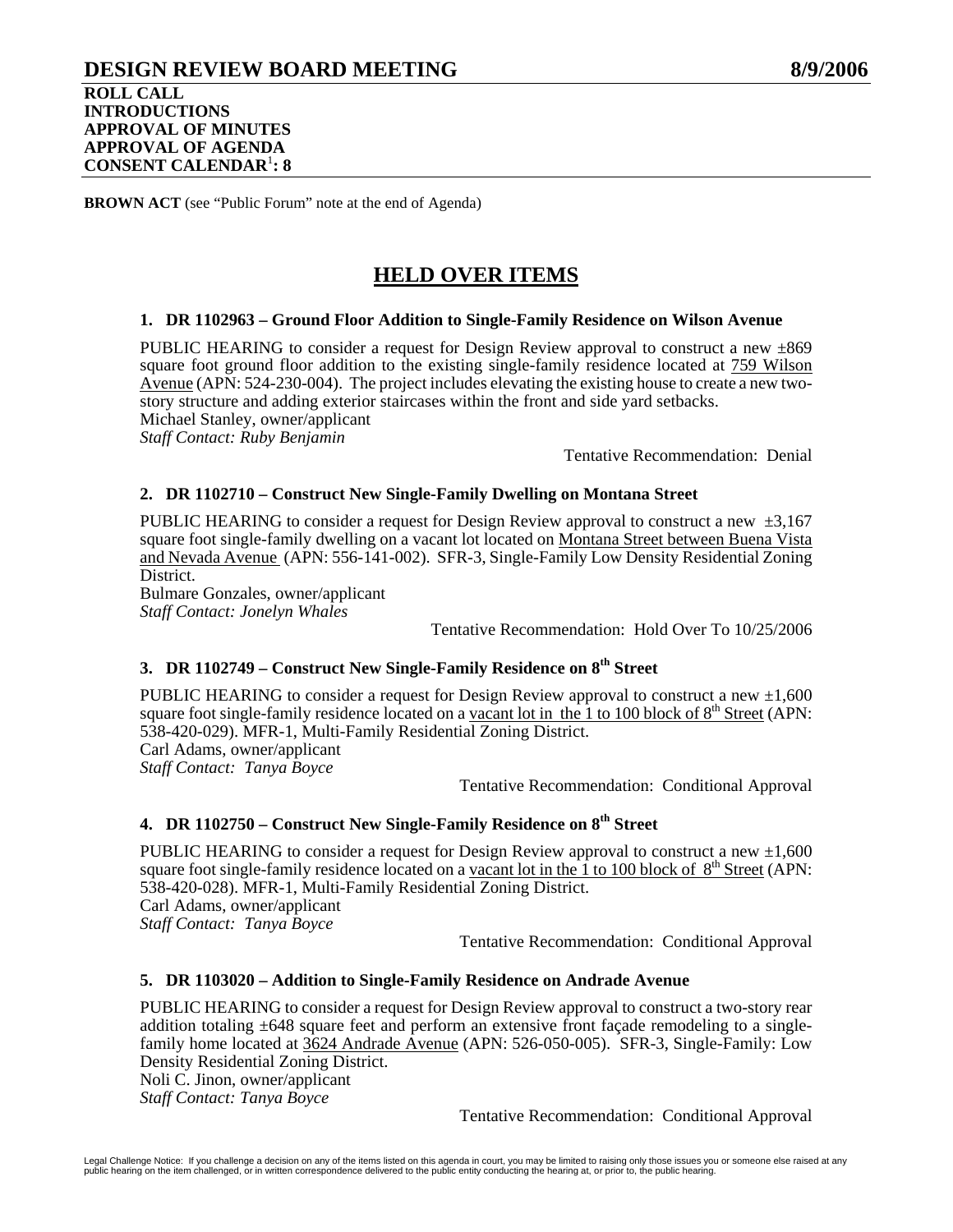# **6. DR 1102751 – Construct New Single-Family Residence on 1st Street**

PUBLIC HEARING to consider a request for Design Review approval to construct a new  $\pm 1,600$ square foot single-family residence located at  $150 \text{ 1}^{\text{st}}$  Street (APN: 538-341-030). SFR-3, Single-Family Low Density Residential Zoning District. Carl Adams, owner/applicant *Staff Contact: Tanya Boyce*  Tentative Recommendation: Hold Over To 9/27/2006

### **7. DR 1102721 – Construct New Single-Family Residence on Garvin Avenue**

PUBLIC HEARING to consider a request for Design Review approval to construct a new singlefamily residence on a substandard lot located at  $1603$  Garvin Avenue (APN: 528-140-013). SFR-3, Single-Family Low Density Residential Zoning District. Robert Sutherland, owner/applicant *Staff Contact: Tanya Boyce* 

Tentative Recommendation: Withdrawn

# **NEW ITEM**

### **CC 8. DR 1102806 – Review Final Design of the Nevin Court Townhomes**

PUBLIC HEARING to consider a request for Design Review approval of eleven (11) townhomes situated on  $a \pm 14,450$  square foot lot located at the southwest corner of Nevin Avenue and First Street (APN: 538-171-001). MFR-1, Multi-Family Residential Zoning District. Community Housing and Development Corporation of North Richmond, owner; Tomas Dolan Architects, applicant *Staff Contact: Joe Light* 

Tentative Recommendation: Conditional Approval

# **BOARD BUSINESS**

## **9. Reports of Officers, Board Members, and Staff**

#### **Public Forum - Brown Act**

**Anyone who wishes to address the Design Review Board on a topic relevant to the Design Review Board's purpose that is not already on the agenda must submit a speaker form to Planning Department staff prior to the start of Design Review Board meeting. A three-minutes-per-speaker time limit shall apply.** 

 $\mathbf{1}$ Items recommended for denial will not be on the Consent Calendar.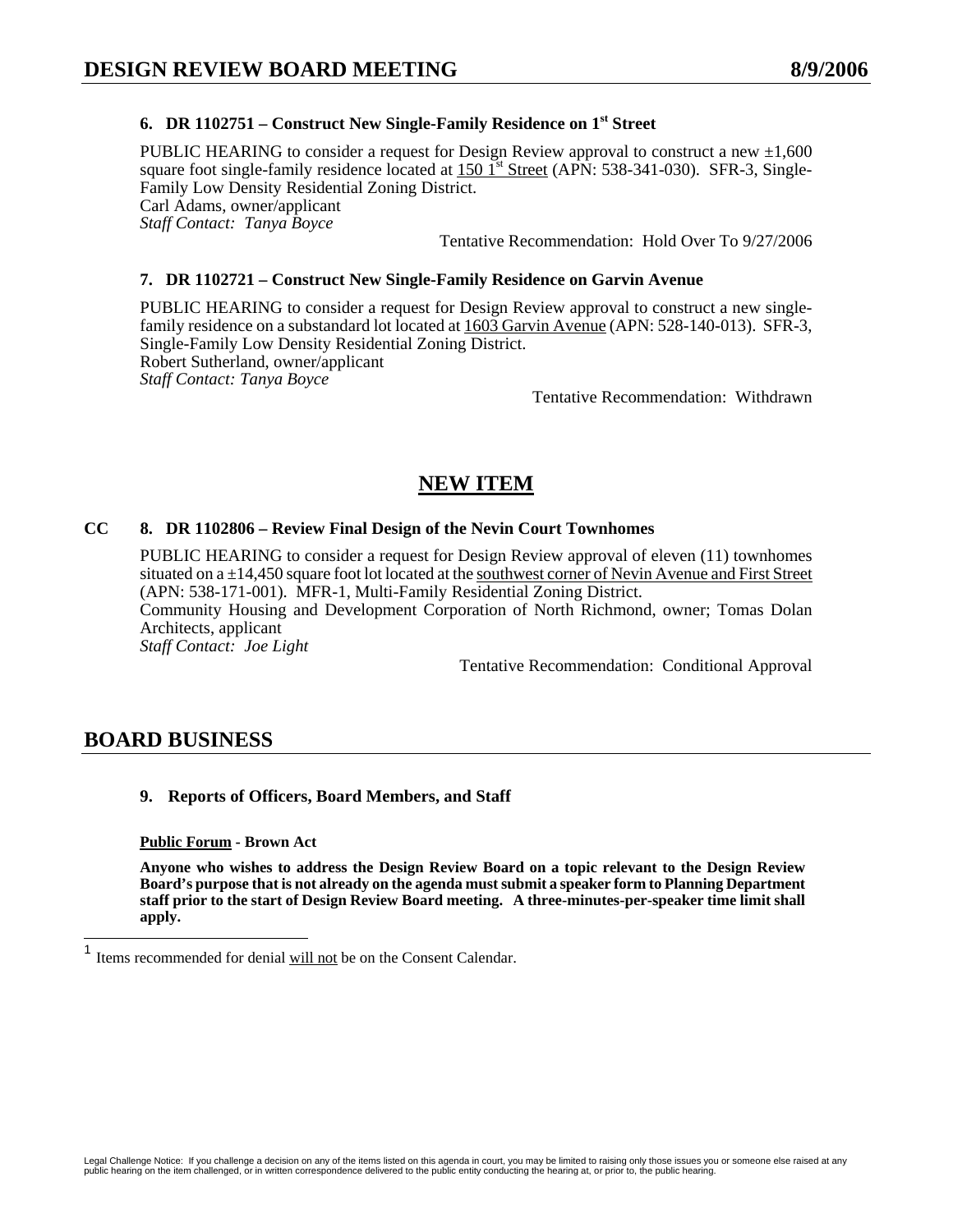# **Wednesday, August 23, 2006, 6:00 p.m.**

**Design Review Board Officers Design Review Board Members**

Eileen Whitty, Chair **Robert Avellar** Donald Woodrow Michael Woldemar, Vice Chair Diane Bloom Jonathan Livingston Ted J. Smith

# **PUBLIC HEARING INFORMATION**

**Function of a Public Hearing:** A public hearing is intended to inform the public of proposals and to enable members of the public to present relevant information and viewpoints before Design Review Board action.

**Speaker Registration:** Persons wishing to speak on a particular item on the agenda shall file a speaker form with Planning staff **PRIOR** to the Board's consideration of the item. Once discussion of the agenda item begins, only those persons who have previously submitted speaker forms shall be permitted to speak on the item. Speakers will be called to address the Board after the project applicant has made a presentation. Anyone who wishes to address the Design Review Board on a topic that is not on the agenda and is relevant to the Design Review Board's purpose may file a speaker form with Planning Department staff at any time during the meeting and will be called to address the Board during the Public Forum portion of the meeting.

**Agenda Order:** At the discretion of the Board, items on the agenda may not be heard in the order they appear on the agenda.

**Consent Calendar Items:** In order to allow the Design Review Board to complete their reviews within the time they have offered to serve, applications that are considered routine will be placed on the consent calendar with a staff recommendation to approve, conditionally approve or to continue the item to the next meeting. The Board may act in one motion to adopt the staff recommendations on those items. Before voting on the consent calendar, the Chair will ask if any members of the public wish to speak on any of the items on the consent calendar. If you wish to speak on an item on the consent calendar, you need to rise and request that it be removed from the consent calendar. The item will then be discussed in the numerical order in which it appears. Staff and Board members may also remove items from the consent calendar.

## **Public Hearing Procedure:**

- (1) Chair opens the hearing;
- (2) City staff identifies project being reviewed and presents a preliminary analysis;
- (3) Applicant explains proposal for up to five minutes;
- (4) Members of the Public wishing to speak have up to two minutes to express their viewpoint;
- (5) Applicant may respond to specific allegations made for up to two minutes;
- (6) The Board may ask follow-up questions of any of the speakers;
- (7) Hearing is closed;
- (8) City staff presents its summary and recommendations;
- (9) The Board discusses the application and votes to approve, approve in modified form, continue or deny the application or to make such a recommendation to the Planning Commission when the action of the Planning Commission is also required;
- (10) The Chair informs the audience of the Board's action.

If all items are not completed by 9:00 pm, the items remaining will be continued to the next meeting unless the Board votes to extend the meeting.

**Appeals:** Decisions of the Design Review Board may be appealed to the City Council within ten days. Appeals are submitted to the City Clerk in writing and must state the reasons the action is considered to be in error. An appeal fee of \$150 must accompany the appeal. If action is required by the Planning Commission on the proposal, the decision will be made by the Planning Commission in consideration of the Design Review Board recommendation. Planning Commission decisions are also appealable to the City Council.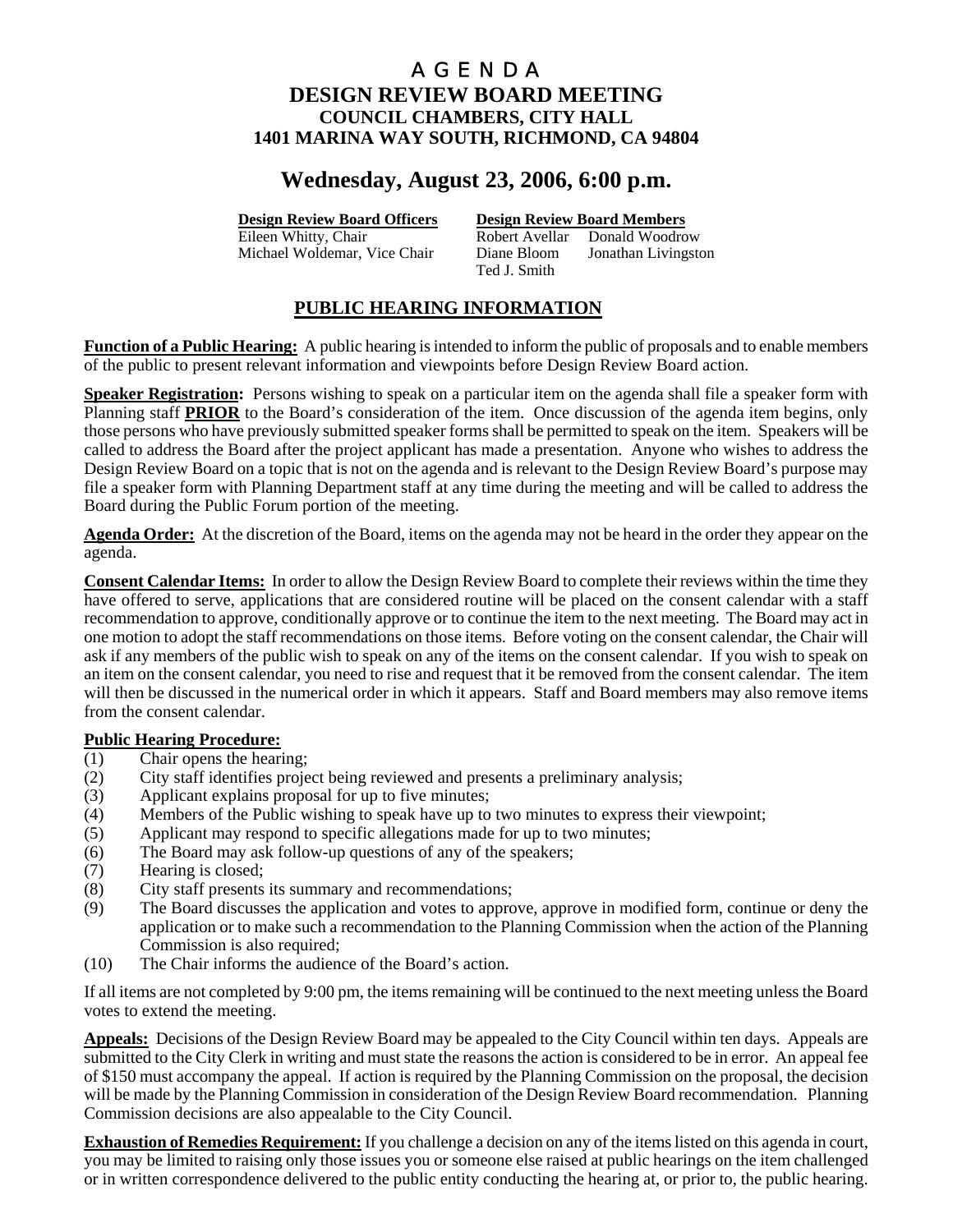# **DESIGN REVIEW BOARD MEETING 8/23/2006**

#### **ROLL CALL INTRODUCTIONS APPROVAL OF MINUTES APPROVAL OF AGENDA CONSENT CALENDAR**<sup>1</sup> **: 3, 4**

**BROWN ACT** (see "Public Forum" note at the end of Agenda)

# **HELD OVER ITEMS**

#### **1. DR 1102720 – Two-Story Addition to Single-Family Dwelling on McLaughlin Street**

PUBLIC HEARING to consider a request for Design Review approval to construct  $a \pm 1.152$ square foot two-story addition to an existing single-family dwelling located at  $673$ McLaughlin Street (APN: 519-010-008). SFR-3, Single-Family Low Density Residential District.

Ella McKinniss, owner; Tammy Jones, applicant *Staff Contact: Hector Rojas* 

Tentative Recommendation: Hold Over To 9/27/2006

### **2. DR 1102661 – Construct New Single-Family Residence on Jerilyn Avenue**

PUBLIC HEARING to consider a request for Design Review approval to construct a new  $\pm$ 7,042 square foot single-family residence, including garage, carport, and attached second dwelling unit located at 6333 Jerilyn Avenue (APN: 419-195-009). SFR-3, Single-Family Low Density Residential Zoning District.

Carl Adams, owner/applicant

*Staff Contact: David Barbary* 

Tentative Recommendation: Conditional Approval

# **NEW ITEMS**

# **3. DR 1103121 – Construct Two-Story Office Building on 23rd Street**

PUBLIC HEARING to consider a request for Design Review approval to construct a twostory office building with four individual commercial office spaces totaling ±4,968 square feet located at  $761\overline{23}^{rd}$  Street (APN: 529-180-006 and -007). C-2, General Commercial Zoning District.

Robert Gonzalez, owner; David Kessler, applicant *Staff Contact: Tanya Boyce* 

Tentative Recommendation: Conditional Approval

# **4. DR 1103177 – Renovations to Crescent Park Complex on Hartnett Avenue**

PUBLIC HEARING to consider a request for Design Review approval of extensive site renovations to the Crescent Park Multi-Family Residential Complex including: new landscaping, lighting, fencing, interior unit remodeling, exterior façade enhancements, and the construction of 1)  $\pm$ 2,704 square foot addition to the existing administration/resource center 2) 14 new satellite trash enclosures of  $\pm 200$  square feet each and 3) a new main trash compaction enclosure of  $\pm 1,320$  square feet totaling  $\pm 6,824$  square feet of new construction located at 5000 Hartnett Avenue (APN's: 509-241-005, 509-241-006, 509-241-023, 509- 242-003, 509-242-004, and 509-242-009). Knox Cutting Specific Plan, Medium Density Residential Zoning District.

EAH, Inc., owner; Lynn Berard, Sr. Project Manager, applicant *Staff Contact: Tanya Boyce*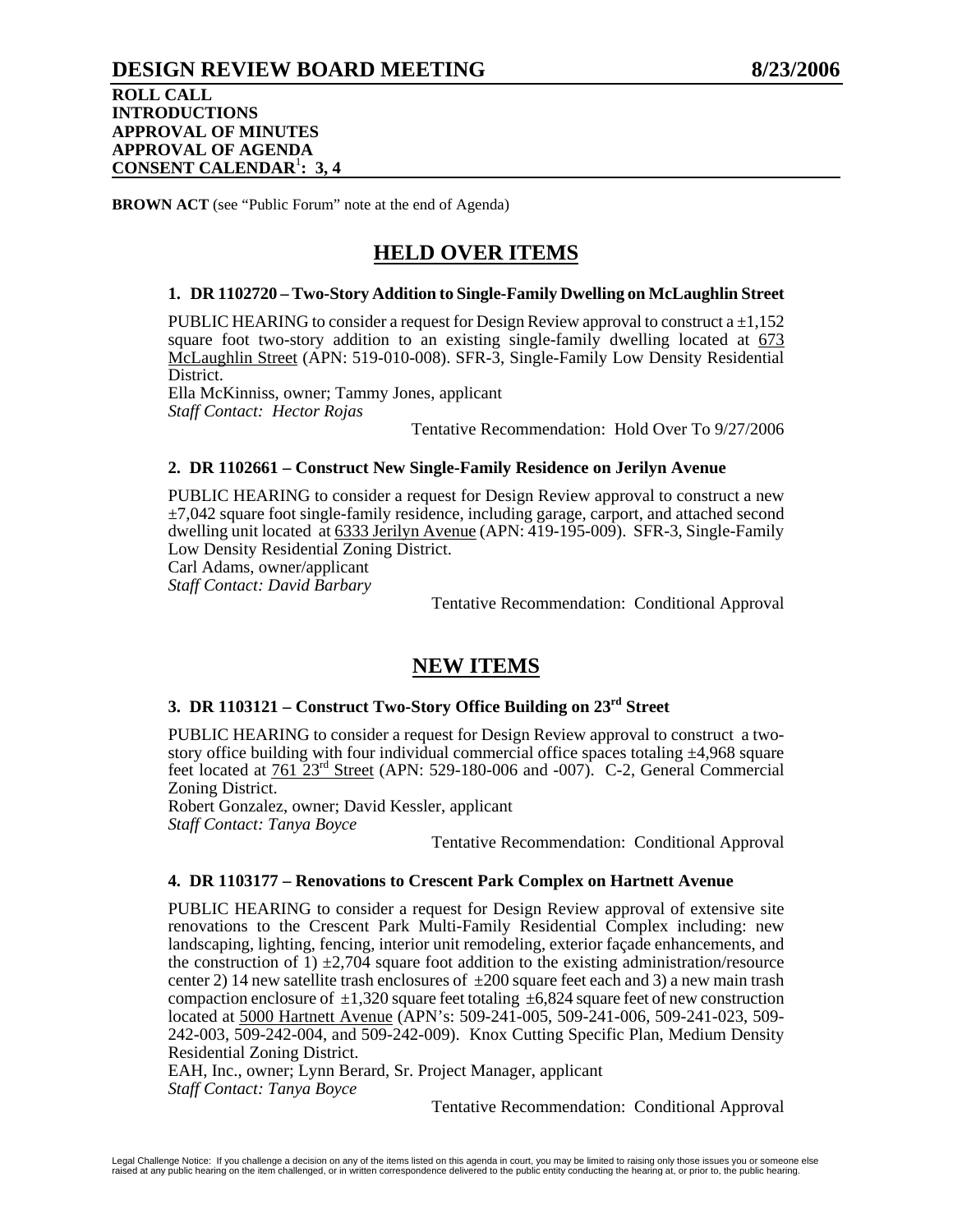# **BOARD BUSINESS**

- **5. Reports of Officers, Board Members, and Staff**
- **6. Discussion of September Meetings Schedule** 
	- **a. Design Review Board and Planning Commission Closed Session Service Awards on September 7, 2006 at 6:00pm in the Shimada Room**
	- **b. September 13, 2006 Design Review Board Meeting cancellation**
	- **c. Design Review Board and Planning Commission Joint Study Session on September 21, 2006 at 7pm**

#### **Public Forum - Brown Act**

**Anyone who wishes to address the Design Review Board on a topic that is not already on the agenda and is relevant to the Design Review Board's purpose may submit a speaker form to Planning Department staff. A three-minutes-per-speaker time limit shall apply.** 

 $\mathbf{1}$ Items recommended for denial will not be on the Consent Calendar.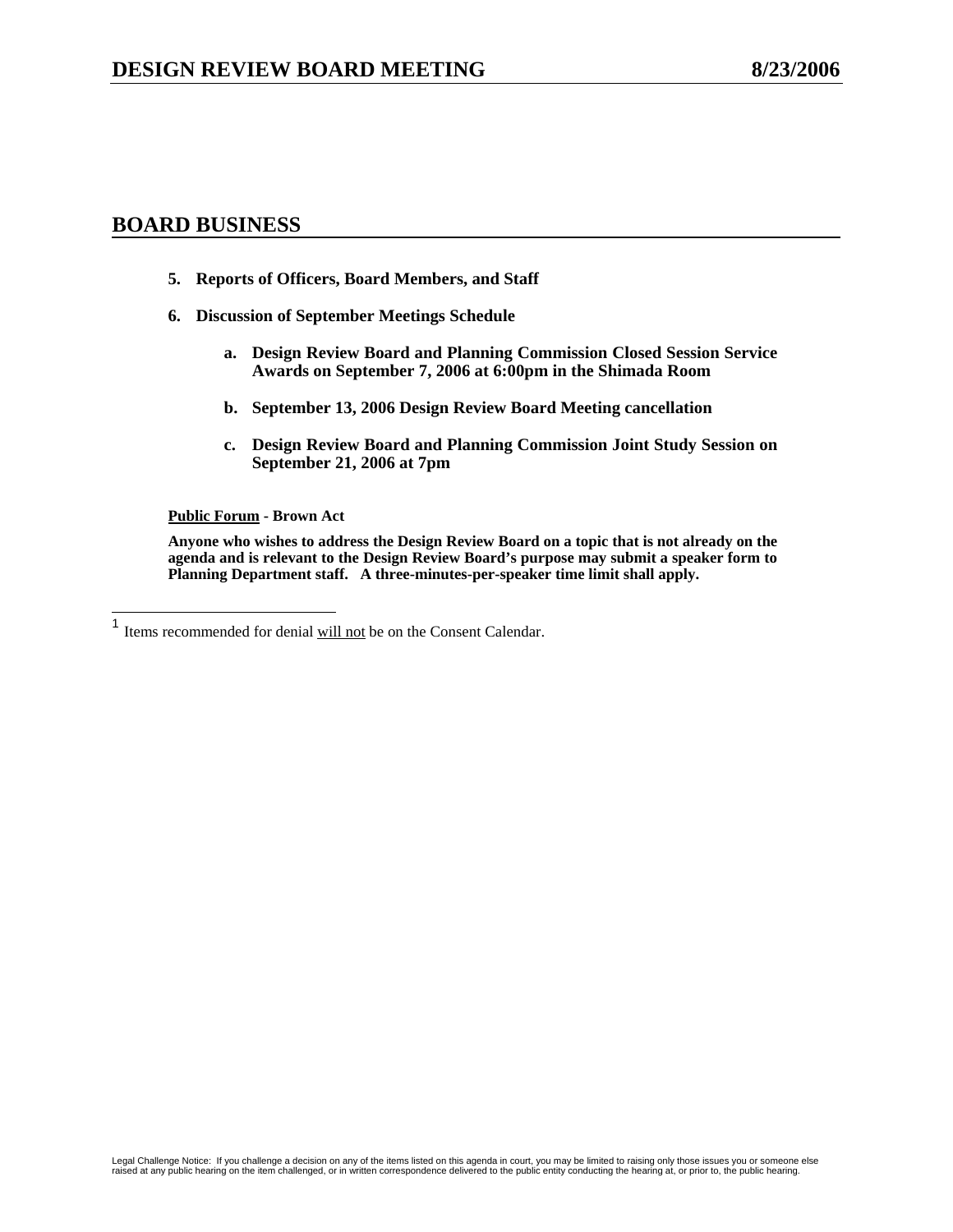# A G E N D A **CITY PLANNING COMMISSION AND DESIGN REVIEW BOARD JOINT STUDY SESSION** COUNCIL CHAMBERS, CITY HALL 1401 MARINA WAY SOUTH, RICHMOND, CA

**Thursday, September 21, 2006, 7:00 p.m. to 9:00 p.m** 

**Commissioners Design Review Board** Virginia Finlay, Chair Eileen Whitty, Chair Stephen A. Williams, Vice Chair Michael Woldemar, Vice Chair Ludmyrna Lopez, Secretary Robert Avellar Nagaraja Rao Ted J. Smith Vicki L. Winston Donald Woodrow

Jeff Lee Diane Bloom Zachary Harris Jonathan Livingston

# **STUDY SESSION ITEMS**

# **1. EID/TM/CU/DR 1103055 – Mixed Use Development at 12th Street & Macdonald Avenue**

STUDY SESSION to provide comments on the proposed mixed-use development at 12<sup>th</sup> Street and Macdonald Avenue. The applicant proposes construction of a 237 unit condominium unit mixed-use development with ±23,000 SF of commercial space situated upon two city blocks bounded by Macdonald Avenue to the south, Nevin Avenue to the north, 11th to the west and 13th Street to the east. The property is designated as Office/Commercial/Institutional in the City Center Specific Plan and 931/ City Center in the Richmond General Plan. (APNs: 540-092-016, 017, 018, 540-081-001, 002, 003, 004, 005, 020, 021, 024, 025, & 026). Richmond Community Redevelopment Agency, owner; AF Evans Development, Inc., applicant *Staff Contact: Lina Velasco* 

## **2. PRE 1103297 – Adams Court Mixed Use Development on Nevin Avenue**

STUDY SESSION to provide comments on the proposed Adams Court project, a 268 unit mixed-use development that would reuse two sites (formerly the Employment Development Department's (EDD) office and parking lot). Site A, the former EDD parking lot at the corner of 23<sup>rd</sup> Street and Nevin Avenue, would be developed with a mixed-use structure containing 3,900 square feet of commercial space, 143 residences on eight floors of residential area, a 3,300 square foot fitness-club, common area, and two levels of basement parking. Site B, the former EDD office site at the corner of 21<sup>st</sup> Street and Nevin Avenue, would be developed with 125 residences on eight floors of residential area, a 4,600 square foot fitness-club, common area, and basement level parking. Total proposed floor area for both sites is approximately 298,879 square feet. (APNs: 514-090-018 and 514-080-013). The project straddles two Zoning Districts which are as follows: 1.) C-2, General Commercial and 2.) MFR-3, Multi-family High Density Residential Districts.

Carl Adams, owner; The Bedford Group, applicant *Staff Contact: Lamont Thompson*

# **COMMISSION & BOARD BUSINESS**

## **3. Reports of Officers, Commissioners and Staff**

**Public Forum** - Anyone who wishes to address the Planning Commission and Design Review on a topic that is not already on the agenda and is relevant to the Commission's and Board's purpose may submit a speaker form to Planning Department staff. A three-minutes-per-speaker time limit shall apply.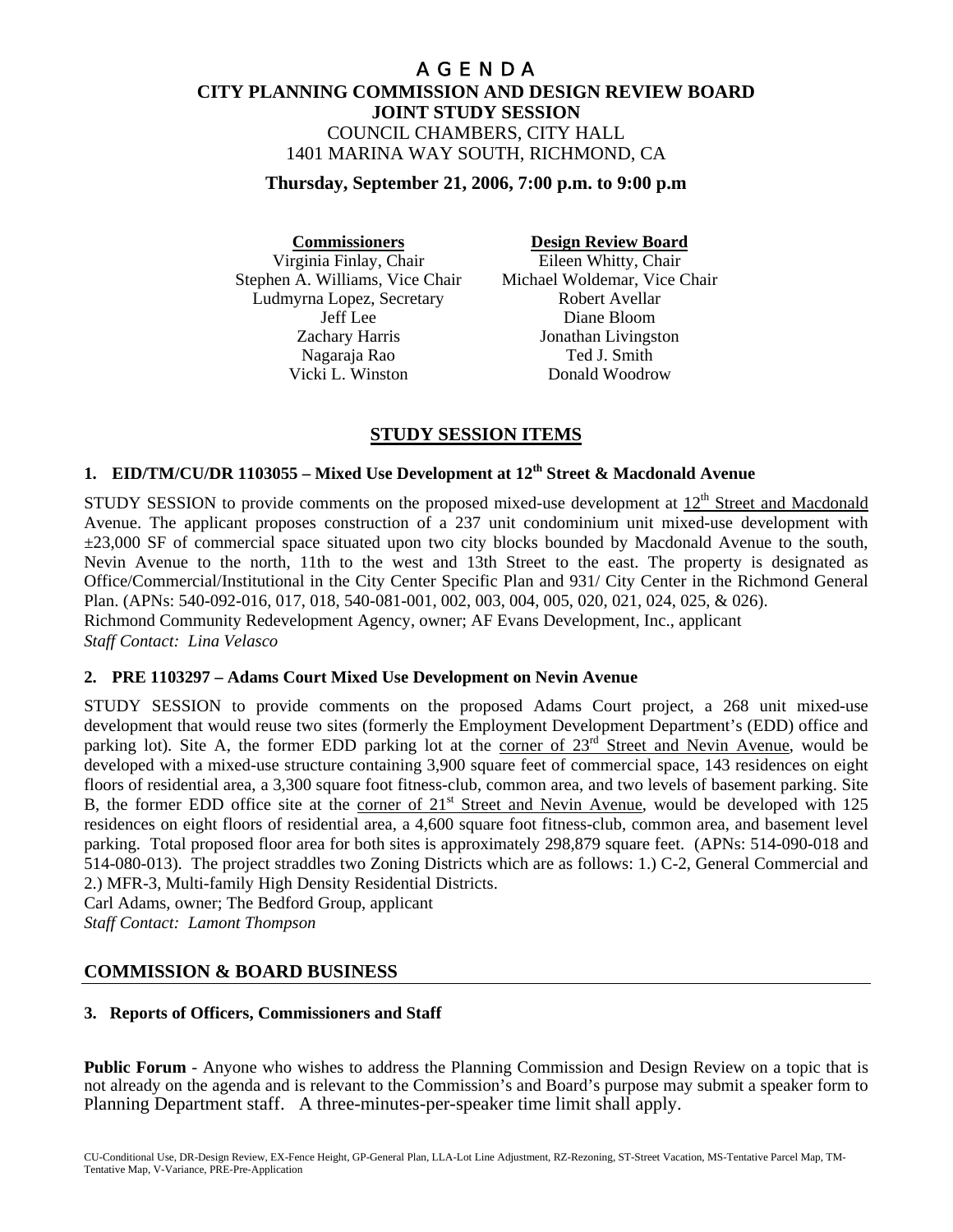# **Wednesday, September 27, 2006, 6:00 p.m.**

**Design Review Board Officers Design Review Board Members**

Eileen Whitty, Chair **Robert Avellar** Donald Woodrow Michael Woldemar, Vice Chair Diane Bloom Jonathan Livingston Ted J. Smith

# **PUBLIC HEARING INFORMATION**

**Function of a Public Hearing:** A public hearing is intended to inform the public of proposals and to enable members of the public to present relevant information and viewpoints before Design Review Board action.

**Speaker Registration:** Persons wishing to speak on a particular item on the agenda shall file a speaker form with Planning staff **PRIOR** to the Board's consideration of the item. Once discussion of the agenda item begins, only those persons who have previously submitted speaker forms shall be permitted to speak on the item. Speakers will be called to address the Board after the project applicant has made a presentation. Anyone who wishes to address the Design Review Board on a topic that is not on the agenda and is relevant to the Design Review Board's purpose may file a speaker form with Planning Department staff at any time during the meeting and will be called to address the Board during the Public Forum portion of the meeting.

**Agenda Order:** At the discretion of the Board, items on the agenda may not be heard in the order they appear on the agenda.

**Consent Calendar Items:** In order to allow the Design Review Board to complete their reviews within the time they have offered to serve, applications that are considered routine will be placed on the consent calendar with a staff recommendation to approve, conditionally approve or to continue the item to the next meeting. The Board may act in one motion to adopt the staff recommendations on those items. Before voting on the consent calendar, the Chair will ask if any members of the public wish to speak on any of the items on the consent calendar. If you wish to speak on an item on the consent calendar, you need to rise and request that it be removed from the consent calendar. The item will then be discussed in the numerical order in which it appears. Staff and Board members may also remove items from the consent calendar.

## **Public Hearing Procedure:**

- (1) Chair opens the hearing;
- (2) City staff identifies project being reviewed and presents a preliminary analysis;
- (3) Applicant explains proposal for up to five minutes;
- (4) Members of the Public wishing to speak have up to two minutes to express their viewpoint;
- (5) Applicant may respond to specific allegations made for up to two minutes;
- (6) The Board may ask follow-up questions of any of the speakers;
- (7) Hearing is closed;
- (8) City staff presents its summary and recommendations;
- (9) The Board discusses the application and votes to approve, approve in modified form, continue or deny the application or to make such a recommendation to the Planning Commission when the action of the Planning Commission is also required;
- (10) The Chair informs the audience of the Board's action.

If all items are not completed by 9:00 pm, the items remaining will be continued to the next meeting unless the Board votes to extend the meeting.

**Appeals:** Decisions of the Design Review Board may be appealed to the City Council within ten days. Appeals are submitted to the City Clerk in writing and must state the reasons the action is considered to be in error. An appeal fee of \$150 must accompany the appeal. If action is required by the Planning Commission on the proposal, the decision will be made by the Planning Commission in consideration of the Design Review Board recommendation. Planning Commission decisions are also appealable to the City Council.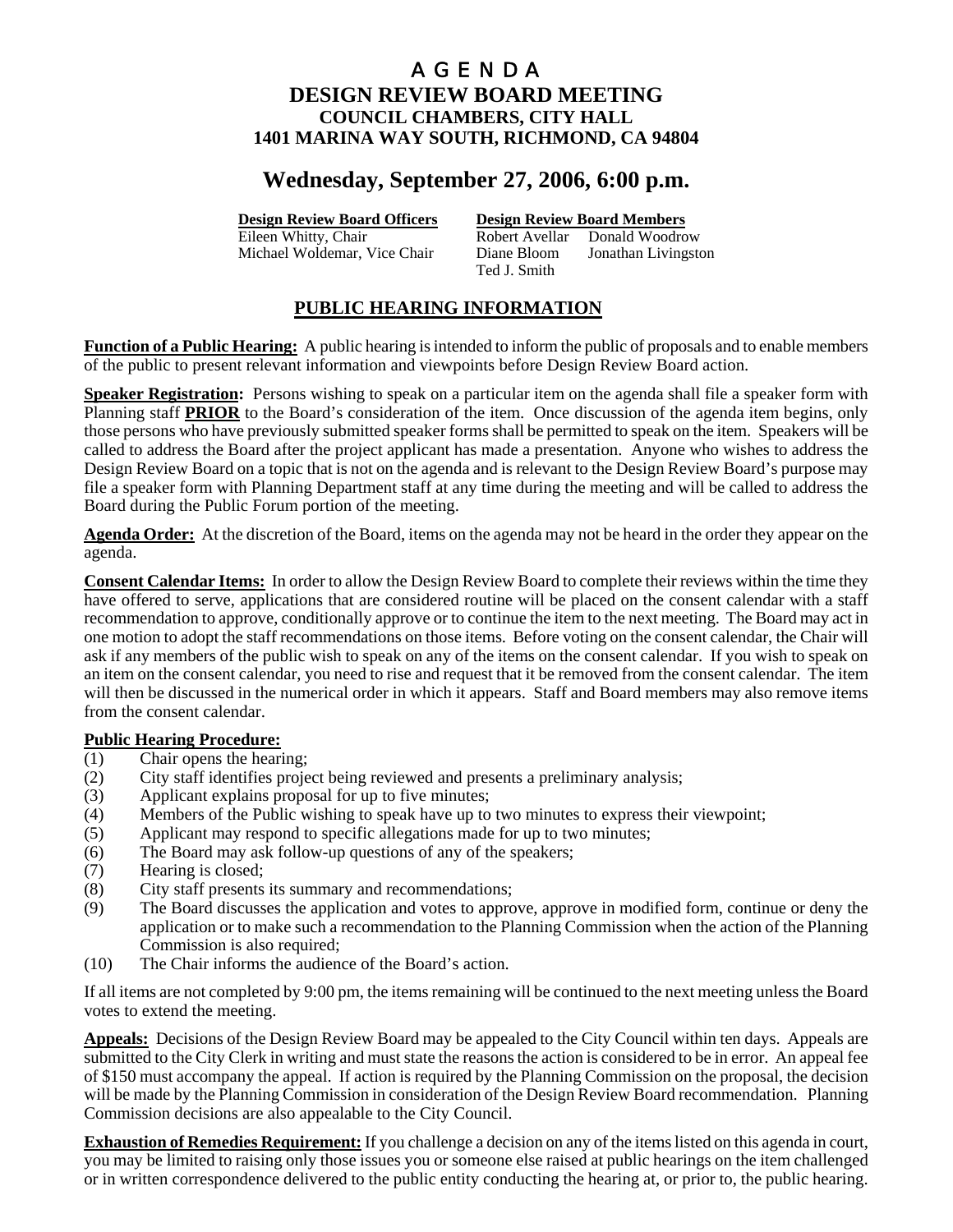# **DESIGN REVIEW BOARD MEETING 9/27/2006**

### **ROLL CALL INTRODUCTIONS APPROVAL OF MINUTES APPROVAL OF AGENDA CONSENT CALENDAR**<sup>1</sup> **: 7, 8, 9, 10, 11, 12, 13**

**BROWN ACT** (see "Public Forum" note at the end of Agenda)

# **HELD OVER ITEMS**

# 1. DR 1101411 – Addition to Single-Family Residence above Garage on 45<sup>th</sup> Street

PUBLIC HEARING to consider a request for Design Review approval to construct  $a \pm 800$ square foot single-family residence addition above an existing garage located at  $316.45<sup>th</sup>$ Street (APN: 517-240-004). MFR-3, Multi-Family High Density Residential Zoning District.

Hardeep Lally, owner; Paul Ruazol, applicant *Staff Contact: Joe Light* 

Tentative Recommendation: Hold Over To 10/25/2006

# **2. DR 1102751 – Construct New Single-Family Residence on 1st Street**

PUBLIC HEARING to consider a request for Design Review approval to construct a new  $\pm 1,600$  square foot single-family residence located at 150 1<sup>st</sup> Street (APN: 538-341-030). SFR-3, Single-Family Low Density Residential Zoning District. Carl Adams, owner/applicant *Staff Contact: Tanya Boyce* 

Tentative Recommendation: Hold Over To 10/25/2006

#### **3. DR 1102921 – Addition to Single-Family Residence on Alameda Avenue**

PUBLIC HEARING to consider a request for Design Review approval to construct a twostory room addition at the rear of the existing residence that would contain additional living area and a ±630 square foot second dwelling unit located at 5607 Alameda Avenue (APN: 509-160-017). The applicant proposes interior modifications and reconfiguration of the existing garage. SFR-3, Single Family Low Density Residential Zoning District. Yusuf Taj, owner; Mohammed Subhani, applicant

*Staff Contact: Lamont Thompson* 

Tentative Recommendation: Hold Over To 11/8/2006

#### **4. DR 1103169 – Target Macdonald 80 Shopping Center on Macdonald Avenue**

PUBLIC HEARING to consider a request for Design Review approval that would allow modifications to the approved Macdonald 80 Shopping Center. The applicant proposes the following: 1) additional floor area of  $\pm 2$ , 750 square feet to the Target Store along with modifications to the facade, and entrance; 2) construction of a new  $\pm$ 5,101 square foot building on a new pad (F) located near the main entry across from Target's garden center; and, 3) erection of concrete walls on the eastern and southern property lines located at 4500 Macdonald Avenue (APNs: 517-280-003, 517-280, 517-280-004, 517-280-007, 517-290- 011, 517-290-004, 517-290-010, 517-310-001, 517-310-002, 517-310-003, 517-320-028, 517-320-029, 517-320-016, 517-320-017, 517-280-006). C-3, Regional Commercial Zoning District.

Peter Meier, SPI Management, owner/applicant *Staff Contact: Lamont Thompson* 

Tentative Recommendation: Hold Over To Date Uncertain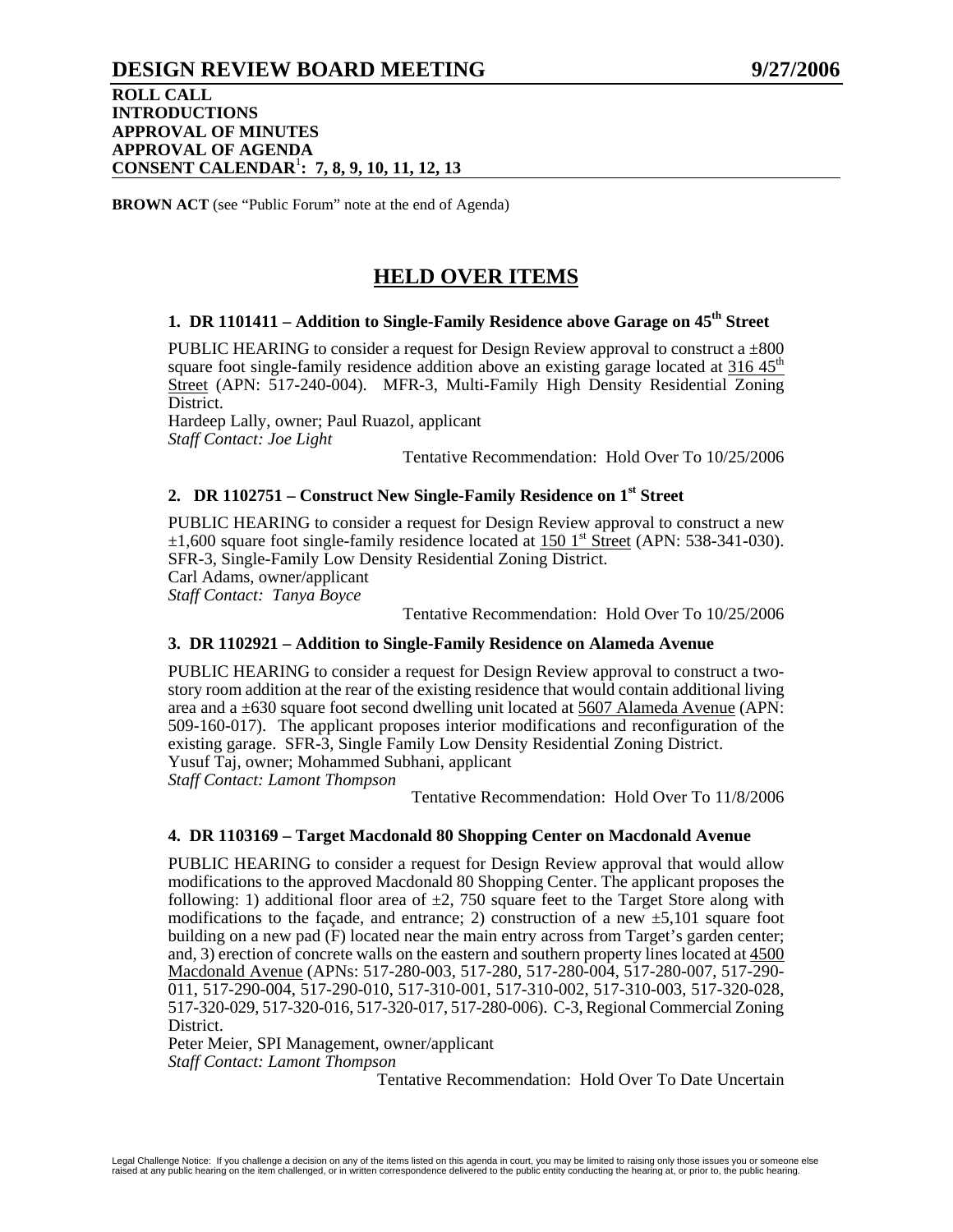#### **5. DR 1102720 – Two-Story Addition to Single-Family Dwelling on McLaughlin Street**

PUBLIC HEARING to consider a request for Design Review approval to construct a  $\pm 1,152$ square foot two-story addition to an existing single-family dwelling located at  $673$ McLaughlin Street (APN: 519-010-008). SFR-3, Single-Family Low Density Residential Zoning District.

Ella McKinniss, owner; Tammy Jones, applicant *Staff Contact: Hector Rojas* 

Tentative Recommendation: Hold Over To 11/8/2006

#### **6. DR 1102661 – Construct New Single-Family Residence on Jerilynn Avenue**

PUBLIC HEARING to consider a request for Design Review approval to construct a new  $\pm$ 7,042 square foot single-family residence, including garage, carport, and attached second dwelling unit located at 6333 Jerilynn Avenue (APN: 419-195-009). SFR-3, Single-Family Low Density Residential Zoning District.

Carl Adams, owner/applicant *Staff Contact: David Barbary* 

Tentative Recommendation: Hold Over To 11/8/2006

# **NEW ITEMS**

### **CC 7. DR 1103194 – Addition to Single-Family Residence on Meadowbrook Drive**

PUBLIC HEARING to consider a request for Design Review approval to construct a  $\pm 624$ square foot two-story addition to an existing  $\pm$ 2,775 square foot single-family residence located at 4447 Meadowbrook Drive (APN: 431-302-004). SFR-3, Single-Family Low Density Residential Zoning District.

Dino DePianto, owner/applicant *Staff Contact: David Barbary* 

Tentative Recommendation: Conditional Approval

### **CC 8. DR 1103059 – Addition to Single-Family Residence on Fran Way**

PUBLIC HEARING to consider a request for Design Review approval to construct a  $\pm$ 757 square foot two-story addition to an existing  $\pm 1.818$  square foot single-family residence located at 4578 Fran Way (APN: 431-164-022). SFR-3, Single-Family Low Density Residential Zoning District.

Jose and Mercedes Castro, owners/applicants *Staff Contact: David Barbary* 

Tentative Recommendation: Conditional Approval

#### **CC 9. DR 1103284 – Construct Single-Story Second Dwelling Unit on Visalia Avenue**

PUBLIC HEARING to reconsider a request for Design Review approval to construct a single-story  $\pm 639$  square foot second dwelling unit located at 2000 Visalia Avenue (APN) 530-340-001). SFR-3, Single-Family Low Density Residential Zoning District. Jose and Mercedes Luis A. Munoz Acevedo, owner/applicant *Staff Contact: Hector Rojas*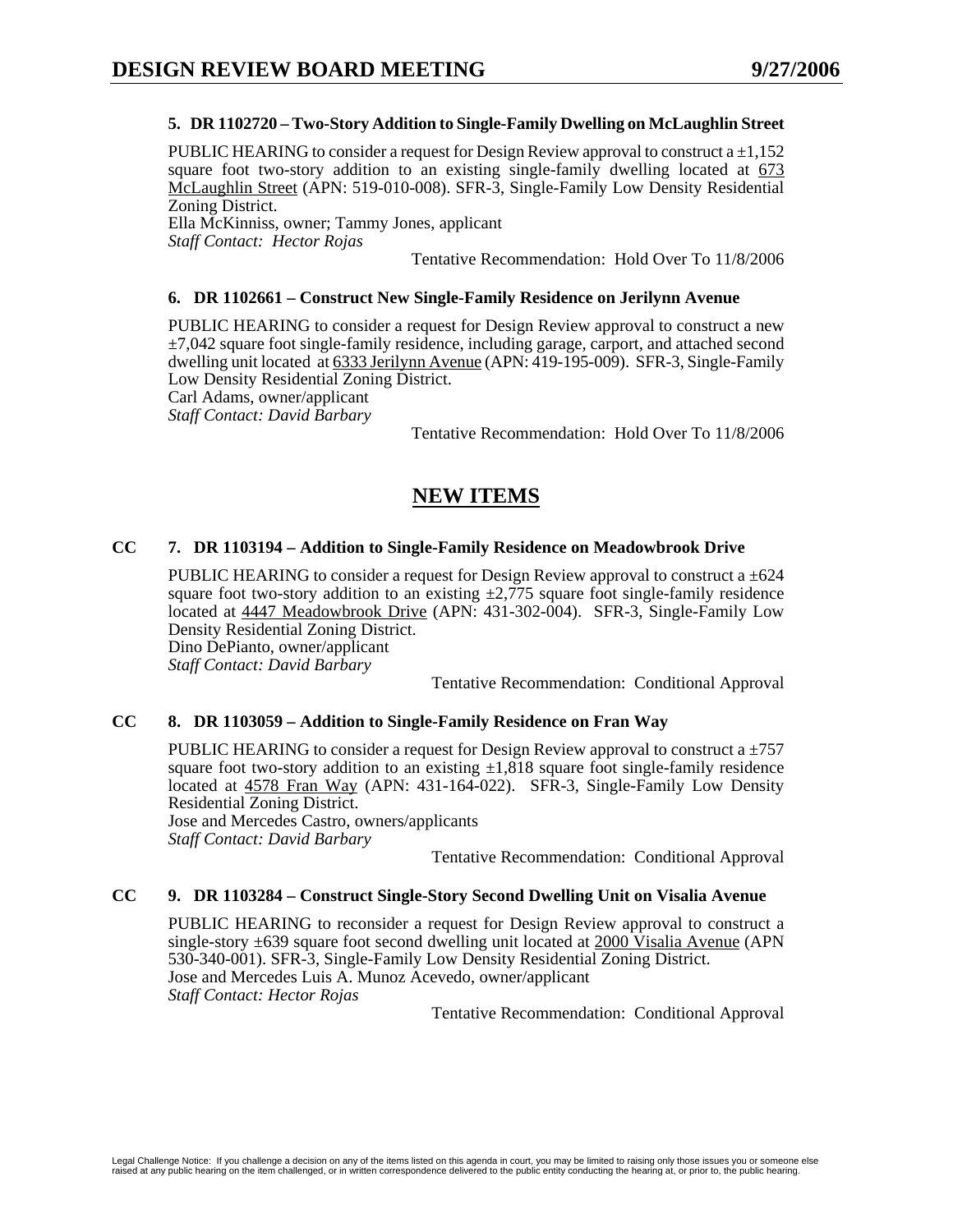# CC 10. DR 1102600 – Two-Story Addition to Single-Family Dwelling on 18<sup>th</sup> Street

PUBLIC HEARING to consider a request for Design Review approval to construct a  $\pm 658$ square foot two-story addition to an existing single-family dwelling located at 633 18th Street. (APN 514-290-012). MFR-1, Multi-Family Residential Zoning District. Martha Reyes, owner/applicant *Staff Contact: Hector Rojas* 

Tentative Recommendation: Hold Over To Date Uncertain

#### **CC 11. DR 1103264 – Revisions to Previously Approved Residence on San Luis Street**

PUBLIC HEARING to consider a request for Design Review approval that would allow significant revisions to the approved  $\pm 2,830$  square foot two-story residence located at 2939 San Luis Street (APN: 510-082-010). SFR-3, Single-Family Low Density Residential Zoning District.

Simon Young, owner; Jorge Maezono, applicant *Staff Contact: Tanya Boyce* 

Tentative Recommendation: Conditional Approval

### **CC 12. DR 1103248 – Additions to Single-Family Dwelling on Shane Drive**

PUBLIC HEARING to consider a request for Design Review approval to construct ±205 square foot (SF) addition of a room on the first level and a  $\pm$ 246 (SF) glass sunroom on the second floor at the rear of the existing single-family dwelling located at 2827 Shane Drive (APN: 414-242-019). SFR-3, Single-Family Low Density Residential District. Betty Lamar, owner/applicant *Staff Contact: Lamont Thompson* 

Tentative Recommendation: Conditional Approval

#### **CC 13. DR 1102841 – Richmond Senior Housing and Retail Space on Macdonald Avenue**

PUBLIC HEARING to consider a request for Design Review approval that would allow a 66 unit senior housing complex consisting of two 3 story buildings of a  $\pm$ 27,134 and  $\pm$ 31,686 square foot (SF) building with  $\pm 1,646$  SF of retail space to be built at  $300 - 338$  and  $400 -$ 412 Macdonald Avenue (APNs: 538-200-002, -004 and -005; 538-210-002 and -003). C1, Neighborhood Commercial Zoning District.

Richmond Labor of Love Community Development, owner; The Related Companies, applicant

*Staff Contact: Joe Light* 

Tentative Recommendation: Hold Over To 11/8/2006

# **BOARD BUSINESS**

- **14. Reports of Officers, Board Members, and Staff** 
	- **a) Discussion of Policy Resolution Draft for Brickyard Cove and Surrounding Environments.**
	- **b) Discussion of Design Review Board October 11, 2006 meeting cancellation.**

#### **Public Forum - Brown Act**

 $\overline{a}$ 

**Anyone who wishes to address the Design Review Board on a topic that is not already on the agenda and is relevant to the Design Review Board's purpose may submit a speaker form to Planning Department staff. A three-minutes-per-speaker time limit shall apply.** 

<sup>&</sup>lt;sup>1</sup> Items recommended for denial will not be on the Consent Calendar.

Legal Challenge Notice: If you challenge a decision on any of the items listed on this agenda in court, you may be limited to raising only those issues you or someone else<br>raised at any public hearing on the item challenge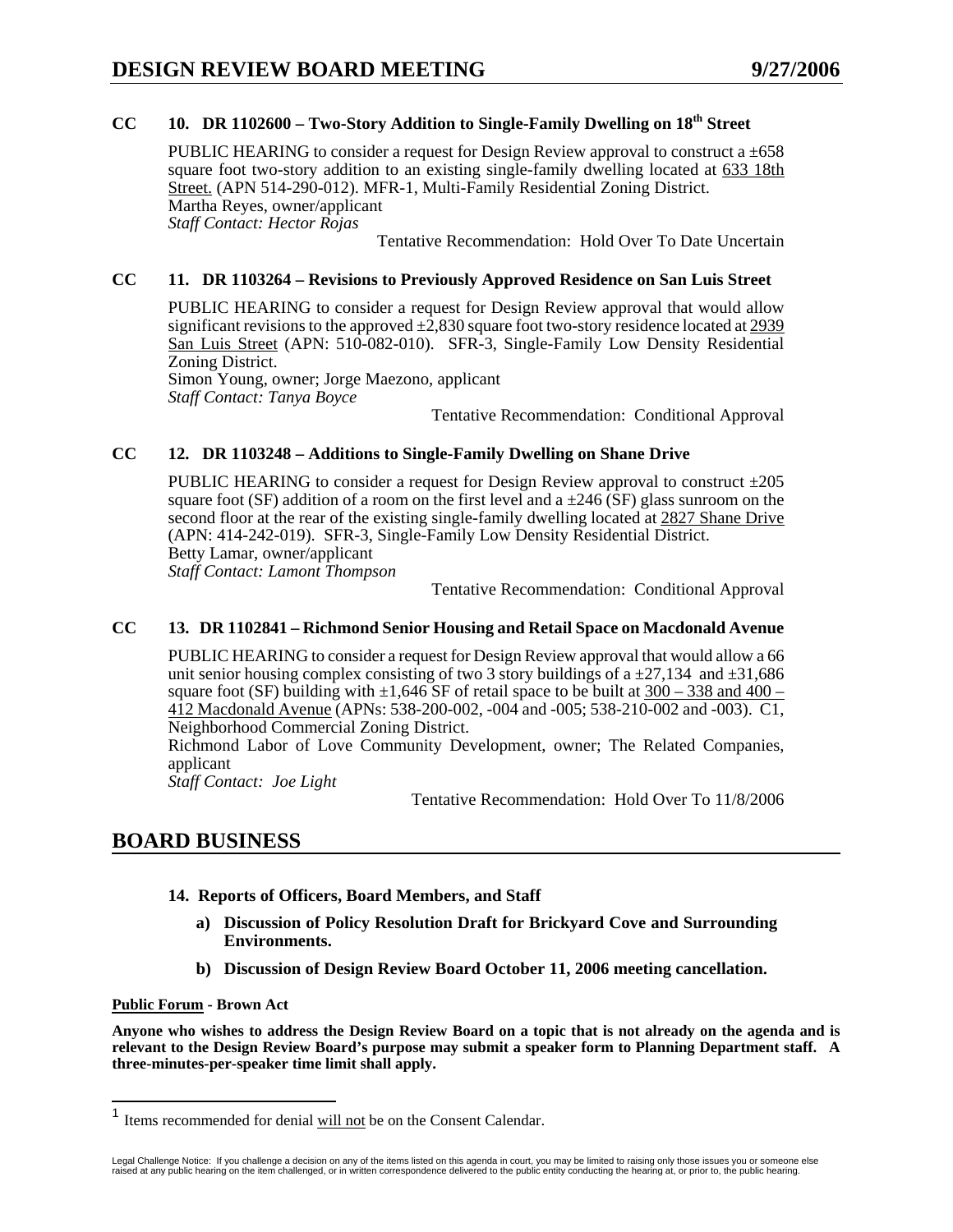# **Wednesday, October 18, 2006, 6:00 p.m.**

**Design Review Board Officers Design Review Board Members**

Eileen Whitty, Chair **Robert Avellar** Donald Woodrow Michael Woldemar, Vice Chair Diane Bloom Jonathan Livingston Ted J. Smith

# **PUBLIC HEARING INFORMATION**

**Function of a Public Hearing:** A public hearing is intended to inform the public of proposals and to enable members of the public to present relevant information and viewpoints before Design Review Board action.

**Speaker Registration:** Persons wishing to speak on a particular item on the agenda shall file a speaker form with Planning staff **PRIOR** to the Board's consideration of the item. Once discussion of the agenda item begins, only those persons who have previously submitted speaker forms shall be permitted to speak on the item. Speakers will be called to address the Board after the project applicant has made a presentation. Anyone who wishes to address the Design Review Board on a topic that is not on the agenda and is relevant to the Design Review Board's purpose may file a speaker form with Planning Department staff at any time during the meeting and will be called to address the Board during the Public Forum portion of the meeting.

**Agenda Order:** At the discretion of the Board, items on the agenda may not be heard in the order they appear on the agenda.

**Consent Calendar Items:** In order to allow the Design Review Board to complete their reviews within the time they have offered to serve, applications that are considered routine will be placed on the consent calendar with a staff recommendation to approve, conditionally approve or to continue the item to the next meeting. The Board may act in one motion to adopt the staff recommendations on those items. Before voting on the consent calendar, the Chair will ask if any members of the public wish to speak on any of the items on the consent calendar. If you wish to speak on an item on the consent calendar, you need to rise and request that it be removed from the consent calendar. The item will then be discussed in the numerical order in which it appears. Staff and Board members may also remove items from the consent calendar.

## **Public Hearing Procedure:**

- (1) Chair opens the hearing;
- (2) City staff identifies project being reviewed and presents a preliminary analysis;
- (3) Applicant explains proposal for up to five minutes;
- (4) Members of the Public wishing to speak have up to two minutes to express their viewpoint;
- (5) Applicant may respond to specific allegations made for up to two minutes;
- (6) The Board may ask follow-up questions of any of the speakers;
- (7) Hearing is closed;
- (8) City staff presents its summary and recommendations;
- (9) The Board discusses the application and votes to approve, approve in modified form, continue or deny the application or to make such a recommendation to the Planning Commission when the action of the Planning Commission is also required;
- (10) The Chair informs the audience of the Board's action.

If all items are not completed by 9:00 pm, the items remaining will be continued to the next meeting unless the Board votes to extend the meeting.

**Appeals:** Decisions of the Design Review Board may be appealed to the City Council within ten days. Appeals are submitted to the City Clerk in writing and must state the reasons the action is considered to be in error. An appeal fee of \$150 must accompany the appeal. If action is required by the Planning Commission on the proposal, the decision will be made by the Planning Commission in consideration of the Design Review Board recommendation. Planning Commission decisions are also appealable to the City Council.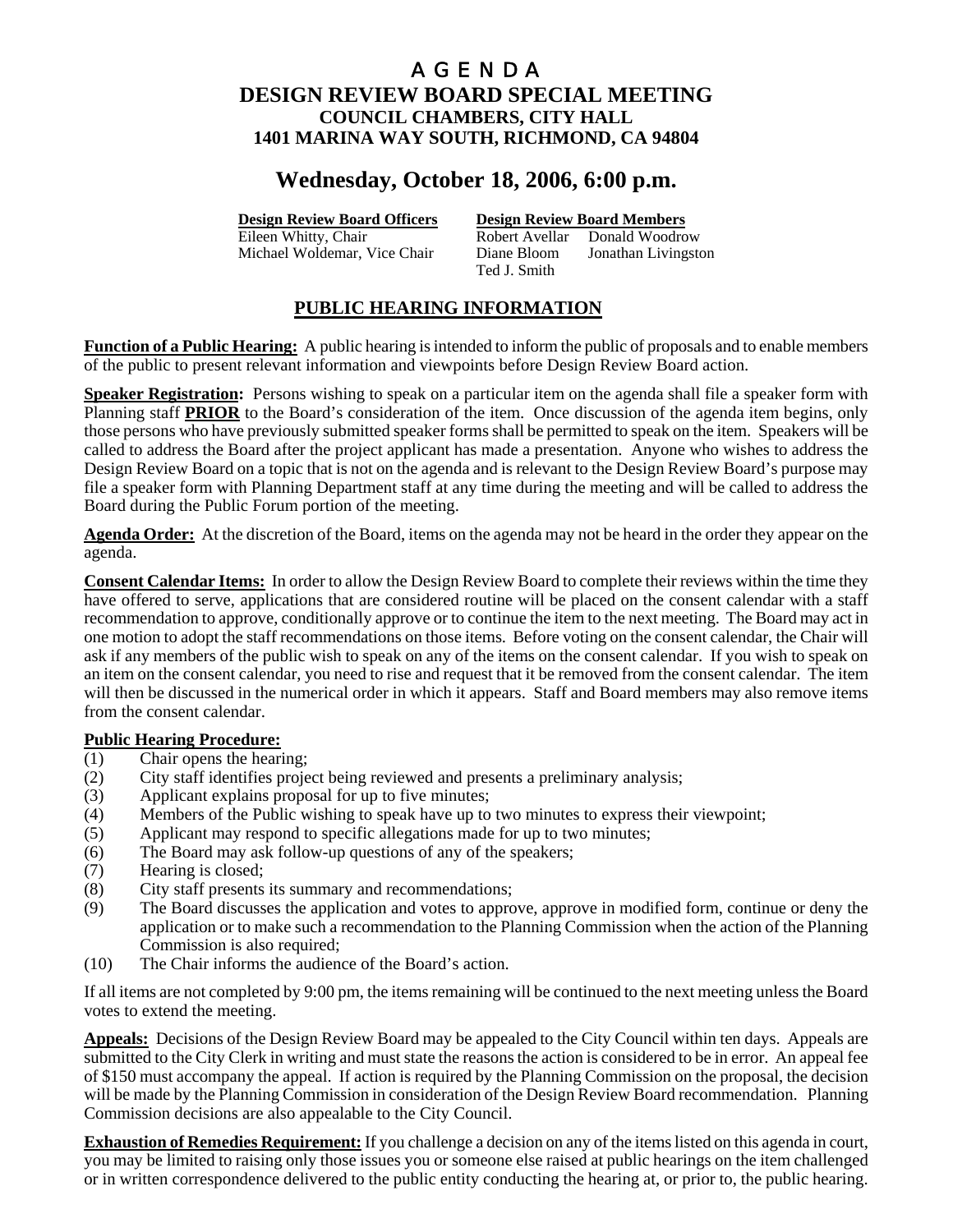# **DESIGN REVIEW BOARD SPECIAL MEETING 10/18/2006**

**ROLL CALL INTRODUCTIONS APPROVAL OF MINUTES APPROVAL OF AGENDA CONSENT CALENDAR**<sup>1</sup> **: 1, 2, 3, 4**

**BROWN ACT** (see "Public Forum" note at the end of Agenda)

# **HELD OVER ITEMS**

None

# **NEW ITEM**

# **CC 1. DR 1103008 – Construct Warehouse Building on S. First Street**

PUBLIC HEARING to consider a request for Design Review approval to construct a  $\pm$ 72,000 square foot warehouse building located at 235 S. First Street (APN: 550-050-012). Access to the site is proposed via a shared driveway off West Ohio Avenue. Other site improvements include parking and landscaping. The existing site contains two metal buildings that will be removed as part of this project. Light Industrial (Knox Cutting Specific Plan) Zoning District.

Hartmann Studios, owner/applicant *Staff Contact: Lina Velasco* 

Tentative Recommendation: Conditional Approval

## **CC 2. DR 1103219 – Construct Two-Story Commercial Building on Washington Avenue**

PUBLIC HEARING to consider a request for Design Review approval to construct a ±4,900 square foot two-story commercial building on a vacant lot located at 146 Washington Avenue (APN: 558- 140-008). C-1, Neighborhood Commercial Zoning District. Roberto Varriale, owner/applicant *Staff Contact: Jonelyn Whales* 

Tentative Recommendation: Conditional Approval

# **CC 3. DR 1103244 – Second Floor Addition to Two-Story Dwelling on MarinaWay**

PUBLIC HEARING to consider a request for Design Review approval to construct a  $\pm$ 485 square foot addition to an existing two-story dwelling located at 123 Marina Way (APN: 540-260-014). MFR-1, Multi-Family Residential Zoning District. Cornelius Sawyer, owner; Jessie Workman, applicant *Staff Contact: Jonelyn Whales* 

Tentative Recommendation: Conditional Approval

## **CC 4. DR 1103240 – Second-Story Addition above Garage on Rheem Avenue**

PUBLIC HEARING to consider a request for Design Review approval to allow a ±275 square foot second-story addition built over the garage without permits to remain with slight modifications. Some of the proposed modifications include matching exterior materials and colors, and removing the front balcony which will bring the structure into conformance with the requirements of the Zoning Ordinance. The dwelling is located at 3033 Rheem Avenue (APN: 526-220-014). SFR-3, Single Family: Low-Density Residential District.

Blanca Baeza, owner/applicant *Staff Contact: Lina Velasco*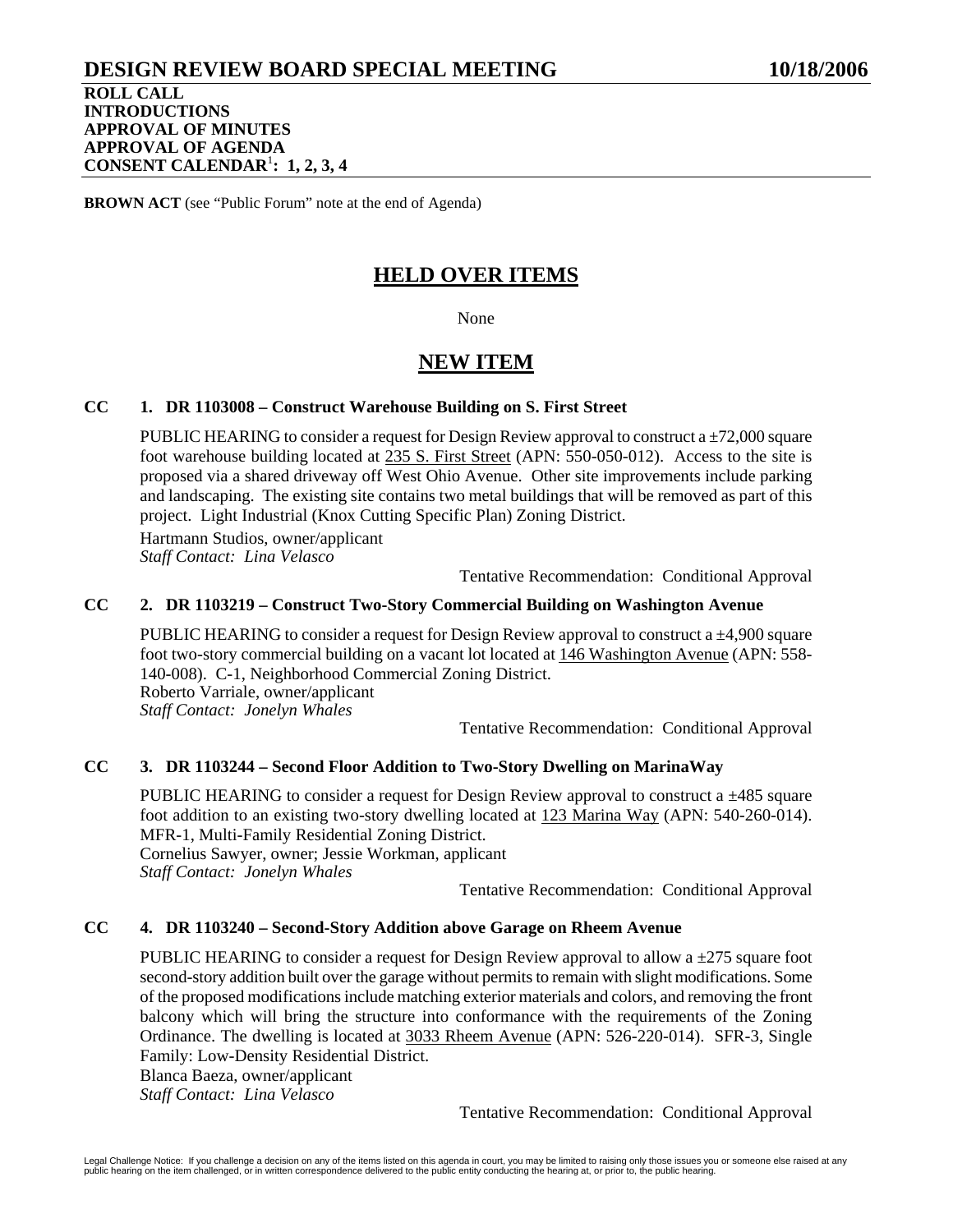# **BOARD BUSINESS**

- **5. Reports of Officers, Board Members, and Staff** 
	- **a. Discussion by Design Review Board Members to determine whether there will be enough Board Members for a Quorum at their November 22, 2006, Public Hearing.**

**Public Forum - Brown Act** 

**Anyone who wishes to address the Design Review Board on a topic relevant to the Design Review Board's purpose that is not already on the agenda must submit a speaker form to Planning Department staff prior to the start of Design Review Board meeting. A three-minutes-per-speaker time limit shall apply.** 

 $\mathbf{1}$ Items recommended for denial will not be on the Consent Calendar.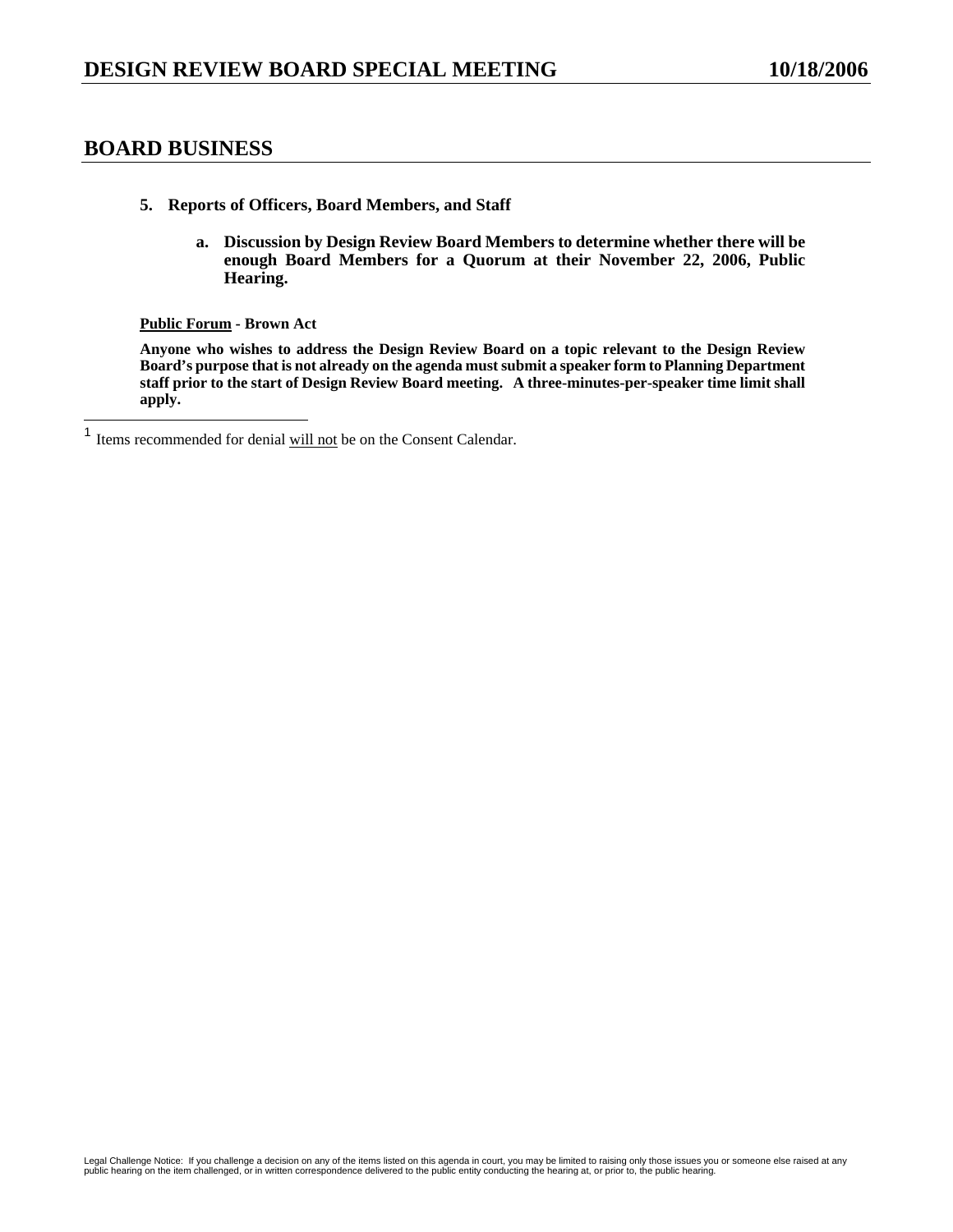# **Wednesday, October 25, 2006, 6:00 p.m.**

**Design Review Board Officers Design Review Board Members**

Eileen Whitty, Chair **Robert Avellar** Donald Woodrow Michael Woldemar, Vice Chair Diane Bloom Jonathan Livingston Ted J. Smith

# **PUBLIC HEARING INFORMATION**

**Function of a Public Hearing:** A public hearing is intended to inform the public of proposals and to enable members of the public to present relevant information and viewpoints before Design Review Board action.

**Speaker Registration:** Persons wishing to speak on a particular item on the agenda shall file a speaker form with Planning staff **PRIOR** to the Board's consideration of the item. Once discussion of the agenda item begins, only those persons who have previously submitted speaker forms shall be permitted to speak on the item. Speakers will be called to address the Board after the project applicant has made a presentation. Anyone who wishes to address the Design Review Board on a topic that is not on the agenda and is relevant to the Design Review Board's purpose may file a speaker form with Planning Department staff at any time during the meeting and will be called to address the Board during the Public Forum portion of the meeting.

**Agenda Order:** At the discretion of the Board, items on the agenda may not be heard in the order they appear on the agenda.

**Consent Calendar Items:** In order to allow the Design Review Board to complete their reviews within the time they have offered to serve, applications that are considered routine will be placed on the consent calendar with a staff recommendation to approve, conditionally approve or to continue the item to the next meeting. The Board may act in one motion to adopt the staff recommendations on those items. Before voting on the consent calendar, the Chair will ask if any members of the public wish to speak on any of the items on the consent calendar. If you wish to speak on an item on the consent calendar, you need to rise and request that it be removed from the consent calendar. The item will then be discussed in the numerical order in which it appears. Staff and Board members may also remove items from the consent calendar.

## **Public Hearing Procedure:**

- (1) Chair opens the hearing;
- (2) City staff identifies project being reviewed and presents a preliminary analysis;
- (3) Applicant explains proposal for up to five minutes;
- (4) Members of the Public wishing to speak have up to two minutes to express their viewpoint;
- (5) Applicant may respond to specific allegations made for up to two minutes;
- (6) The Board may ask follow-up questions of any of the speakers;
- (7) Hearing is closed;
- (8) City staff presents its summary and recommendations;
- (9) The Board discusses the application and votes to approve, approve in modified form, continue or deny the application or to make such a recommendation to the Planning Commission when the action of the Planning Commission is also required;
- (10) The Chair informs the audience of the Board's action.

If all items are not completed by 9:00 pm, the items remaining will be continued to the next meeting unless the Board votes to extend the meeting.

**Appeals:** Decisions of the Design Review Board may be appealed to the City Council within ten days. Appeals are submitted to the City Clerk in writing and must state the reasons the action is considered to be in error. An appeal fee of \$150 must accompany the appeal. If action is required by the Planning Commission on the proposal, the decision will be made by the Planning Commission in consideration of the Design Review Board recommendation. Planning Commission decisions are also appealable to the City Council.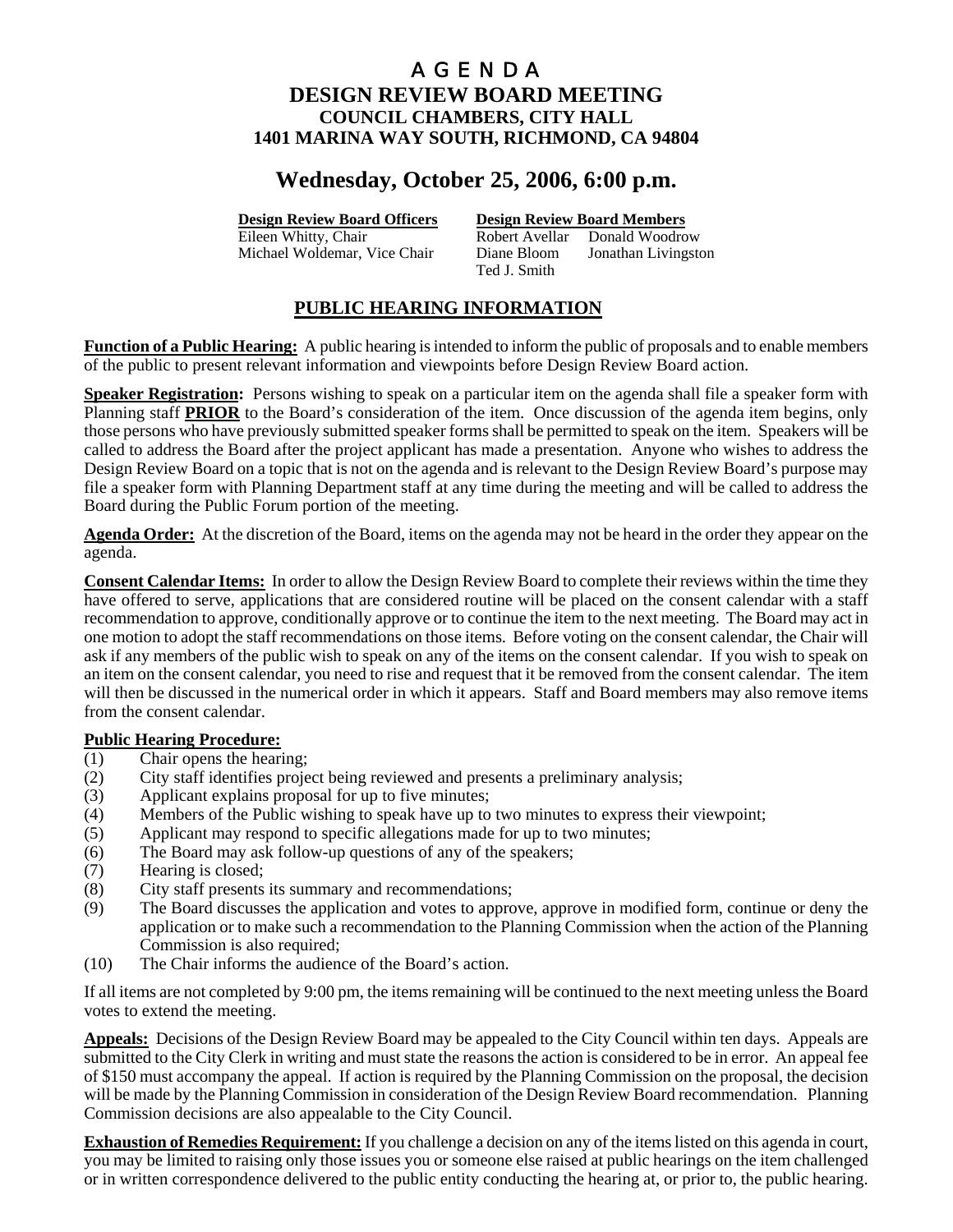# **DESIGN REVIEW BOARD MEETING 10/25/2006 ROLL CALL INTRODUCTIONS APPROVAL OF MINUTES APPROVAL OF AGENDA CONSENT CALENDAR**<sup>1</sup> **: 5, 6, 7,**

**BROWN ACT** (see "Public Forum" note at the end of Agenda)

# **HELD OVER ITEMS**

### **1. DR 1102710 – Construct New Single-Family Dwelling on Montana Street**

PUBLIC HEARING to consider a request for Design Review approval to construct a new  $\pm 3.167$ square foot single-family dwelling on a vacant lot located on Montana Street between Buena Vista and Nevada Avenue (APN: 556-141-002). SFR-3, Single-Family Low Density Residential Zoning District. Bulmare Gonzales, owner/applicant

*Staff Contact: Jonelyn Whales* 

Tentative Recommendation: Hold Over To 2/14/2007

# 2. DR 1101411 – Addition to Single-Family Residence above Garage on 45<sup>th</sup> Street

PUBLIC HEARING to consider a request for Design Review approval to construct a  $\pm 800$  square foot single-family residence addition above an existing garage located at  $316 - 45^{\text{th}}$  Street (APN: 517-240-004). MFR-3, Multi-Family High Density Residential Zoning District. Hardeep Lally, owner; Paul Ruazol, applicant *Staff Contact: Joe Light* 

Tentative Recommendation: Hold Over To 11/8/2006

# **3. DR 1102751 – Construct New Single-Family Residence on 1st Street**

PUBLIC HEARING to consider a request for Design Review approval to construct a new  $\pm 1,600$ square foot single-family residence located at  $150 - 1$ <sup>st</sup> Street (APN: 538-341-030). SFR-3, Single-Family Low Density Residential Zoning District. Carl Adams, owner/applicant

*Staff Contact: Tanya Boyce* 

Tentative Recommendation: Denial

# **4. DR 1102600 – Two-Story Addition to Single-Family Dwelling on 18th Street**

PUBLIC HEARING to consider a request for Design Review approval to construct a  $\pm 658$  square foot two-story addition to an existing single-family dwelling located at 633 - 18th Street (APN 514- 290-012). MFR-1, Multi-Family Residential Zoning District.

Martha Reyes, owner/applicant *Staff Contact: Hector Rojas*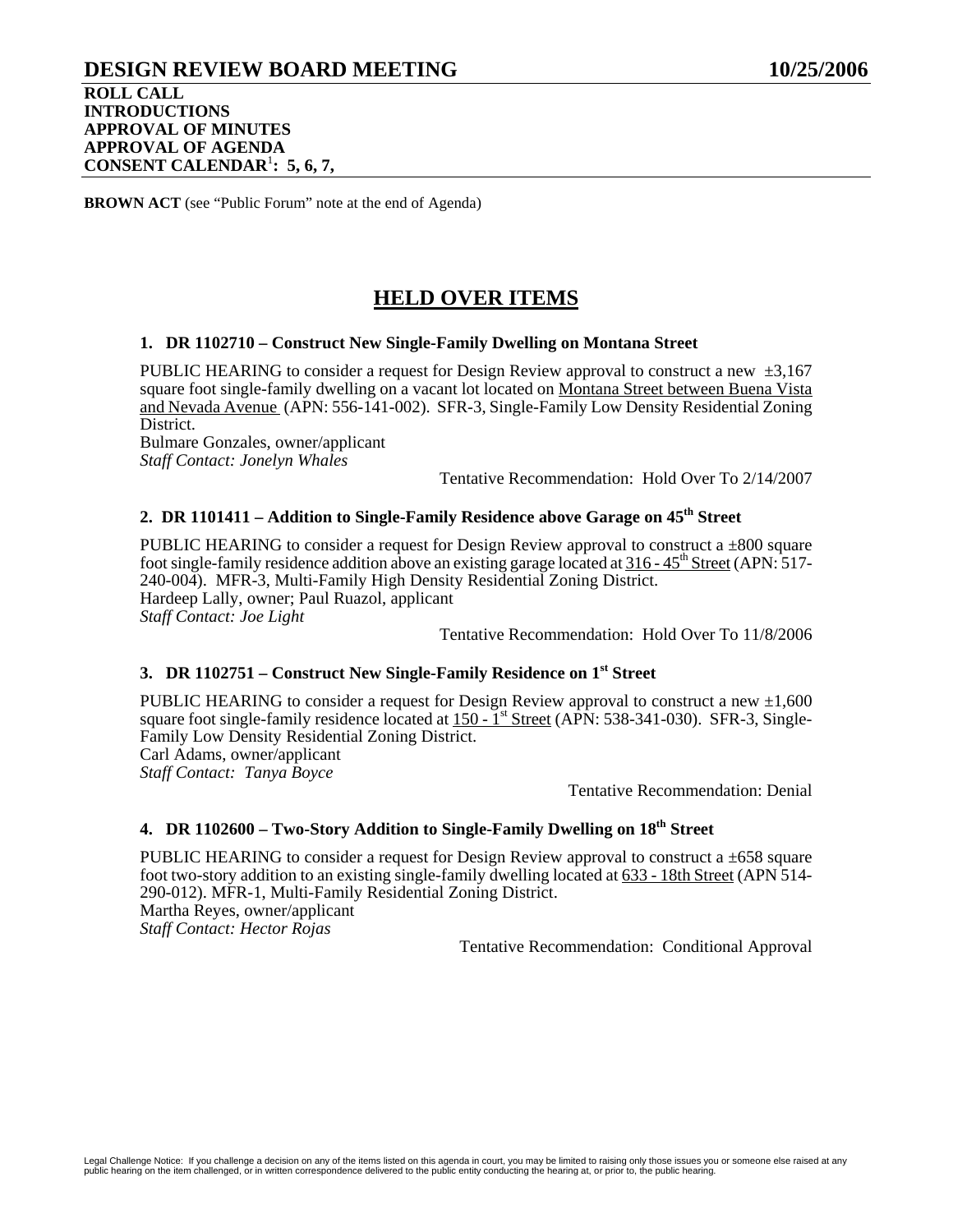# **NEW ITEMS**

### **CC 5. DR 1103272 – Construct Mixed-Use Buildings on Macdonald Avenue**

PUBLIC HEARING to consider a request for Design Review approval to construct a three-story, 35 foot high mixed-use development consisting of 27 low-income residential units, common rooms, and a  $\pm$ 9,575 square foot medical office building on a  $\pm$ 38,175 square foot parcel located at 100 & 180 Macdonald Avenue (APN: 538-181-001). C-1, Neighborhood Commercial and SFR-3, Single-Family Low Density Residential Zoning Districts.

Community Housing and Development Corp, owner; Jacobson Silverstein, Winslow Degenhardt Architects, applicant

*Staff Contact: Joe Light* 

Tentative Recommendation: Conditional Approval

# **CC 6. DR 1102910 – Construct 11 Residential Condominium Units on Cutting Boulevard**

PUBLIC HEARING to consider a request for Design Review approval to construct 11 residential condominium units located on Cutting Boulevard between South 12th and South 13th Streets (APNs: 544-240-009, 544-240-015, & 544-240-014). MFR-2, Multi-Family Medium Density Residential Zoning District; Knox Cutting Specific Plan Area

Charles Q. Fields, James J. Walton, & Ed S. Wasniowski, owners; Charles Q. Fields, applicant *Staff Contact: Hector Rojas* 

Tentative Recommendation: Hold Over To 12/13/2006

### **CC 7. DR 1102584 – Civic Center Renovation Phase I Project on Barrett Avenue**

PUBLIC HEARING to consider a request for Design Review of the revitalization of the Richmond Civic Center buildings located at 2600 Barrett Avenue (APN: 515-210-001). The City has formulated a master plan concept for the phased renovation, retrofit and expansion of the Civic Center complex in order to accommodate future civic functions. The proposed project before the Design Review Board is the Phase I conceptual plan including renovation, seismic retrofit and expansion of the existing City Hall building; construction of a new Hall of Justice building; improvements to the Auditorium and improved landscaping to the Civic Center plaza. PC, Public and Civic Uses Zoning District.

City of Richmond, owner; Richmond Community Redevelopment Agency, applicant *Staff Contact: Jonelyn Whales* 

Tentative Recommendation: Conditional Approval

# **BOARD BUSINESS**

- **8. Reports of Officers, Board Members, and Staff** 
	- **a. Introduction of the Canyon Oaks II project by Jonelyn Whales**

**Public Forum - Brown Act** 

**Anyone who wishes to address the Design Review Board on a topic relevant to the Design Review Board's purpose that is not already on the agenda must submit a speaker form to Planning Department staff prior to the start of Design Review Board meeting. A three-minutes-per-speaker time limit shall apply.** 

 $\overline{1}$ Items recommended for denial will not be on the Consent Calendar.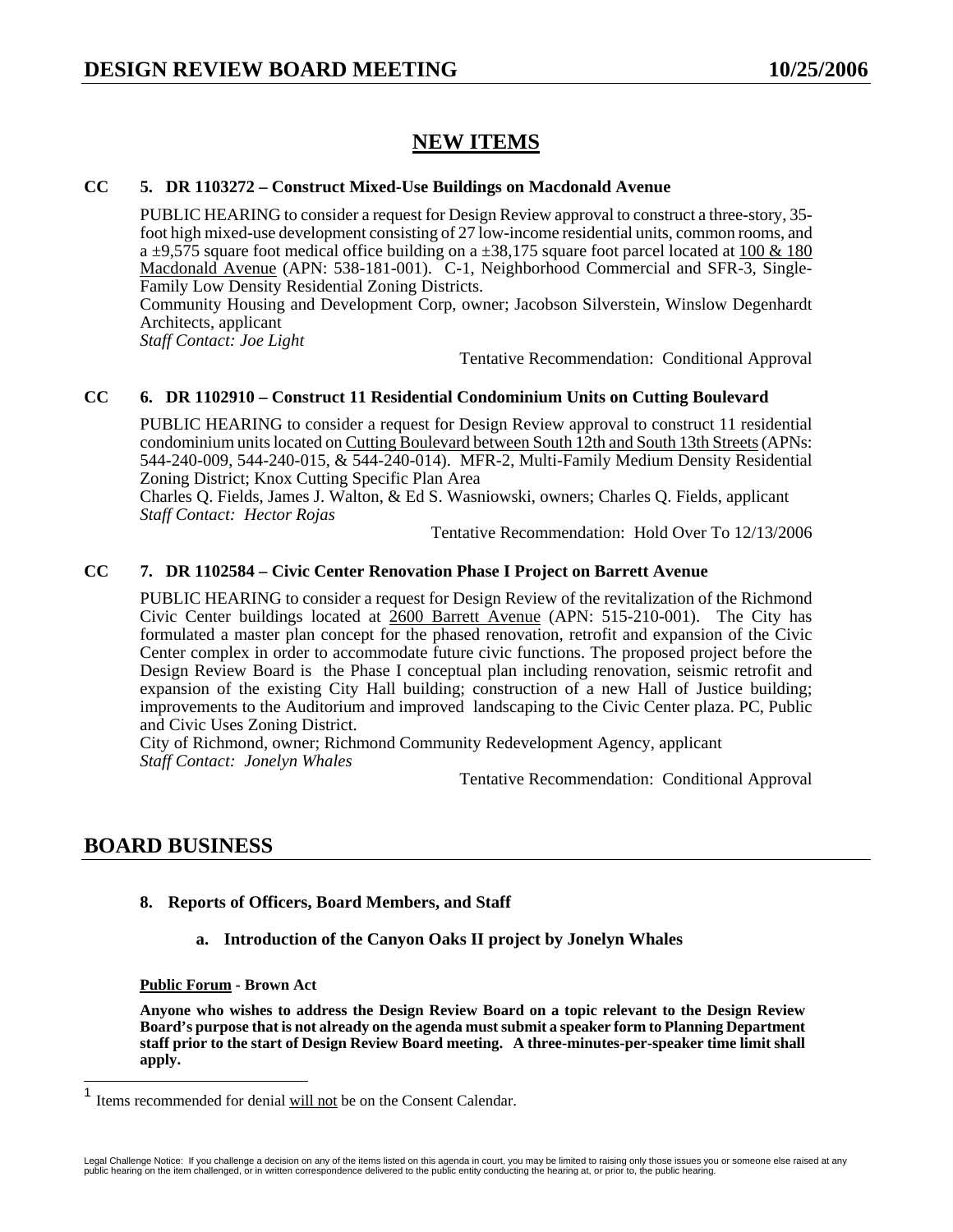# **Wednesday, November 8, 2006, 6:00 p.m.**

**Design Review Board Officers Design Review Board Members**

Eileen Whitty, Chair **Robert Avellar** Donald Woodrow Michael Woldemar, Vice Chair Diane Bloom Jonathan Livingston Ted J. Smith

# **PUBLIC HEARING INFORMATION**

**Function of a Public Hearing:** A public hearing is intended to inform the public of proposals and to enable members of the public to present relevant information and viewpoints before Design Review Board action.

**Speaker Registration:** Persons wishing to speak on a particular item on the agenda shall file a speaker form with Planning staff **PRIOR** to the Board's consideration of the item. Once discussion of the agenda item begins, only those persons who have previously submitted speaker forms shall be permitted to speak on the item. Speakers will be called to address the Board after the project applicant has made a presentation. Anyone who wishes to address the Design Review Board on a topic that is not on the agenda and is relevant to the Design Review Board's purpose may file a speaker form with Planning Department staff at any time during the meeting and will be called to address the Board during the Public Forum portion of the meeting.

**Agenda Order:** At the discretion of the Board, items on the agenda may not be heard in the order they appear on the agenda.

**Consent Calendar Items:** In order to allow the Design Review Board to complete their reviews within the time they have offered to serve, applications that are considered routine will be placed on the consent calendar with a staff recommendation to approve, conditionally approve or to continue the item to the next meeting. The Board may act in one motion to adopt the staff recommendations on those items. Before voting on the consent calendar, the Chair will ask if any members of the public wish to speak on any of the items on the consent calendar. If you wish to speak on an item on the consent calendar, you need to rise and request that it be removed from the consent calendar. The item will then be discussed in the numerical order in which it appears. Staff and Board members may also remove items from the consent calendar.

## **Public Hearing Procedure:**

- (1) Chair opens the hearing;
- (2) City staff identifies project being reviewed and presents a preliminary analysis;
- (3) Applicant explains proposal for up to five minutes;
- (4) Members of the Public wishing to speak have up to two minutes to express their viewpoint;
- (5) Applicant may respond to specific allegations made for up to two minutes;
- (6) The Board may ask follow-up questions of any of the speakers;
- (7) Hearing is closed;
- (8) City staff presents its summary and recommendations;
- (9) The Board discusses the application and votes to approve, approve in modified form, continue or deny the application or to make such a recommendation to the Planning Commission when the action of the Planning Commission is also required;
- (10) The Chair informs the audience of the Board's action.

If all items are not completed by 9:00 pm, the items remaining will be continued to the next meeting unless the Board votes to extend the meeting.

**Appeals:** Decisions of the Design Review Board may be appealed to the City Council within ten days. Appeals are submitted to the City Clerk in writing and must state the reasons the action is considered to be in error. An appeal fee of \$150 must accompany the appeal. If action is required by the Planning Commission on the proposal, the decision will be made by the Planning Commission in consideration of the Design Review Board recommendation. Planning Commission decisions are also appealable to the City Council.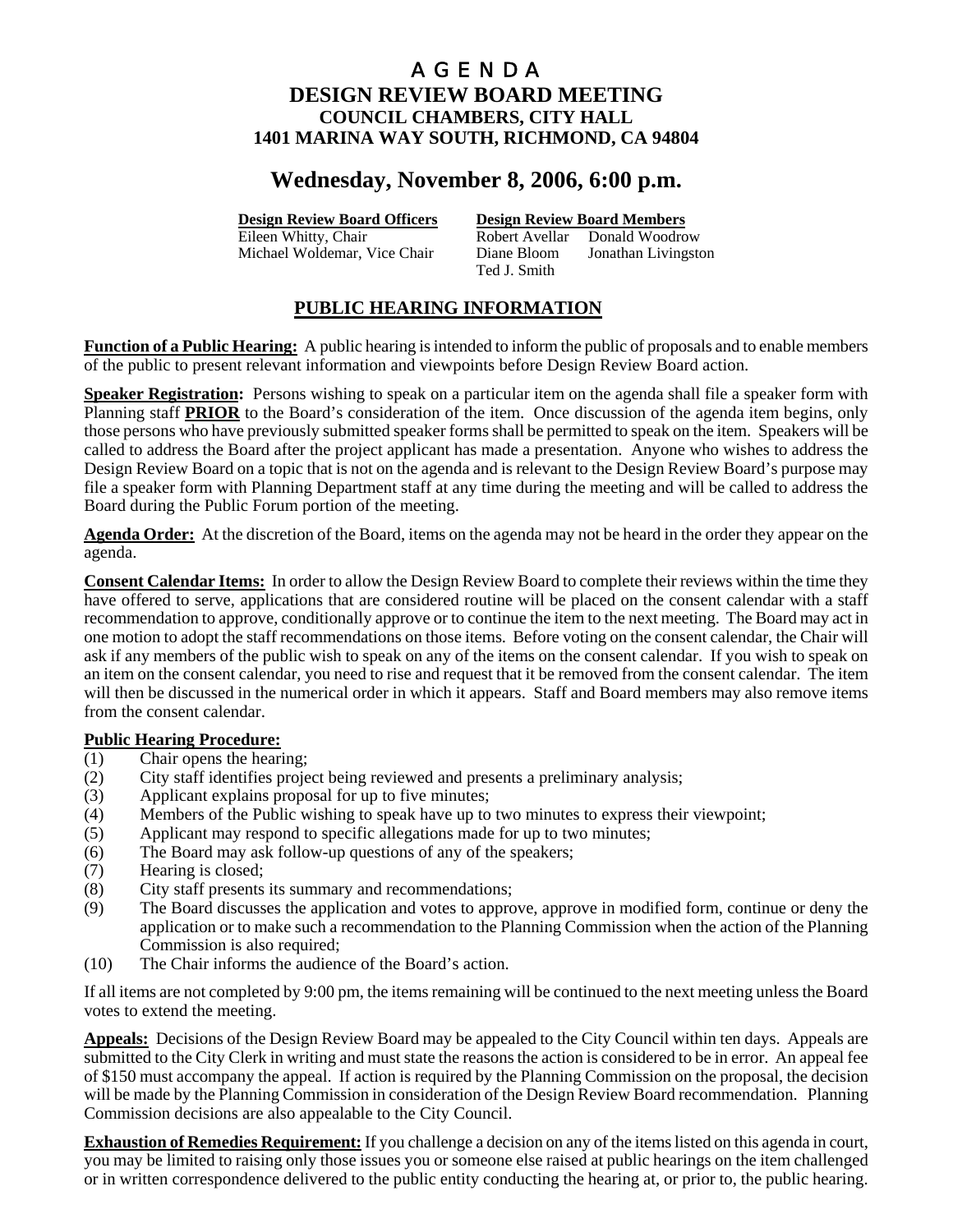### **ROLL CALL INTRODUCTIONS APPROVAL OF MINUTES APPROVAL OF AGENDA CONSENT CALENDAR**<sup>1</sup> **: 7, 9, 10,**

**BROWN ACT** (see "Public Forum" note at the end of Agenda)

# **HELD OVER ITEMS**

## **1. DR 1102841 – Richmond Senior Housing and Retail Space on Macdonald Avenue**

PUBLIC HEARING to consider a request for Design Review approval that would allow a 66 unit senior housing complex consisting of two 3 story buildings of a  $\pm$ 27,134 and  $\pm$ 31,686 square foot building with  $\pm 1,646$  SF of retail space to be built at  $300 - 338$  and  $400 - 412$  Macdonald Avenue (APNs: 538-200-002, -004 and -005; 538-210-002 and -003). C1, Neighborhood Commercial Zoning District.

Richmond Labor of Love Community Development, owner; The Related Companies, applicant *Staff Contact: Joe Light* 

Tentative Recommendation: Denial

## **2. DR 1102921 – Addition to Single-Family Residence on Alameda Avenue**

PUBLIC HEARING to consider a request for Design Review approval to construct a two-story room addition at the rear of the existing residence that would contain additional living area and  $a \pm 630$ square foot second dwelling unit located at 5607 Alameda Avenue (APN: 509-160-017). The applicant proposes interior modifications and reconfiguration of the existing garage. SFR-3, Single Family Low Density Residential Zoning District.

Yusuf Taj, owner; Mohammed Subhani, applicant *Staff Contact: Lamont Thompson* 

Tentative Recommendation: Hold Over To 1/10/2007

## **3. DR 1102720 – Two-Story Addition to Single-Family Dwelling on McLaughlin Street**

PUBLIC HEARING to consider a request for Design Review approval to construct  $a \pm 1.152$  square foot two-story addition to an existing single-family dwelling located at 673 McLaughlin Street (APN: 519-010-008). SFR-3, Single-Family Low Density Residential Zoning District. Ella McKinniss, owner; Tammy Jones, applicant *Staff Contact: Hector Rojas* 

Tentative Recommendation: Hold Over To 1/10/2007

## **4. DR 1103219 – Construct Two-Story Commercial Building on Washington Avenue**

PUBLIC HEARING to consider a request for Design Review approval to construct a ±4,900 square foot two-story commercial building on a vacant lot located at 146 Washington Avenue (APN: 558- 140-008). C-1, Neighborhood Commercial Zoning District. Roberto Varriale, owner/applicant *Staff Contact: Jonelyn Whales* 

Tentative Recommendation: Conditional Approval

# **5. DR 1101411 – Addition to Single-Family Residence above Garage on 45<sup>th</sup> Street**

PUBLIC HEARING to consider a request for Design Review approval to construct a  $\pm 800$  square foot single-family residence addition above an existing garage located at  $316 - 45<sup>th</sup>$  Street (APN: 517-240-004). MFR-3, Multi-Family High Density Residential Zoning District. Hardeep Lally, owner; Paul Ruazol, applicant *Staff Contact: Joe Light* 

Tentative Recommendation: Hold Over To 12/13/2006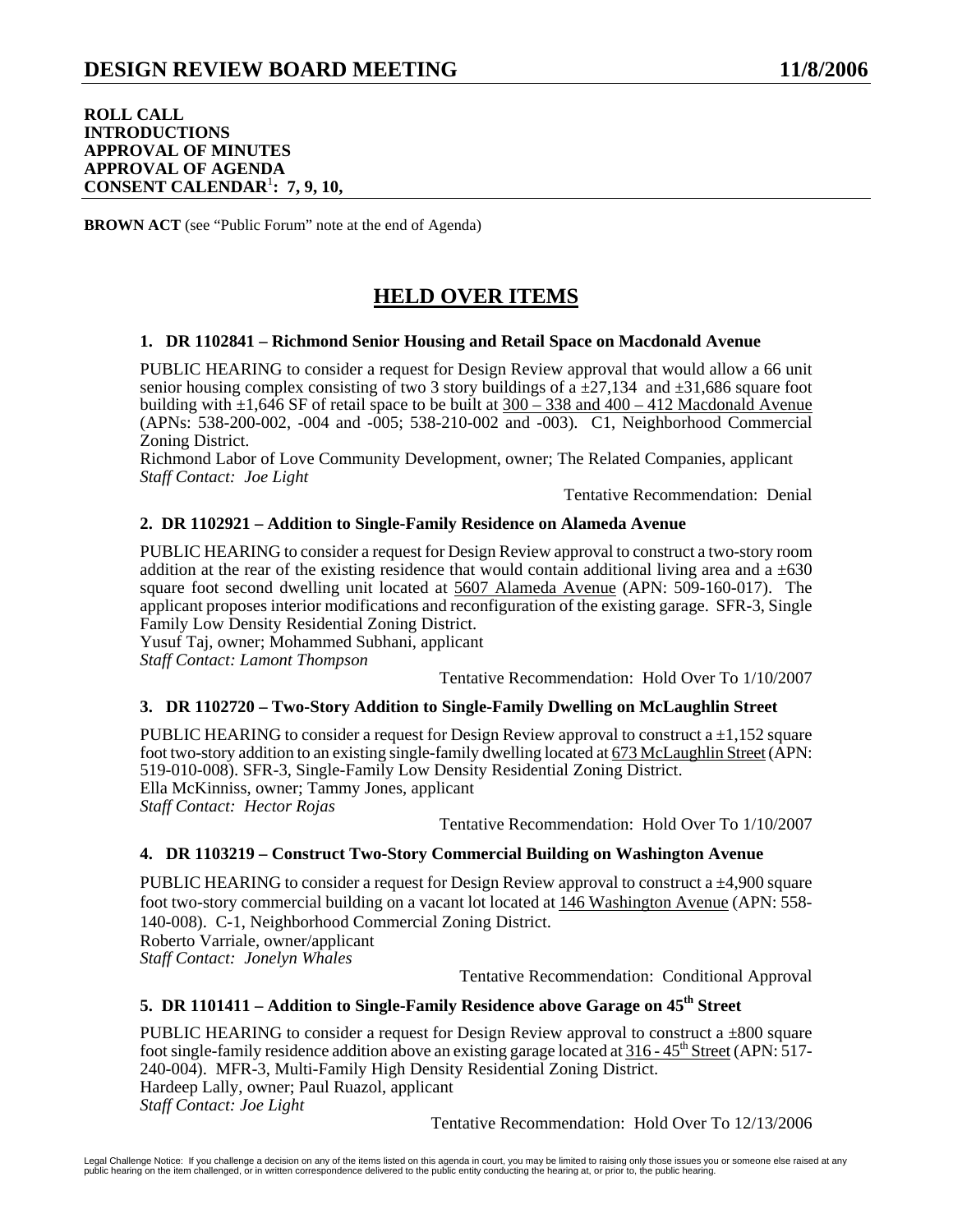# **6. DR 1102661 – Construct New Single-Family Residence on Jerilynn Avenue**

PUBLIC HEARING to consider a request for Design Review approval to construct a new  $\pm 7.042$ square foot single-family residence, including garage, carport, and attached second dwelling unit located at 6333 Jerilynn Avenue (APN: 419-195-009). SFR-3, Single-Family Low Density Residential Zoning District. Carl Adams, owner/applicant *Staff Contact: David Barbary* 

Tentative Recommendation: Hold Over To 12/13/2006

# **NEW ITEMS**

# **CC 7. DR 1103055 – Mixed Use Condominium Development at 12th & Macdonald Avenue**

PUBLIC HEARING to consider a request for Design Review approval to construct a mixed use development that will include 237 condominium units and ±24,000 square feet of commercial space on two city blocks bounded by Macdonald Avenue to the south, Nevin Avenue to the north,  $11<sup>th</sup>$ Street to the west and 13th Street to the east, located between 1029 and 1305 Macdonald Avenue (APNs: 540-092-016, 017, 018, 540-081-001, 002, 003, 004, 005, 020, 021, 024, 025, & 026). The project proposal includes a request for a Density Bonus with City concessions for reduced open space and alternative parking arrangement. CCSP, Office/Commercial/Institutional (City Center Specific Plan) Zoning District.

Richmond Community Redevelopment Agency, owner; AF Evans Development, Inc., applicant *Staff Contact: Lina Velasco* 

Tentative Recommendation: Recommend Conditional Approval To Planning Commission

## **8. DR 1103365 – Two-Story Addition to Single-Family Dwelling on Gaynor Avenue**

PUBLIC HEARING to consider a request for Design Review approval to construct a  $\pm$ 935 square foot two-story addition to an existing single-family dwelling located at 2200 Gaynor Avenue (APN: 529-170-037). SFR-3, Single-Family Low Density Residential Zoning District. Mark Bucciarelli, owner/applicant *Staff Contact: Hector Rojas* 

Tentative Recommendation: Denial

## **CC 9. DR 1103369 – Additions to Single-Family Dwelling on Merced Street**

PUBLIC HEARING to consider a request for Design Review approval to construct a new  $\pm 641$ square foot basement with  $\pm 800$  square feet of living area above, and an attached  $\pm 258$  square foot one car garage located at the rear of the existing  $\pm$ 730 square foot single-family dwelling located at 1543 Merced Street (APN: 508-231-005). SFR-3, Single-Family Low Density Residential Zoning District.

Reynante Asuncion, owner; Rommel Mendez, applicant *Staff Contact: Lamont Thompson* 

Tentative Recommendation: Conditional Approval

# **CC 10. DR 1103347 – Construct Accessory Structure on Bishop Street**

PUBLIC HEARING to consider a request for Design Review approval to construct a  $\pm 1,238$  square foot accessory structure, located at the rear of the site that would contain a built-in 2 car garage with a deck and extended living area above. The proposed structure would be located at 213 Bishop Avenue (APN: 558-053-009). SFR-2, Single-Family Very Low Density Residential Zoning District.

Nancy and Bruce Noble, owner; Jay Betts, applicant *Staff Contact: Lamont Thompson*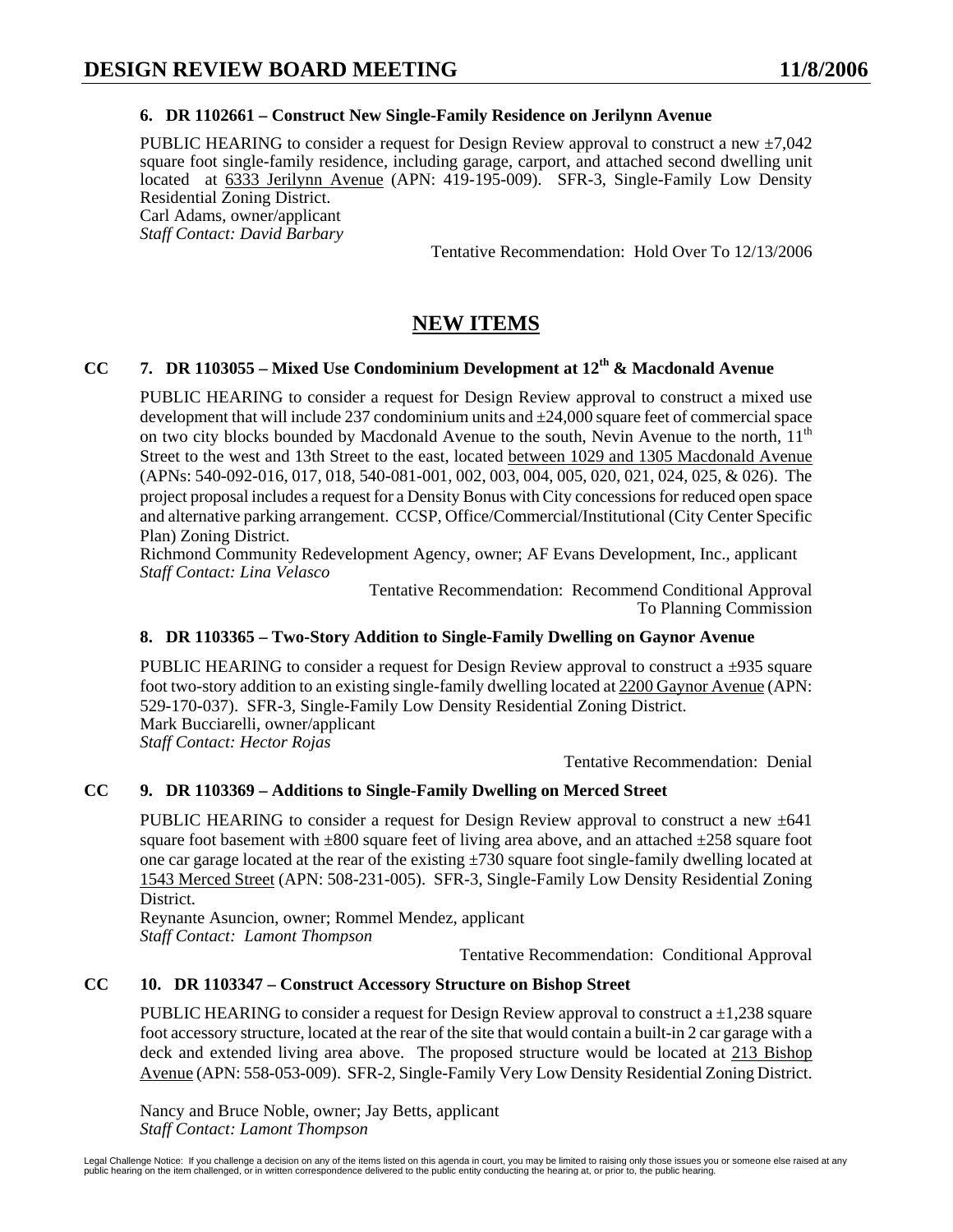Tentative Recommendation: Hold Over To 12/13/2006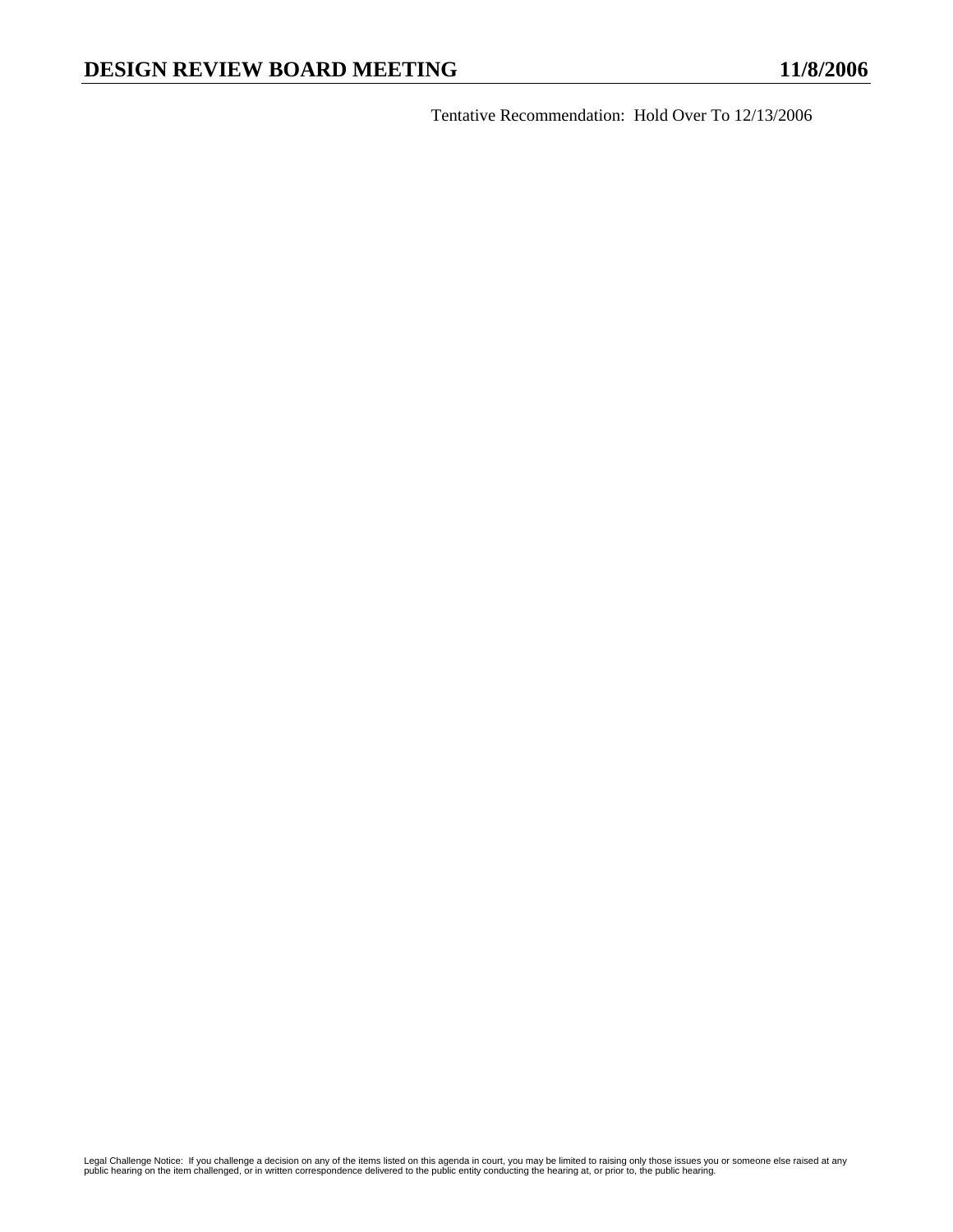# **BOARD BUSINESS**

- **11. Reports of Officers, Board Members, and Staff** 
	- **a. Discussion of the November 22, 2006 meeting cancellation due to lack of a quorum.**

**Public Forum - Brown Act** 

**Anyone who wishes to address the Design Review Board on a topic relevant to the Design Review Board's purpose that is not already on the agenda must submit a speaker form to Planning Department staff prior to the start of Design Review Board meeting. A three-minutes-per-speaker time limit shall apply.** 

 $\mathbf{1}$ Items recommended for denial will not be on the Consent Calendar.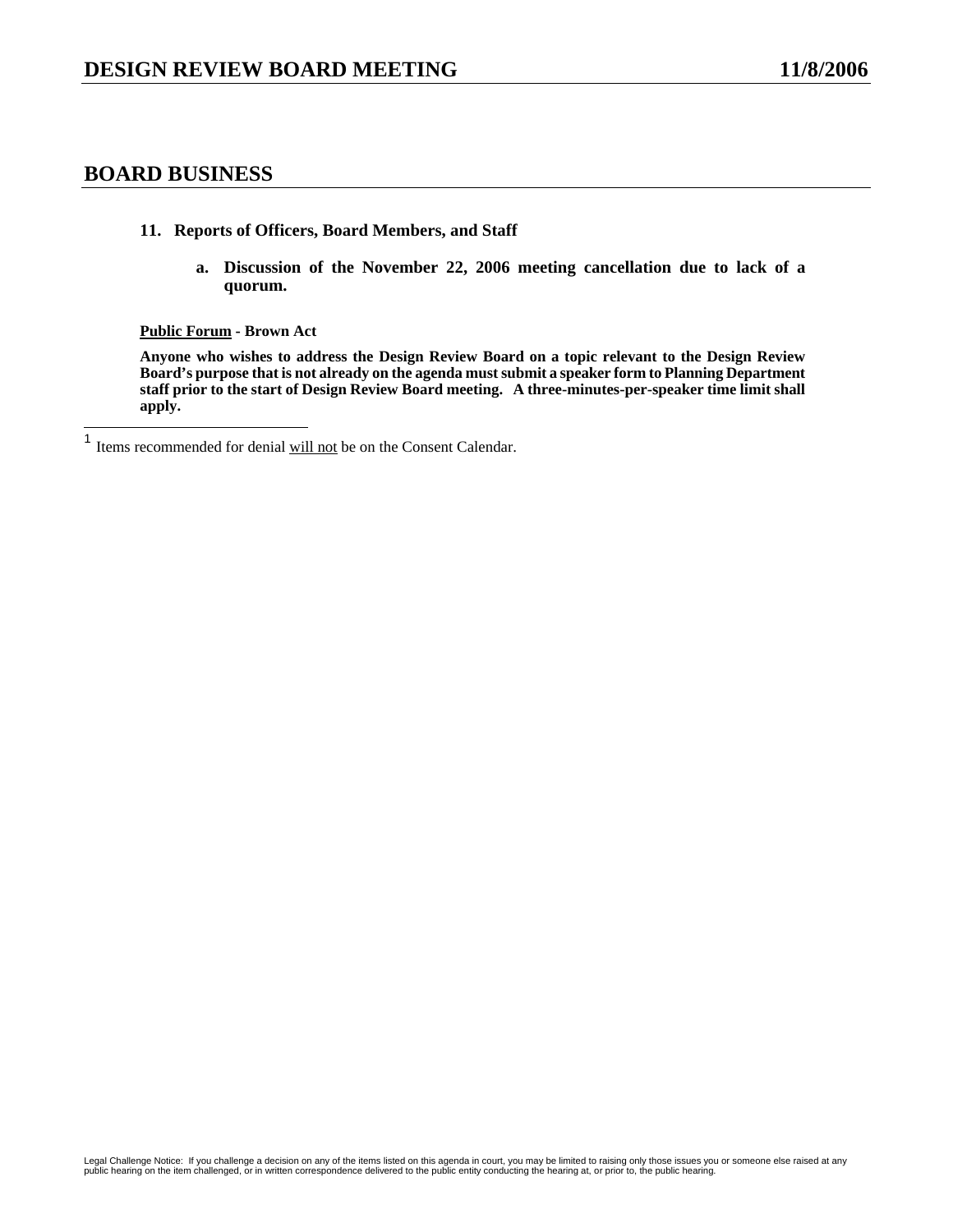# **Wednesday, December 13, 2006, 6:00 p.m.**

**Design Review Board Officers Design Review Board Members**

Eileen Whitty, Chair **Robert Avellar** Donald Woodrow Michael Woldemar, Vice Chair Diane Bloom Jonathan Livingston Ted J. Smith

# **PUBLIC HEARING INFORMATION**

**Function of a Public Hearing:** A public hearing is intended to inform the public of proposals and to enable members of the public to present relevant information and viewpoints before Design Review Board action.

**Speaker Registration:** Persons wishing to speak on a particular item on the agenda shall file a speaker form with Planning staff **PRIOR** to the Board's consideration of the item. Once discussion of the agenda item begins, only those persons who have previously submitted speaker forms shall be permitted to speak on the item. Speakers will be called to address the Board after the project applicant has made a presentation. Anyone who wishes to address the Design Review Board on a topic that is not on the agenda and is relevant to the Design Review Board's purpose may file a speaker form with Planning Department staff at any time during the meeting and will be called to address the Board during the Public Forum portion of the meeting.

**Agenda Order:** At the discretion of the Board, items on the agenda may not be heard in the order they appear on the agenda.

**Consent Calendar Items:** In order to allow the Design Review Board to complete their reviews within the time they have offered to serve, applications that are considered routine will be placed on the consent calendar with a staff recommendation to approve, conditionally approve or to continue the item to the next meeting. The Board may act in one motion to adopt the staff recommendations on those items. Before voting on the consent calendar, the Chair will ask if any members of the public wish to speak on any of the items on the consent calendar. If you wish to speak on an item on the consent calendar, you need to rise and request that it be removed from the consent calendar. The item will then be discussed in the numerical order in which it appears. Staff and Board members may also remove items from the consent calendar.

## **Public Hearing Procedure:**

- (1) Chair opens the hearing;
- (2) City staff identifies project being reviewed and presents a preliminary analysis;
- (3) Applicant explains proposal for up to five minutes;
- (4) Members of the Public wishing to speak have up to two minutes to express their viewpoint;
- (5) Applicant may respond to specific allegations made for up to two minutes;
- (6) The Board may ask follow-up questions of any of the speakers;
- (7) Hearing is closed;
- (8) City staff presents its summary and recommendations;
- (9) The Board discusses the application and votes to approve, approve in modified form, continue or deny the application or to make such a recommendation to the Planning Commission when the action of the Planning Commission is also required;
- (10) The Chair informs the audience of the Board's action.

If all items are not completed by 9:00 pm, the items remaining will be continued to the next meeting unless the Board votes to extend the meeting.

**Appeals:** Decisions of the Design Review Board may be appealed to the City Council within ten days. Appeals are submitted to the City Clerk in writing and must state the reasons the action is considered to be in error. An appeal fee of \$150 must accompany the appeal. If action is required by the Planning Commission on the proposal, the decision will be made by the Planning Commission in consideration of the Design Review Board recommendation. Planning Commission decisions are also appealable to the City Council.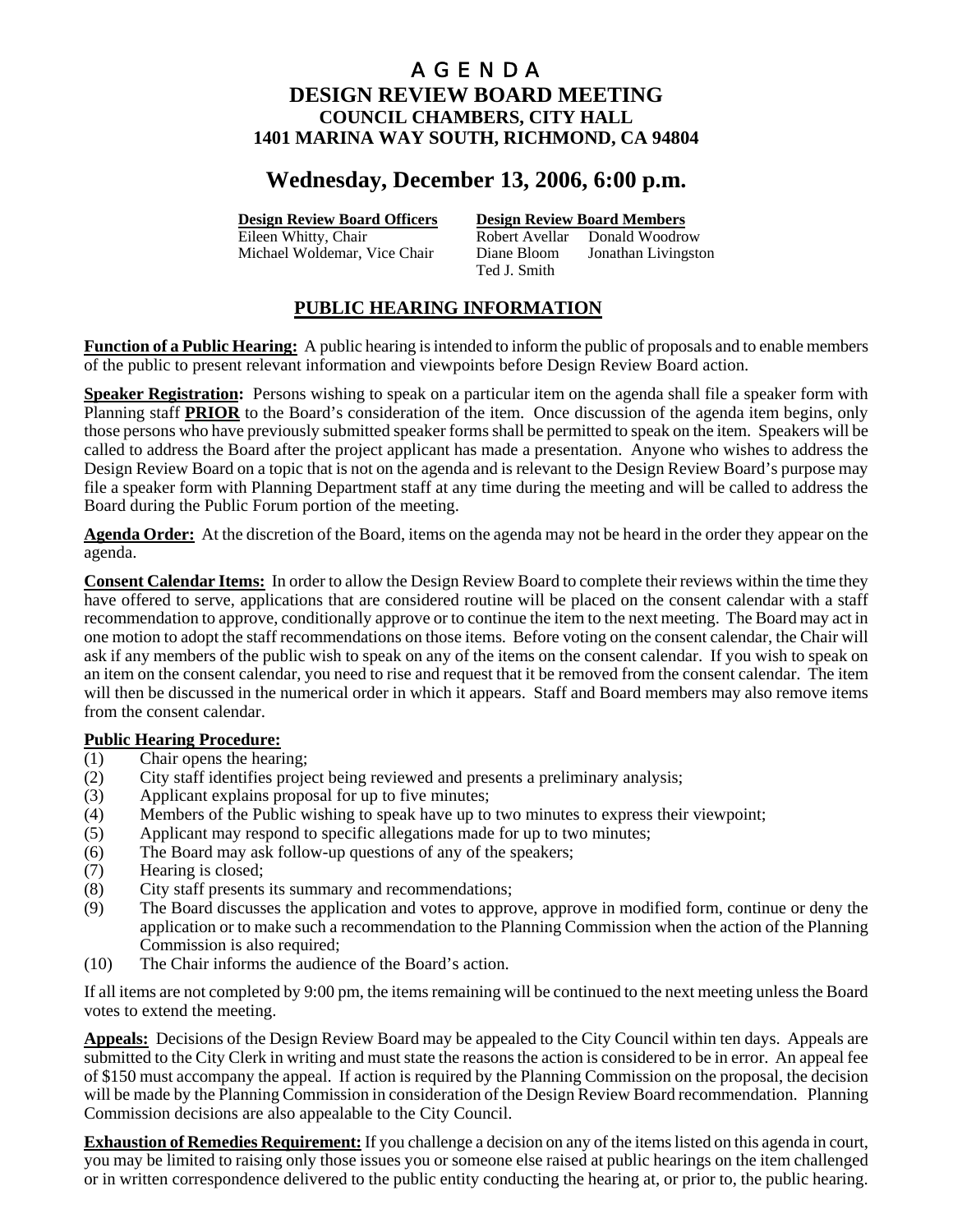### **DESIGN REVIEW BOARD MEETING 12/13/2006 ROLL CALL INTRODUCTIONS APPROVAL OF MINUTES APPROVAL OF AGENDA CONSENT CALENDAR**[1](#page-74-0) **: 8, 9, 10, 11, 12**

**BROWN ACT** (see "Public Forum" note at the end of Agenda)

# **HELD OVER ITEMS**

#### **1. DR 1103272 – Construct Mixed-Use Buildings on Macdonald Avenue**

PUBLIC HEARING to consider a request for Design Review approval to construct a three-story, 35 foot high mixed-use development consisting of 27 low-income residential units, common rooms, and a  $\pm$ 9,575 square foot medical office building on a  $\pm$ 38,175 square foot parcel located at 100 & 180 Macdonald Avenue (APN: 538-181-001). C-1, Neighborhood Commercial and SFR-3, Single-Family Low Density Residential Zoning Districts.

Community Housing and Development Corp, owner; Jacobson Silverstein, Winslow Degenhardt Architects, applicant

*Staff Contact: Joe Light* 

Tentative Recommendation: Hold Over To 1/10/2007

### **2. DR 1102910 – Construct 11 Residential Condominium Units on Cutting Boulevard**

PUBLIC HEARING to consider a request for Design Review approval to construct 11 residential condominium units located on Cutting Boulevard between South 12th and South 13th Streets (APNs: 544-240-009, 544-240-015, & 544-240-014). MFR-2, Multi-Family Medium Density Residential Zoning District; Knox Cutting Specific Plan Area

Charles Q. Fields, James J. Walton, & Ed S. Wasniowski, owners; Charles Q. Fields, applicant *Staff Contact: Hector Rojas* 

Tentative Recommendation: Conditional Approval

### **3. DR 1103240 – Second-Story Addition above Garage on Rheem Avenue**

PUBLIC HEARING to consider a request for Design Review approval to allow a  $\pm$ 275 square foot second-story addition built over the garage without permits to remain with slight modifications. Some of the proposed modifications include matching exterior materials and colors, and removing the front balcony which will bring the structure into conformance with the requirements of the Zoning Ordinance. The dwelling is located at 3033 Rheem Avenue (APN: 526-220-014). SFR-3, Single Family: Low-Density Residential District.

Blanca Baeza, owner/applicant *Staff Contact: Lina Velasco* 

Tentative Recommendation: Hold Over To 1/10/2007

### **4. DR 1103219 – Construct Two-Story Commercial Building on Washington Avenue**

PUBLIC HEARING to consider a request for Design Review approval to construct a ±4,900 square foot two-story commercial building on a vacant lot located at 146 Washington Avenue (APN: 558- 140-008). C-1, Neighborhood Commercial Zoning District. Roberto Varriale, owner/applicant *Staff Contact: Jonelyn Whales* 

Tentative Recommendation: Hold Over To 1/24/2007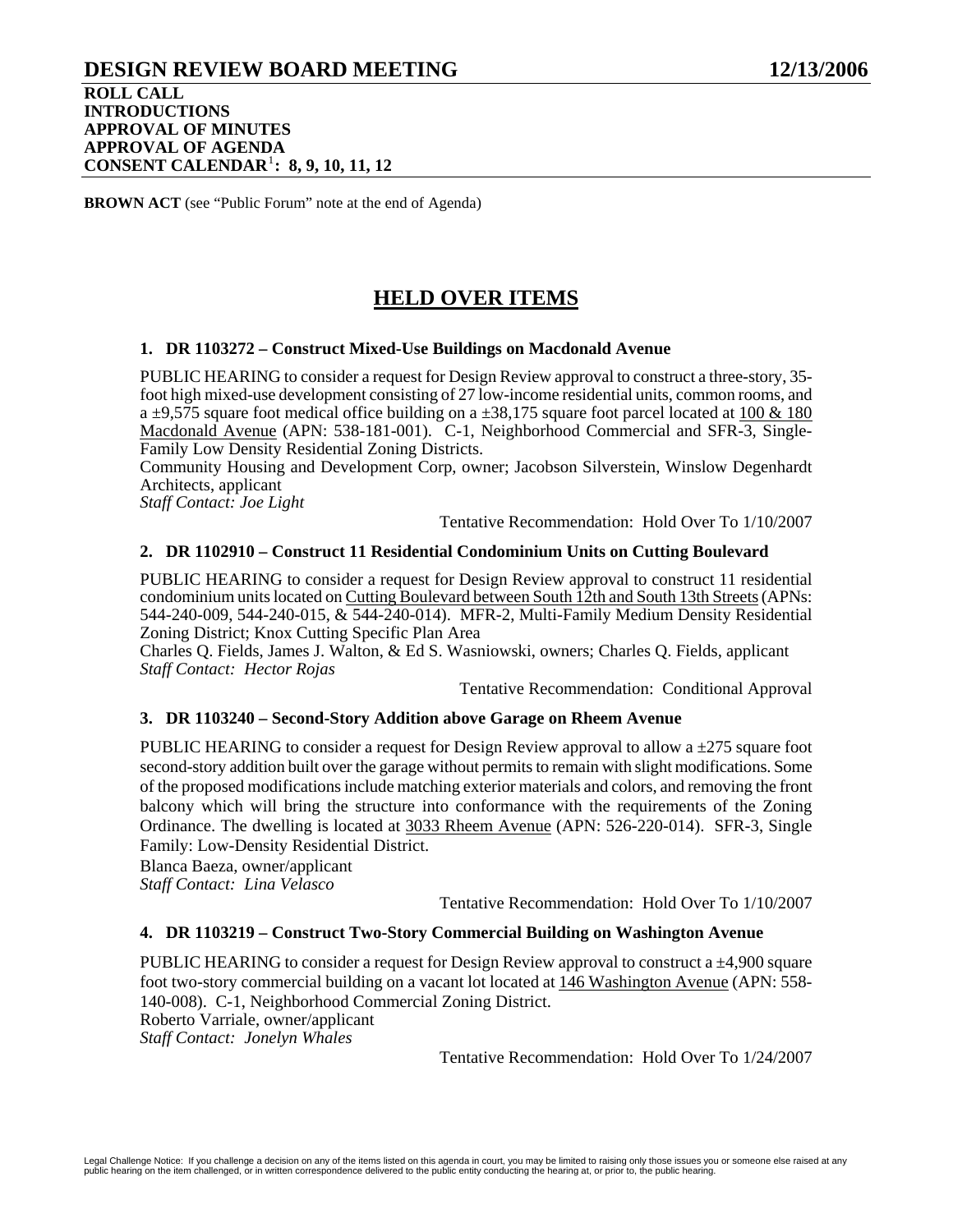# **DESIGN REVIEW BOARD MEETING 12/13/2006**

## 5. DR 1101411 – Addition to Single-Family Residence above Garage on 45<sup>th</sup> Street

PUBLIC HEARING to consider a request for Design Review approval to construct a  $\pm 800$  square foot single-family residence addition above an existing garage located at  $316 - 45^{\text{th}}$  Street (APN: 517-240-004). MFR-3, Multi-Family High Density Residential Zoning District. Hardeep Lally, owner; Paul Ruazol, applicant *Staff Contact: Joe Light* 

Tentative Recommendation: Denial

#### **6. DR 1102661 – Construct New Single-Family Residence on Jerilynn Avenue**

PUBLIC HEARING to consider a request for Design Review approval to construct a new  $\pm 7,042$ square foot single-family residence, including garage, carport, and attached second dwelling unit located at 6333 Jerilynn Avenue (APN: 419-195-009). SFR-3, Single-Family Low Density Residential Zoning District.

Carl Adams, owner/applicant *Staff Contact: David Barbary* 

Tentative Recommendation: Conditional Approval

### **7. DR 1103347 – Construct Accessory Structure on Bishop Street**

PUBLIC HEARING to consider a request for Design Review approval to construct a  $\pm 1,238$  square foot accessory structure, located at the rear of the site that would contain a built-in 2 car garage with a deck and extended living area above. The proposed structure would be located at 213 Bishop Avenue (APN: 558-053-009). SFR-2, Single-Family Very Low Density Residential Zoning District.

Nancy and Bruce Noble, owner; Jay Betts, applicant *Staff Contact: Lamont Thompson* 

Tentative Recommendation: Conditional Approval

# **NEW ITEMS**

#### **CC 8. DR 1102841 – Richmond Senior Housing and Retail Space on Macdonald Avenue**

PUBLIC HEARING to consider a request for Design Review approval that would allow a 66 unit senior housing complex consisting of two 3 story buildings  $(\pm 27,134$  and  $\pm 31,686$  square foot buildings) with  $\pm 1,646$  square feet of retail space to be built at  $300 - 338$  and  $400 - 412$  Macdonald Avenue (APNs: 538-200-002, -004 and -005; 538-210-002 and -003). C1, Neighborhood Commercial Zoning District.

Richmond Labor of Love Community Development, owner; The Related Companies, applicant *Staff Contact: Joe Light* 

Tentative Recommendation: Conditional Approval

#### **CC 9. DR 1103322 – Second-Story Addition to Single-Family Residence on Roosevelt Avenue**

PUBLIC HEARING to consider a request for Design Review approval to construct a  $\pm$ 239 square foot second-story addition and a  $\pm 200$  square foot rear yard deck addition to an existing  $\pm 1,745$ square foot single-family residence located at 4220 Roosevelt Avenue (APN: 517-060-021). SFR-3, Single-Family Low Density Residential Zoning District. Steven and Angela Martinucci, owners/applicants *Staff Contact: David Barbary* 

Tentative Recommendation: Conditional Approval